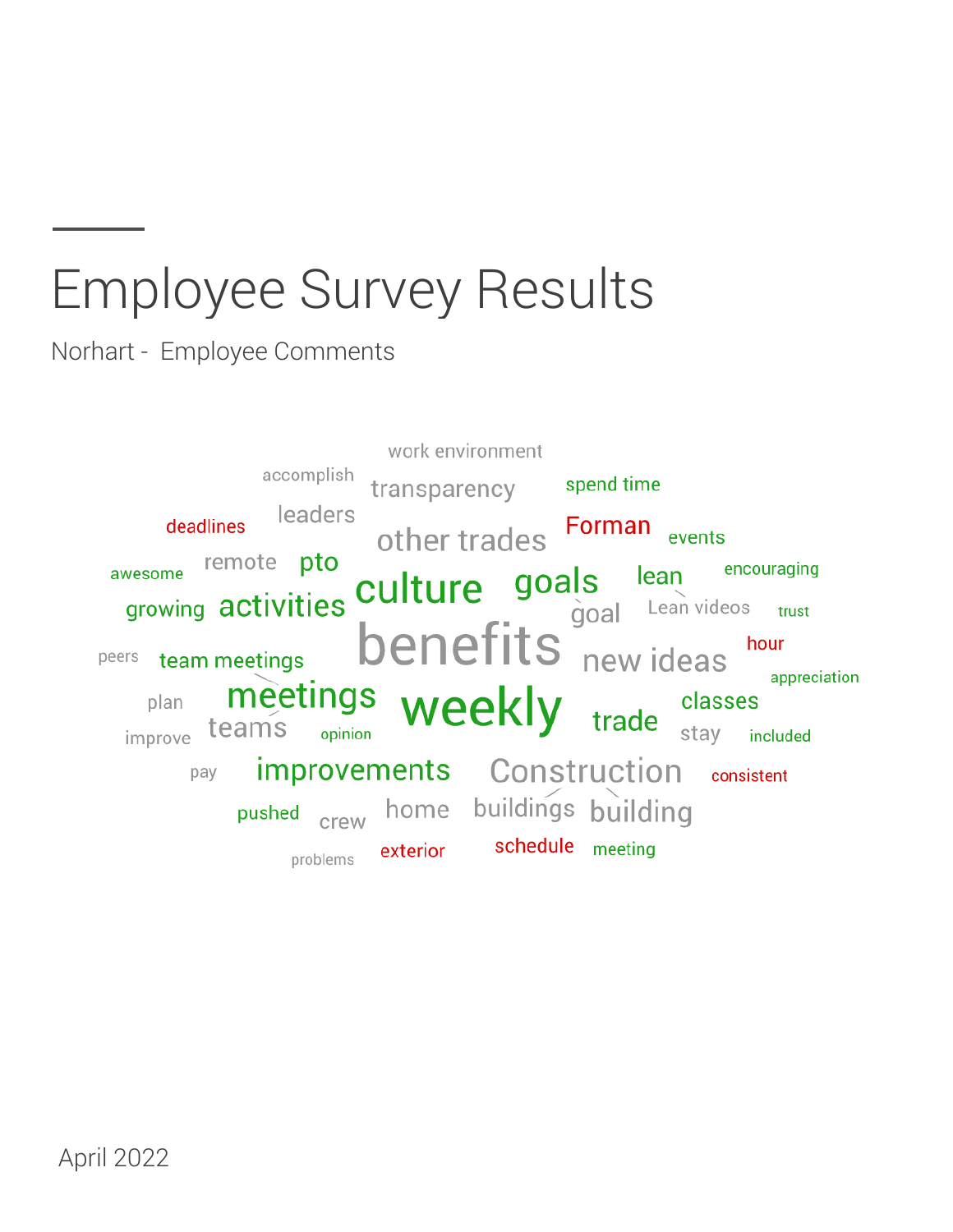#### Contents

| I love my job because--------------------------------58 |  |
|---------------------------------------------------------|--|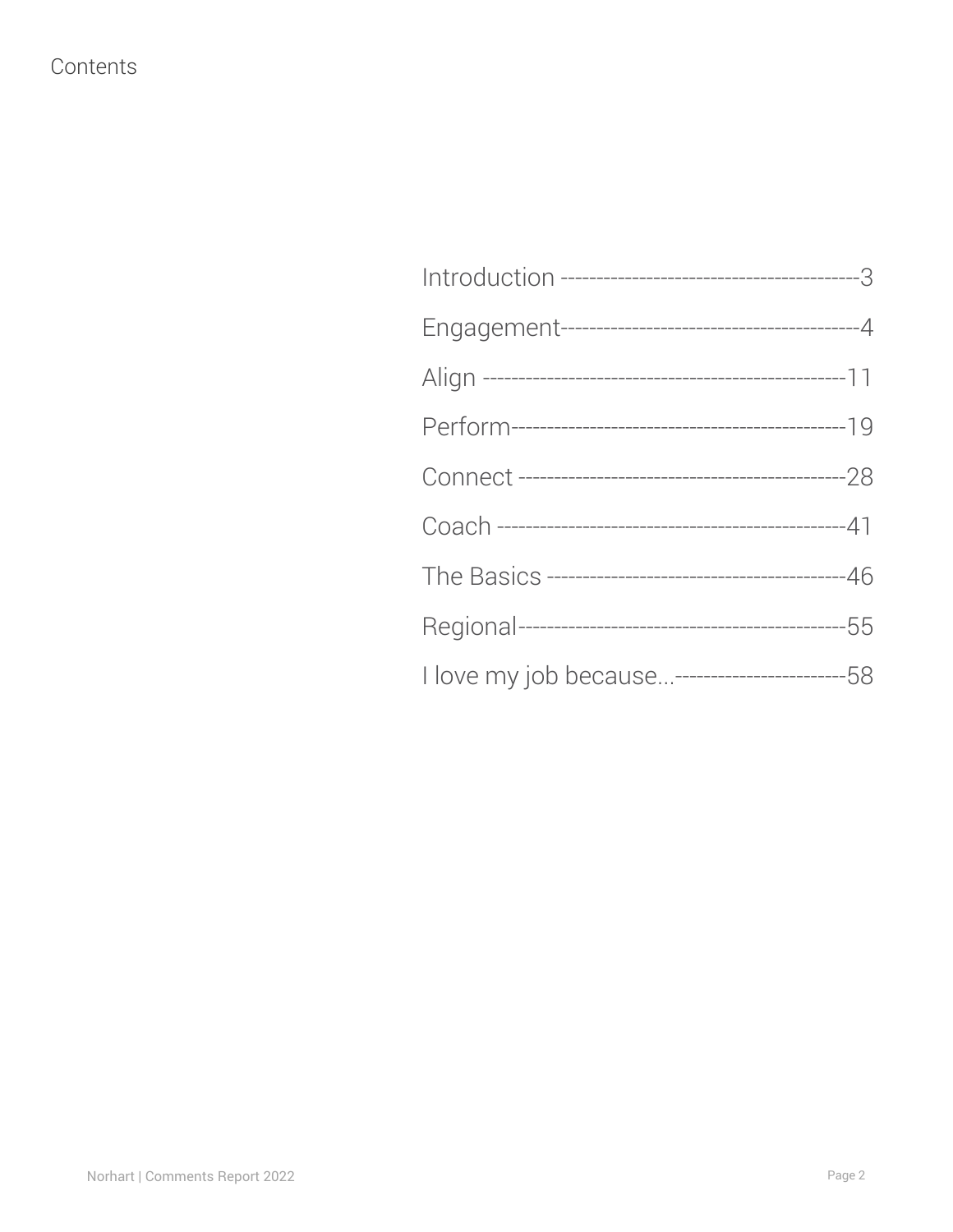## Employee Survey Results

This report contains comments from your employees about what they love at Norhart – and what they'd like to see improved.

We ask each employee 3 of our 47 comment questions based on their individual responses to survey statements. This strategy allows us to dig into the topics that matter most to them or those where their perspective was unique from the rest of your organization.

We grouped the comments by topic and attributed each comment to the employee's department if there were at least 8 responders from that department.

Visit <https://info.energage.com/report-resources> for more information about this report.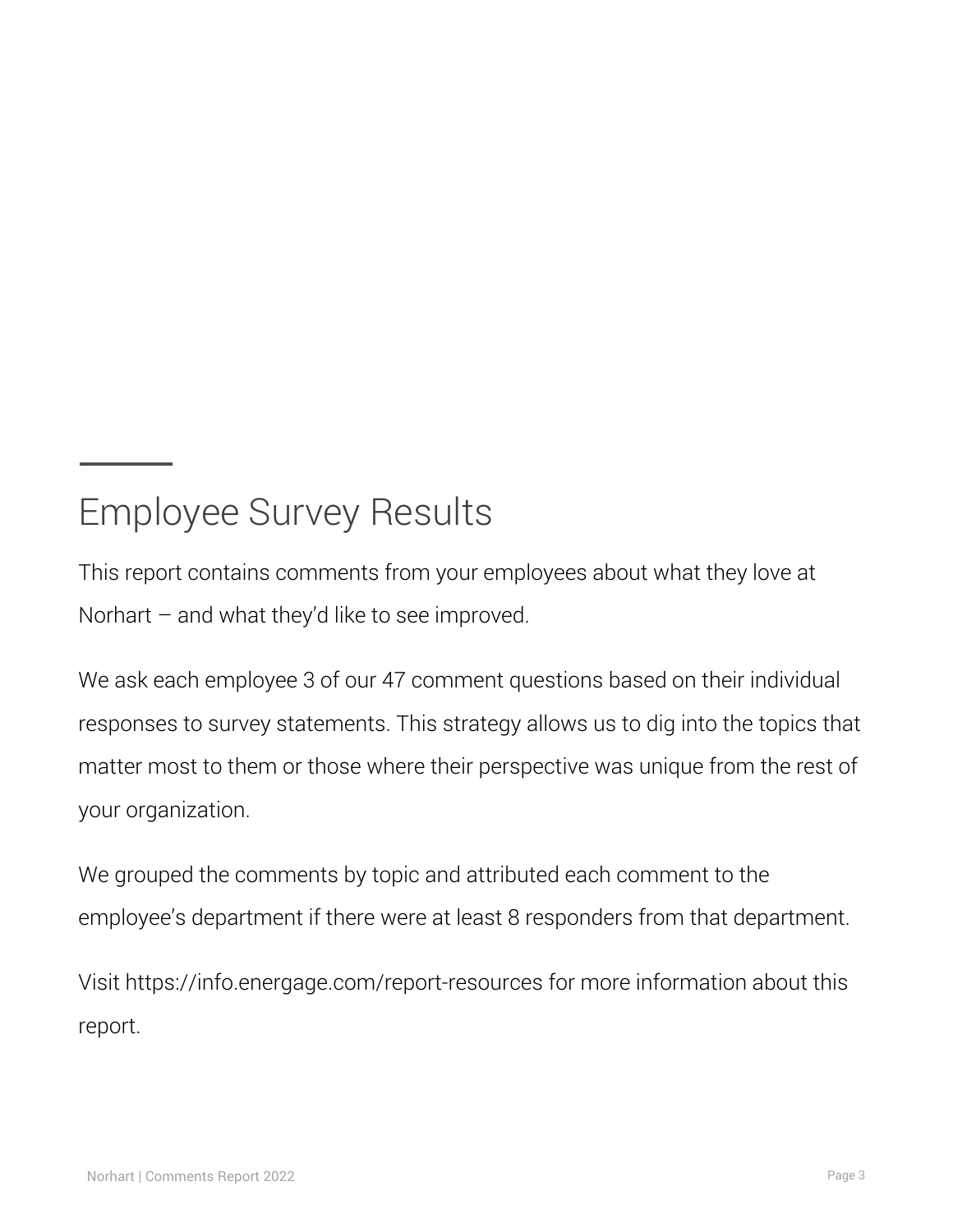## <span id="page-3-0"></span>Engagement

- **-** Recruiting
- **-** Productivity
- **-** Retention

Align Perform **Connect** Coach The Basics Regional I love my job because...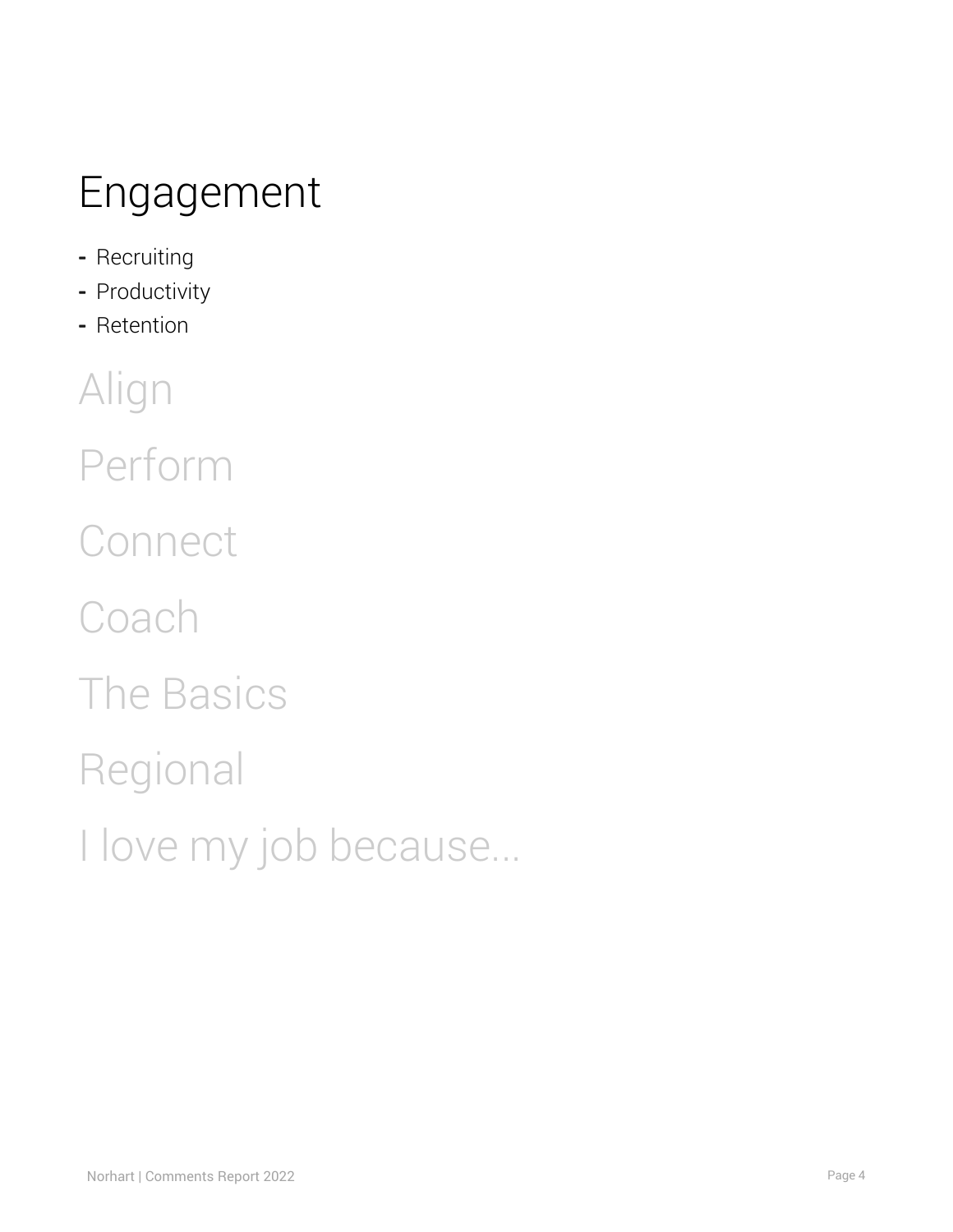## Norhart Engagement Comments Why would you recommend working at Norhart?

#### Positive Comments

- 1. The team is great. - an employee in Business
- 2. They understand that life is not only work and your home life can affect your work life. - an employee in Electrical
- 3. I believe Norhart is a great place to work. Working for a company that has so much to offer is unheard of in construction. Benefits are beyond what most companies even come close to offering. Working with mostly employees makes the job run so much smoother. It is like a big family.
	- an employee in Painting/Drywall
- 4. Positive culture, good compensation. - an employee in HVAC
- 5. Because of the great culture. - an employee in Electrical
- 6. Great pay, good benefits and a culture unlike any other in the construction industry. - an employee in Framing Carpentry
- 7. Maybe work on building more self-believe (as a leadership role). I would propose that leaders can take some master classes about leadership skills and soft skills once in a while with an expert. - an employee in Business
- 8. Top of Market Pay and Benefits. Great Culture. - an employee in Construction
- 9. Great benefits, great environment, competitive pay, satisfaction/ pride in your work, great employee appreciation.
	- an employee in Painting/Drywall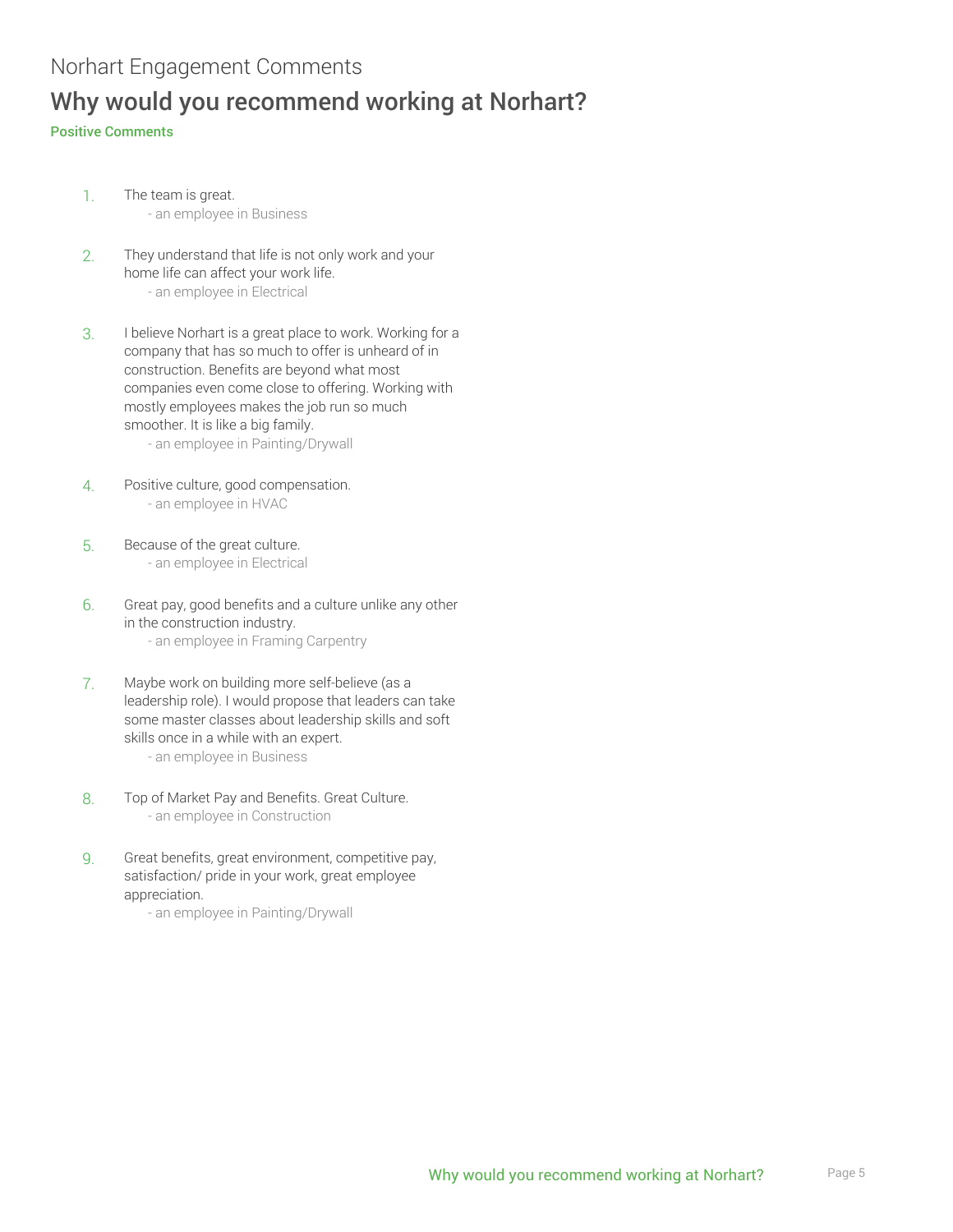### What makes you hesitate to recommend working at Norhart?

#### Improvement Comments

1. Some new employees do not know what they are getting into with the hard work and dedication that is needed to fit in at Norhart.

- an employee in Maintenance

2. Not everyone can be a self starter and you need to be.

- an employee in Maintenance

- 3. Exterior Forman. - an employee in Framing Carpentry
- 4. The trial is a hard thing for people to commit to. Especially if they don't get hired, putting at risk their current employment. I understand the necessity of a trial but we had a recent case of an trial that was referred but we knew after the first few days that it wouldn't work out. I see that poor performance in the beginning will ultimately result in poor performance throughout the entire trial... ultimately wasting the "new guys" time as well as the company's. Training isn't easy and ultimately slows down the crews performance. - an employee in Electrical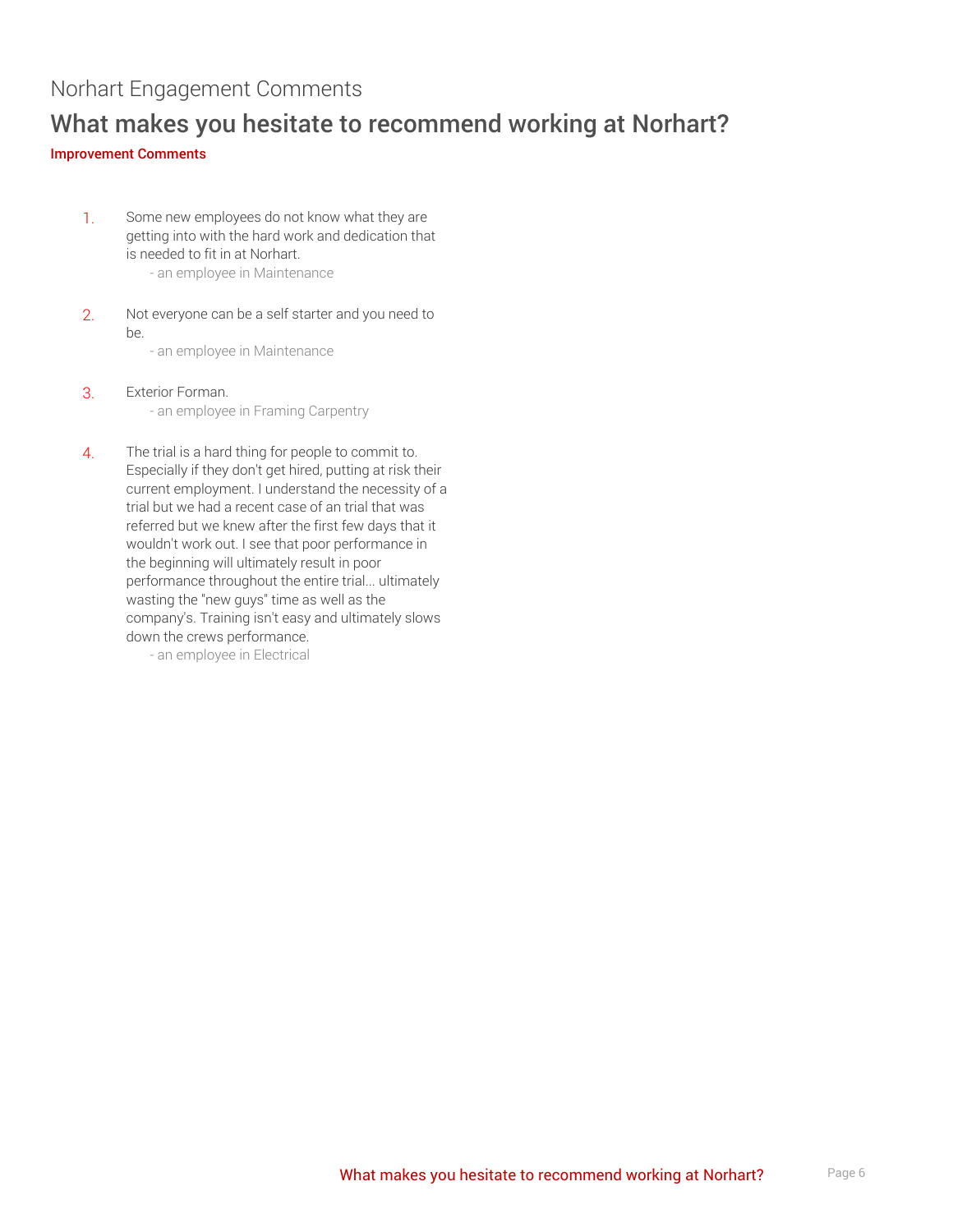## Norhart Engagement Comments What about Norhart is motivating to you?

Positive Comments

- 1. The lean process and the goals set forth by the owner. - an employee in Finish Carpentry
- 2. Growth mindset.

The owner mentioned being able to decrease rent once we get big enough to make the resident experience even better. This shows his definition of great isn't just rich.

- an employee in HVAC

3. We are allowed to make mistakes because we are human. We learn from them and grow and with more practice we get better. We are all working towards one goal.

- an employee in Painting/Drywall

- 4. Creating a better way for people to live and enjoy A home provided by Norhart Construction. - an employee in Finish Carpentry
- 5. I like the work that I do. - an employee in Painting/Drywall
- 6. The Culture and Growth plan. - an employee in Construction
- 7. Growth.
	- an employee in Construction
- 8. Nice place to work. Good peaple. - an employee in Finish Carpentry
- 9. The drive to do better.
	- an employee in Business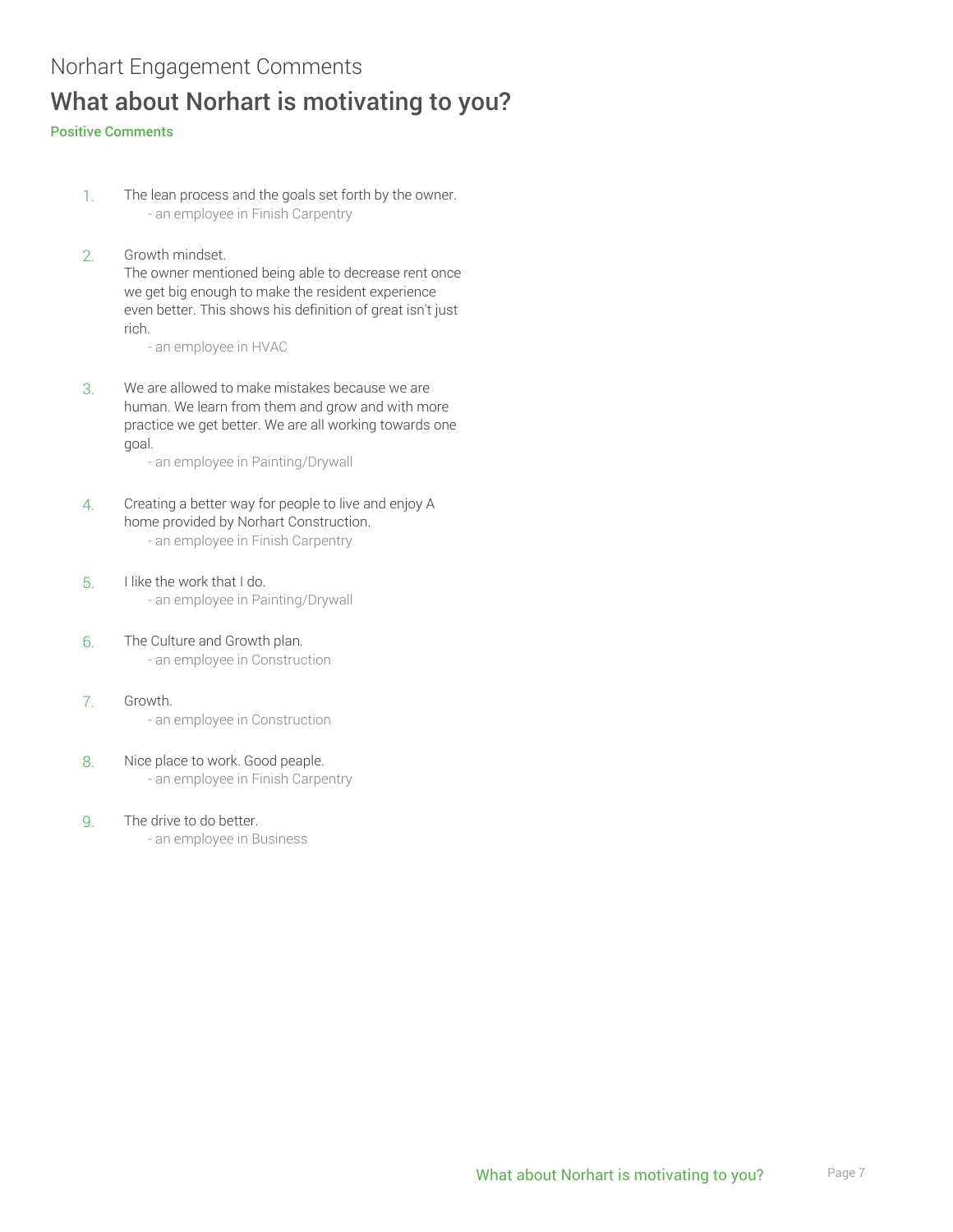### What gets in the way of you feeling motivated at Norhart?

Improvement Comments

1. Other trades materials unorganized. Being pulled off task to do other work outside of my trade (it means something in our planning is off or unaccounted for). The times I dont feel like part of the team within trade.

- an employee in Electrical

- 2. Nothing, I am self motivated. - an employee in Construction
- 3. Exterior Forman. - an employee in Framing Carpentry
- 4. Lack of transparency - Not knowing where to put the right effort, lack of visibility.
	- an employee in Business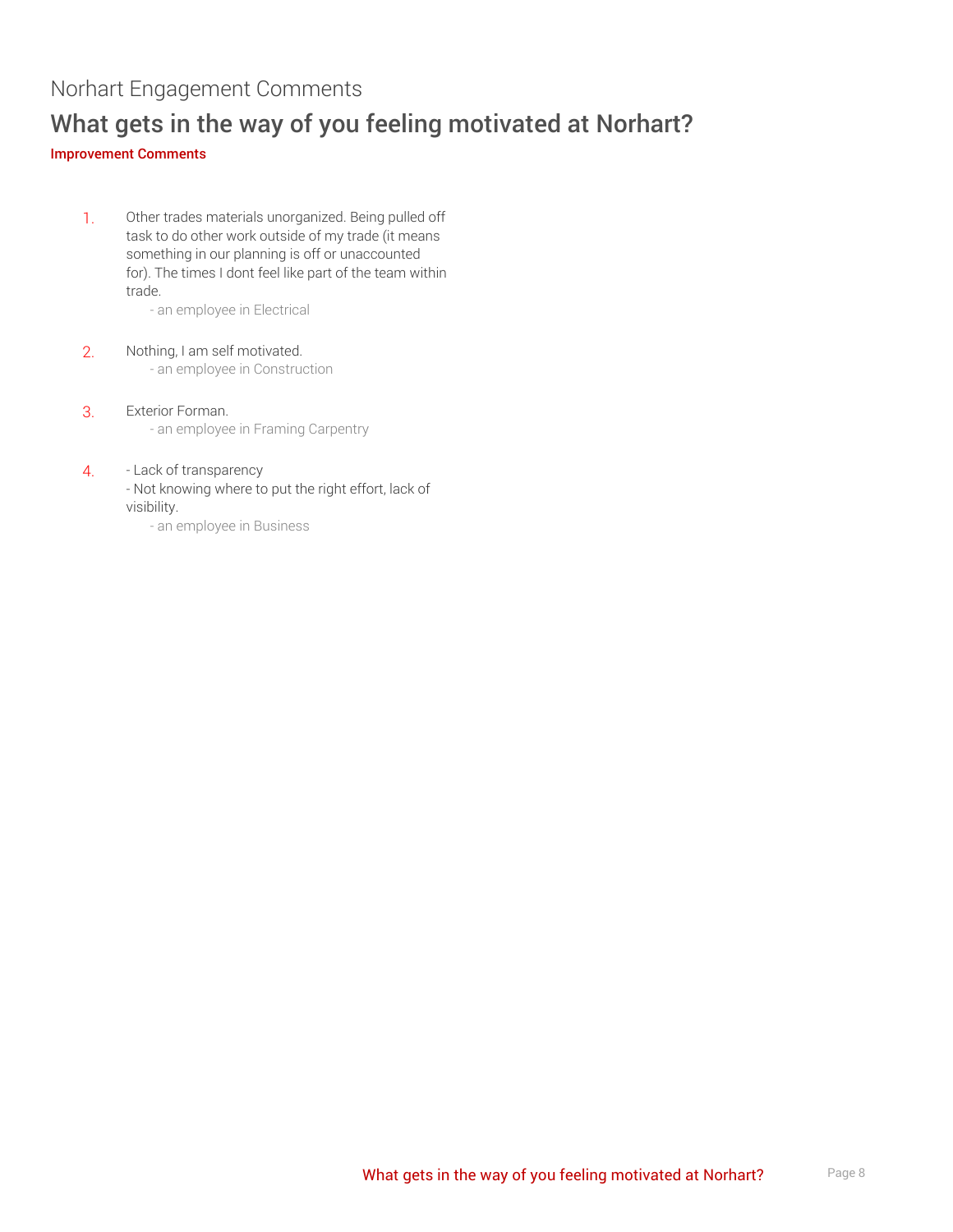### What contributes most to you wanting to stay with Norhart?

#### Positive Comments

1. Overall work place atmosphere. We are like a family. We are all working together to accomplish greater goals. The pay is also good.

- an employee in Painting/Drywall

- 2. For me, is the life/balance and the values part of norhart. I am really grateful for a job at Norhart and I hope that I can stay here for a long time. - an employee in Business
- 3. Having a part in the team to accomplish Norhart goals. - an employee in Rental
- 4. Growing as a carpenter and I want to see where this company Is
	- At 10 years from now.

- an employee in Framing Carpentry

- 5. The work environment. - an employee in Construction
- 6. The work culture. - an employee in HVAC
- 7. The education. - an employee in Electrical
- 8. Their vision, the room for growth, and the fact that they encourage communication that is heard. - an employee in Business
- 9. Benefits, pay, environment.
	- an employee in Electrical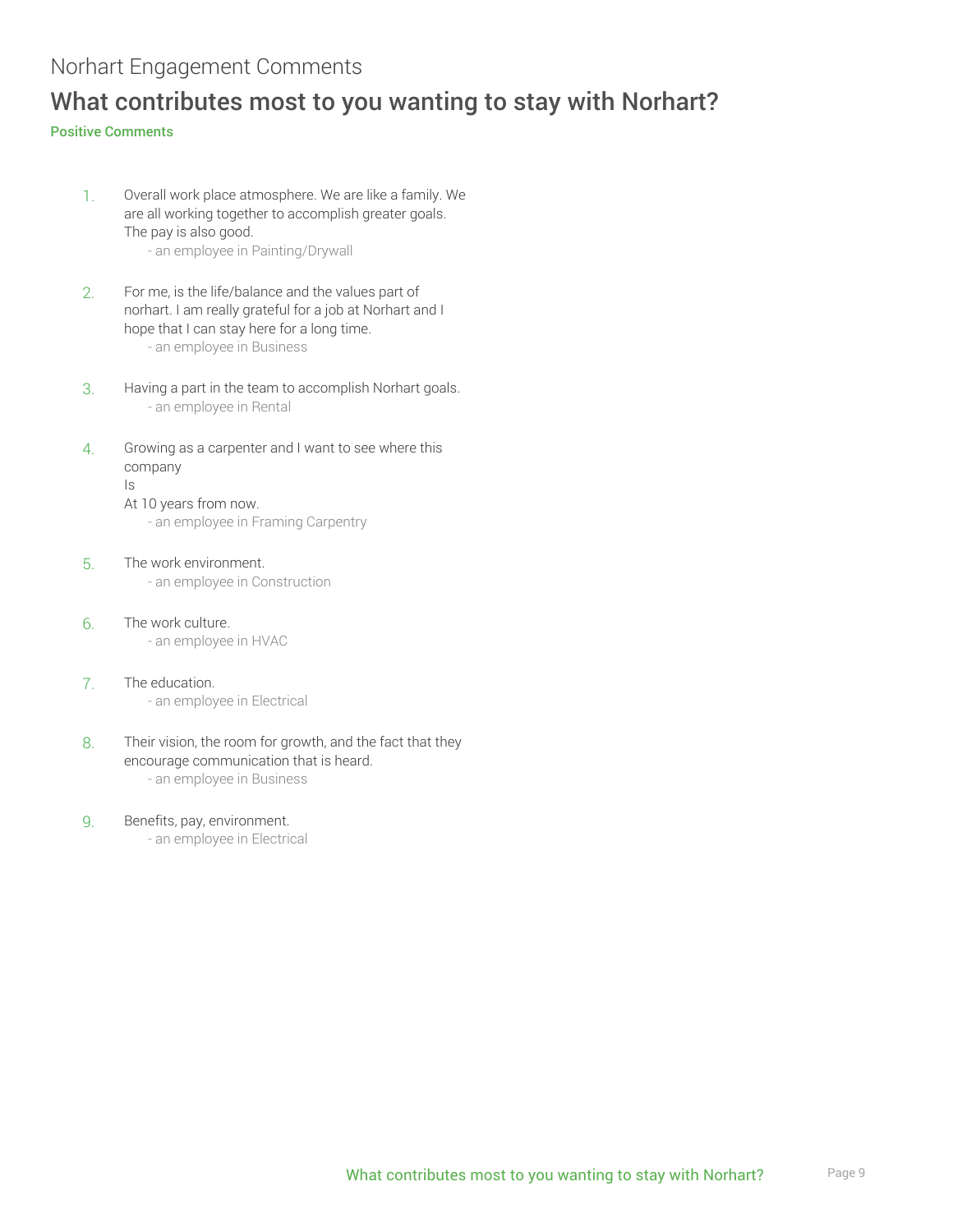#### Besides higher pay, what would make you less likely to leave Norhart? Improvement Comments

- 1. Wild benefits (car, discount housing, phone ect). - an employee in Construction
- 2. Less favoritism amongst trades and individuals. - an employee in HVAC
- 3. If I was working full-time and my position could be more highly relied on by others. - an employee in Electrical
- 4. Adding more on site staff for our team. - an employee in Rental
- 5. Better benefits, and a better job title. - an employee in Framing Carpentry
- 6. More employees to make a stronger team. - an employee in Maintenance
- 7. More benefits. Better training. More employee activities within the company, building relationships. - an employee in Framing Carpentry
- 8. Having realistic deadlines. - an employee in Construction
- 9. Consistent 8 hour work days M-F. - an employee in Framing Carpentry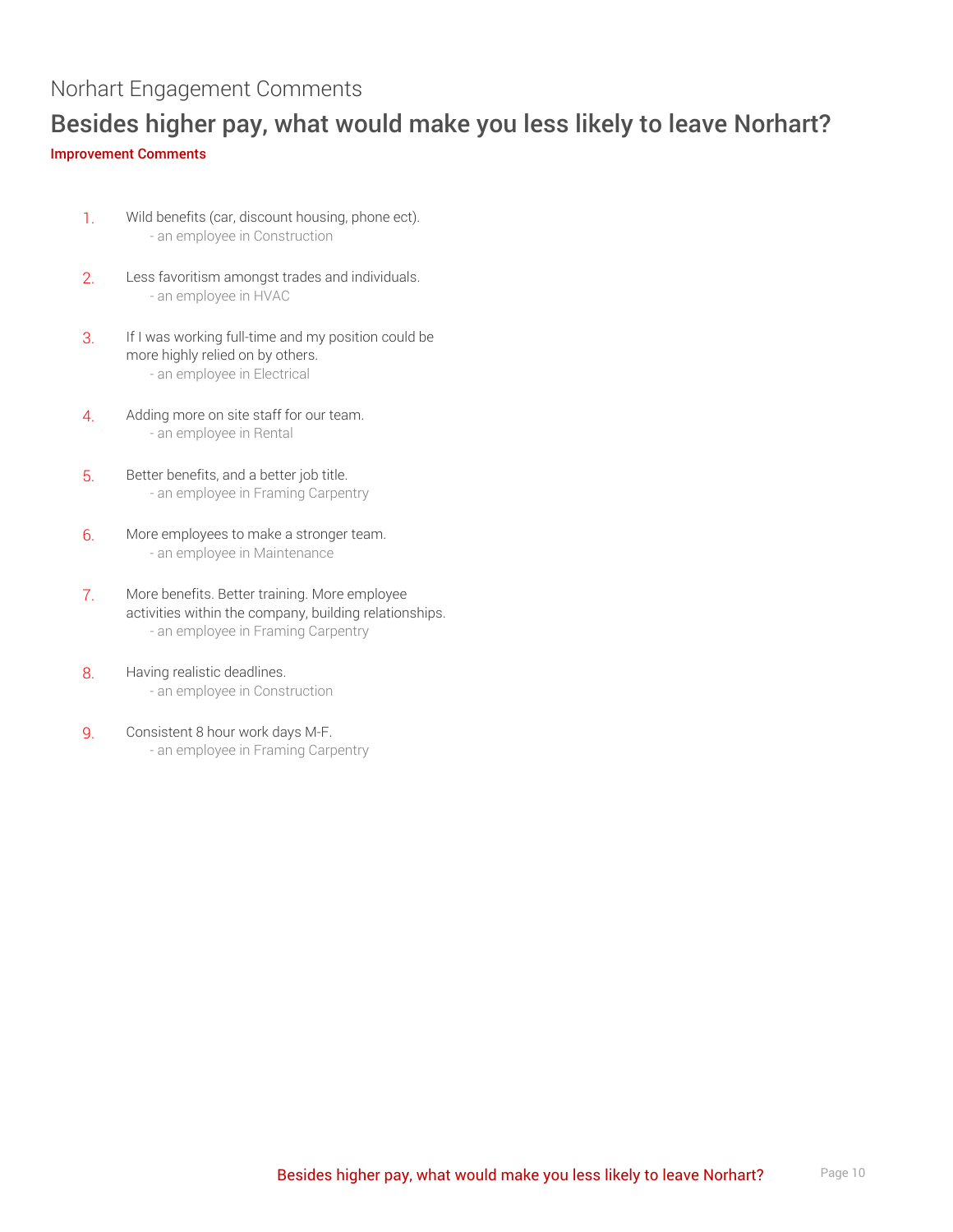## Engagement

## <span id="page-10-0"></span>Align

- **-** Values
- **-** Direction
- **-** Interdepartmental Cooperation
- **-** Meetings

## Perform

**Connect Coach** The Basics Regional

I love my job because...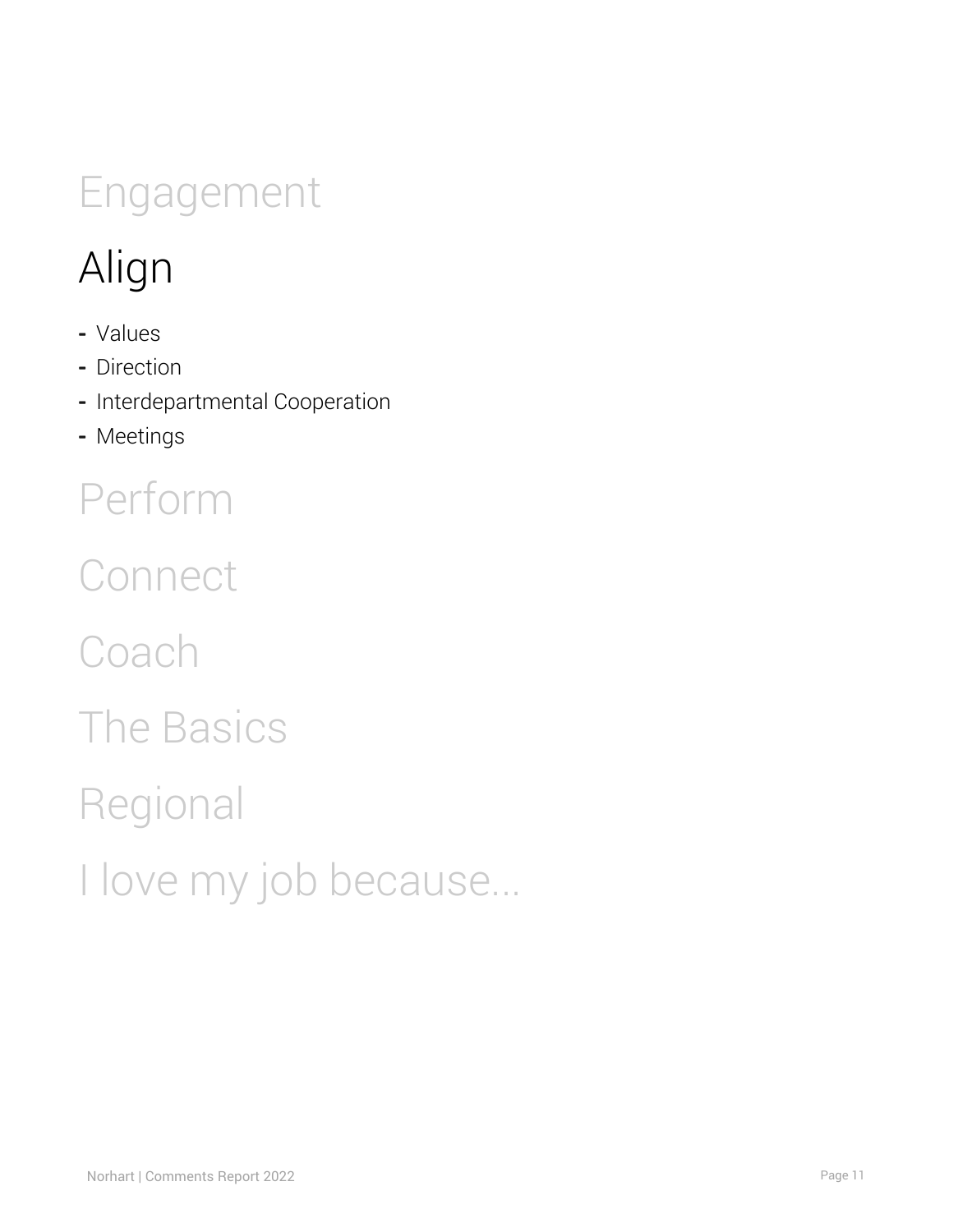## Norhart Align Comments Share an example of Norhart operating by strong values:

#### Positive Comments

- 1. My trade has a once a week class. This gives us the knowledge we need to be industry leading employees and create high quality buildings. The better equipped and capable we are as employees, the better product we can give our residents.
	- an employee in HVAC
- 2. Great team leaders, Large ownership expectations. - an employee in Construction
- 3. We strive to improve something every week, but that transitions into daily improvements. - an employee in Electrical
- 4. The recruiting team does a great job of ensuring we are hiring people who fit the values of Norhart. - an employee in Business
- 5. Always encouraging us to do what feels right. - an employee in Rental
- 6. Norhart agreed to raise starting pay rate so that they can attract the best of the best without short changing them.
	- an employee in Business
- 7. Base on the ideal of not wanting touching the grey area of certain business transaction shows a great value in integrity.
	- an employee in Construction
- 8. Choosing to slow down in order to do things in a better more cost effective way and in a way that allows room for people to be people and have off days.
	- an employee in Electrical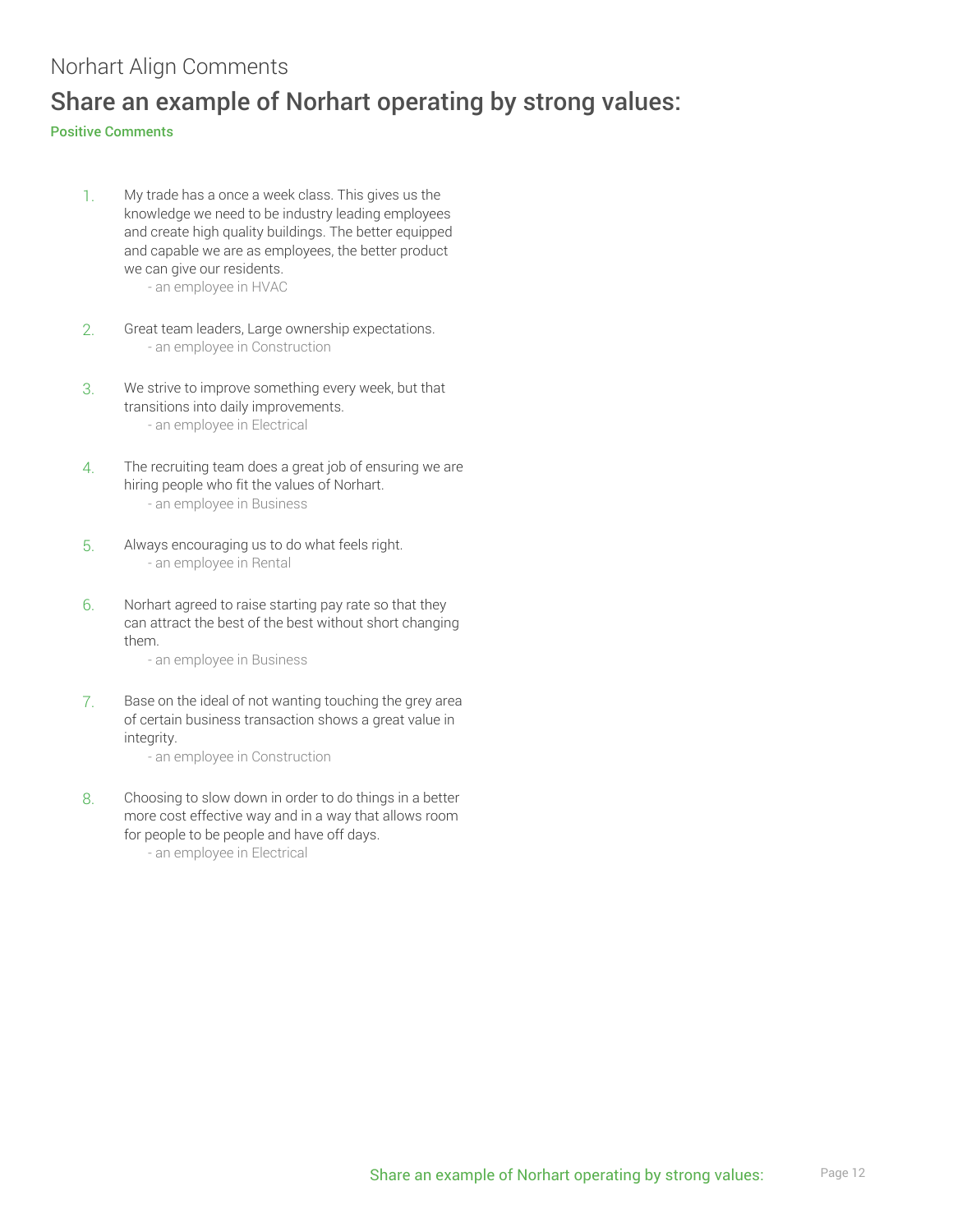## Norhart Align Comments What do you like about the direction Norhart is going?

#### Positive Comments

1. I like our Lean improvements and the new values are much better.

- an employee in Electrical

- 2. We're investing in employees and listening to them when they say what they need to meet our goals. - an employee in HVAC
- 3. Major changes all show signs towards a very positive and growing company.

- an employee in Finish Carpentry

- 4. It is inspiring. Transparency ties in here, knowing that Norhart has clear concise long term goals, this then transpires as motivation for their workers. Norhart's direction trickles down to each employee and it shows. - an employee in Business
- 5. Bringing trades in house for better quality. - an employee in Framing Carpentry
- 6. Confident in owners mindset. - an employee in Construction
- 7. I am excited for Norhart to become Design Led. - an employee in Construction
- 8. I like that the company has a clear path and takes the time to communicate its employees its goals for the near future.
	- an employee in Business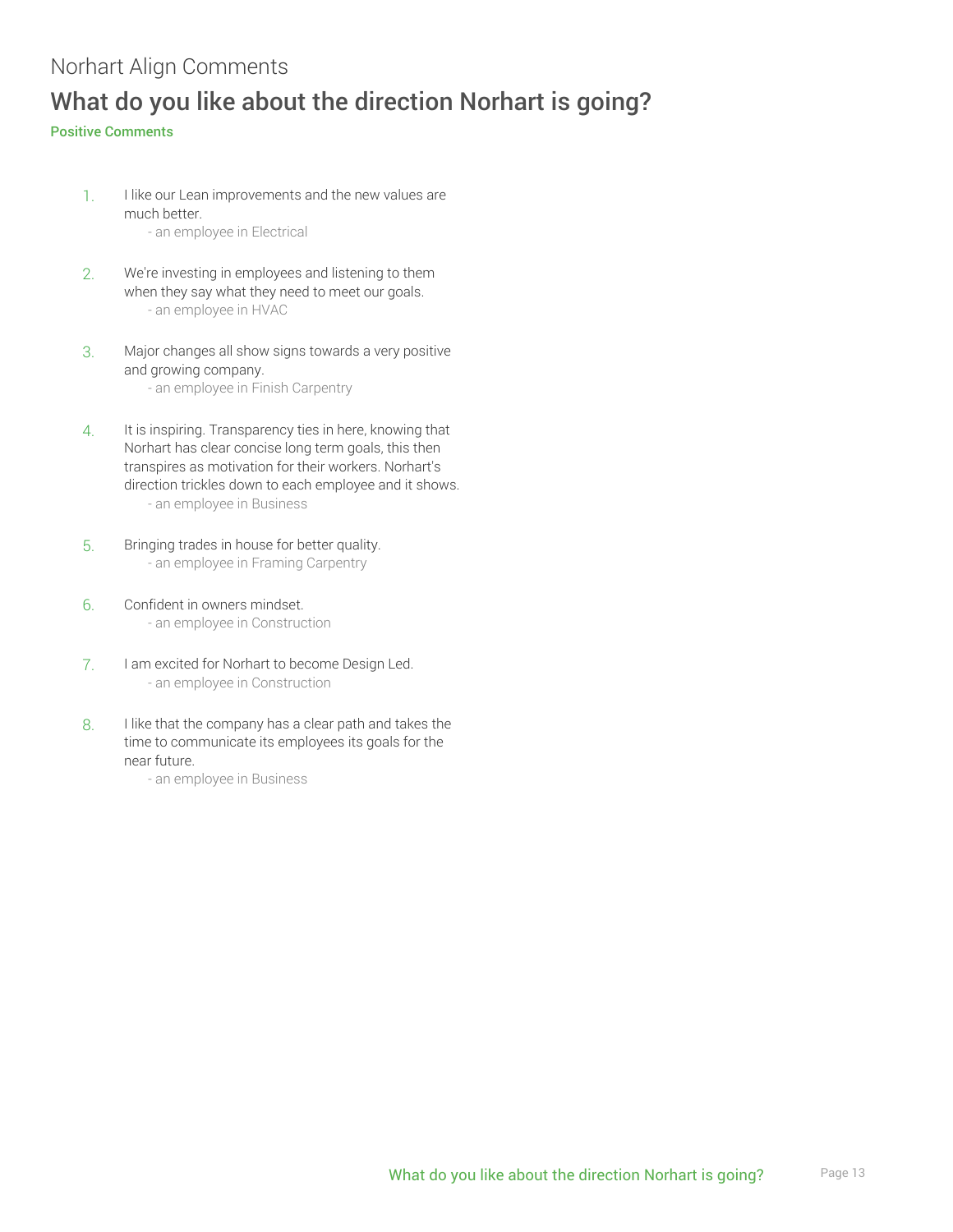#### Norhart Align Comments

#### What are your concerns about the direction Norhart is going?

#### Improvement Comments

- 1. I would like to see Norhart look to the problem of housing as a problem Humanity as a whole is facing. Hence this would be the drive to reinvent this whole concept and integrate a holistic and sustainable approach to the new era we are obviously stepping into.
	- an employee in Business
- 2. Trying to grow to fast. - an employee in Finish Carpentry
- 3. Expanding. - an employee in Framing Carpentry
- 4. We are growing very fast and it feels like some of the older buildings / projects are being left in the dust or neglected.

- an employee in Rental

- 5. Have none.
	- an employee in Maintenance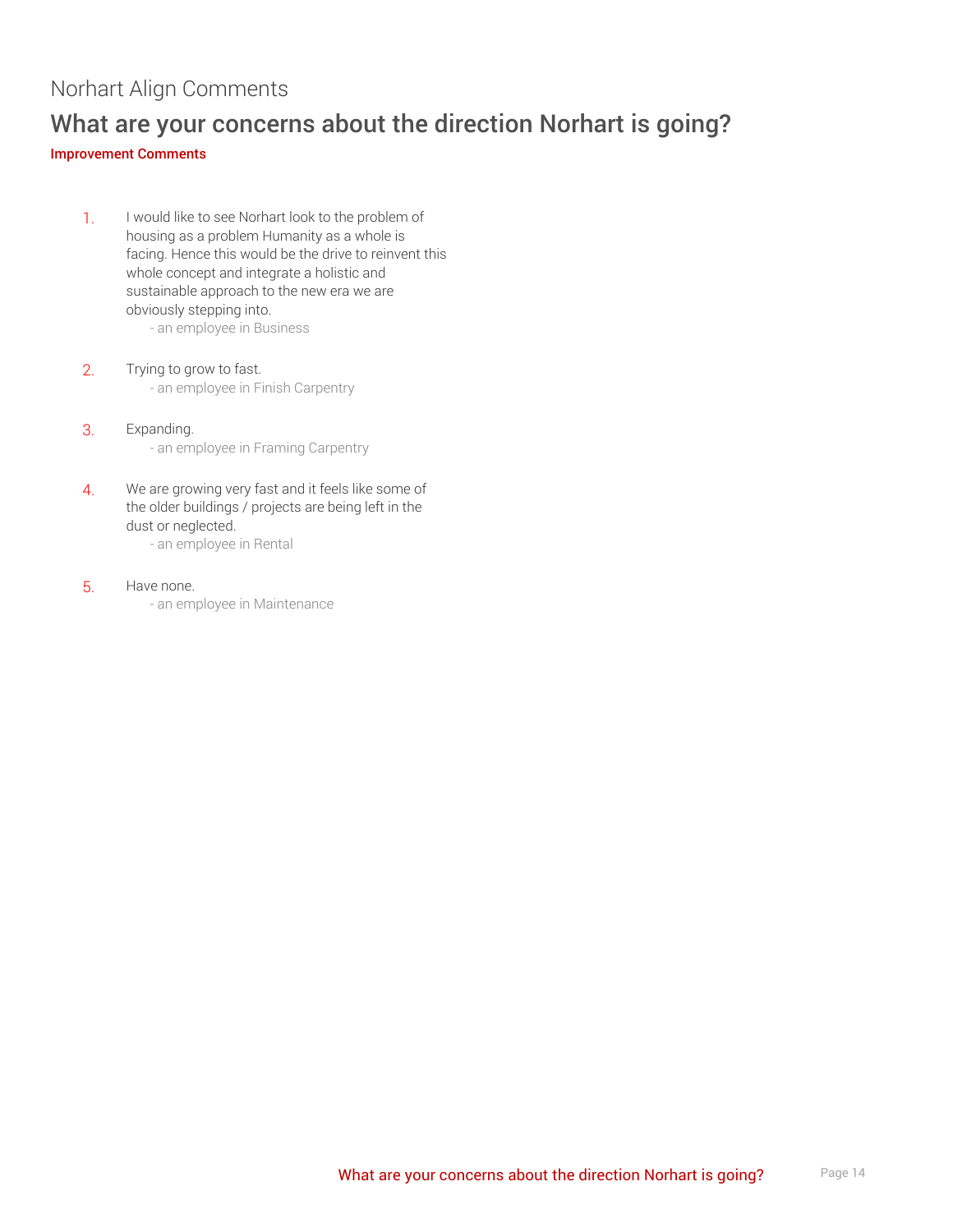## Norhart Align Comments Which departments at Norhart cooperate together best?

#### Positive Comments

1. At this time I feel like the onsite teams are all cooperating very well. We might have some breakdowns in communication but overall we seem to be looking out for each other.

- an employee in Painting/Drywall

- 2. I do not feel I can accurately answer this question with the knowledge I have at this time. - an employee in Finish Carpentry
- 3. I believe that they all do. - an employee in Maintenance
- 4. Electricians. - an employee in Electrical
- 5. Leasing and Maintenance. - an employee in Rental
- 6. Paint-finish carp finish carp- framing

Generally all departments work and cooperate well together.

- an employee in Finish Carpentry
- 7. All cooperate pretty well.
	- an employee in Business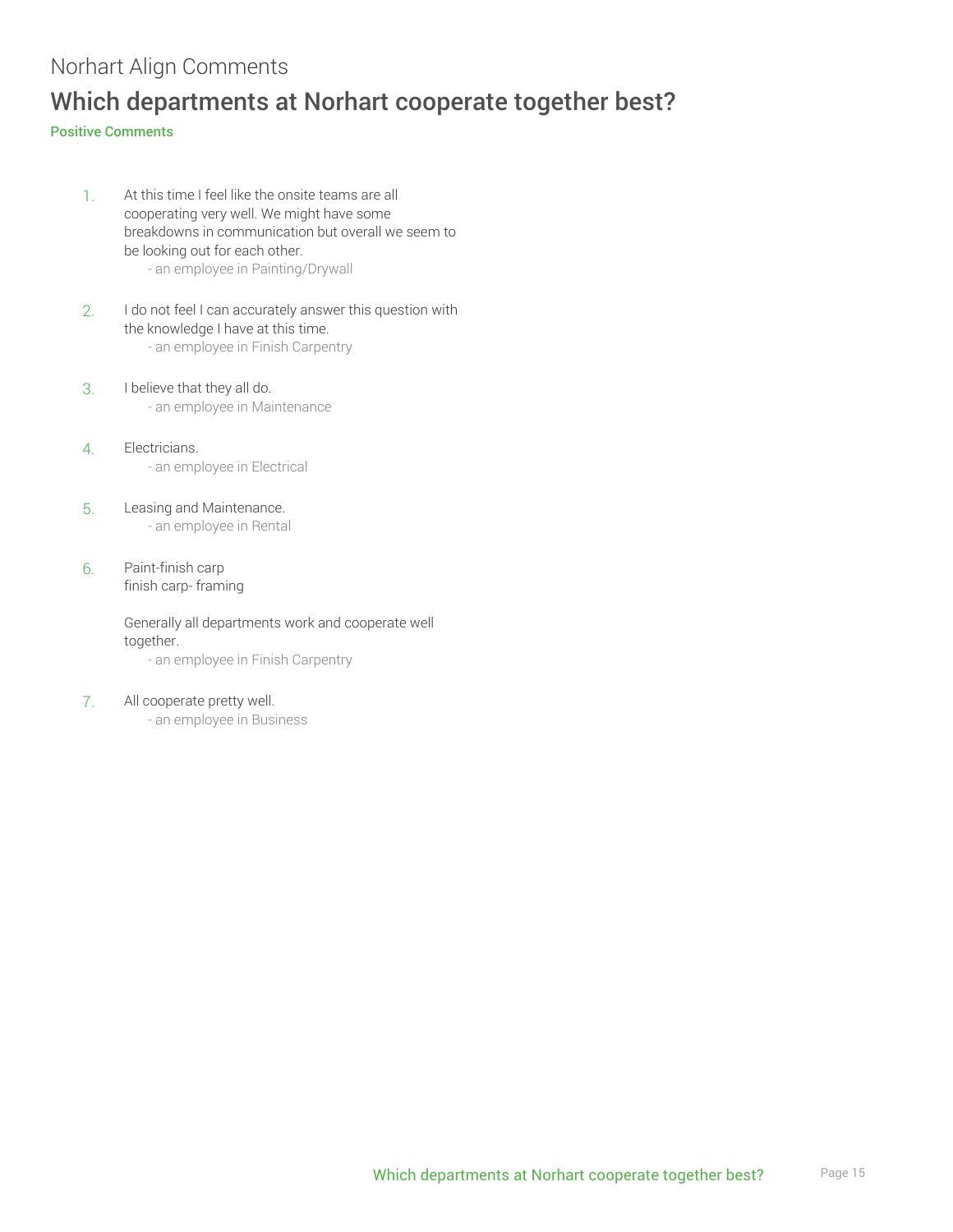## Norhart Align Comments Which departments need to cooperate better with other departments at Norhart?

#### Improvement Comments

- 1. Everyone does a great job. No improvements. - an employee in Painting/Drywall
- 2. I think we get along just fine. - an employee in Finish Carpentry
- 3. Maintenance and construction. - an employee in Construction
- 4. Construction / Rental. - an employee in Maintenance
- 5. Electric and carpentry. - an employee in Painting/Drywall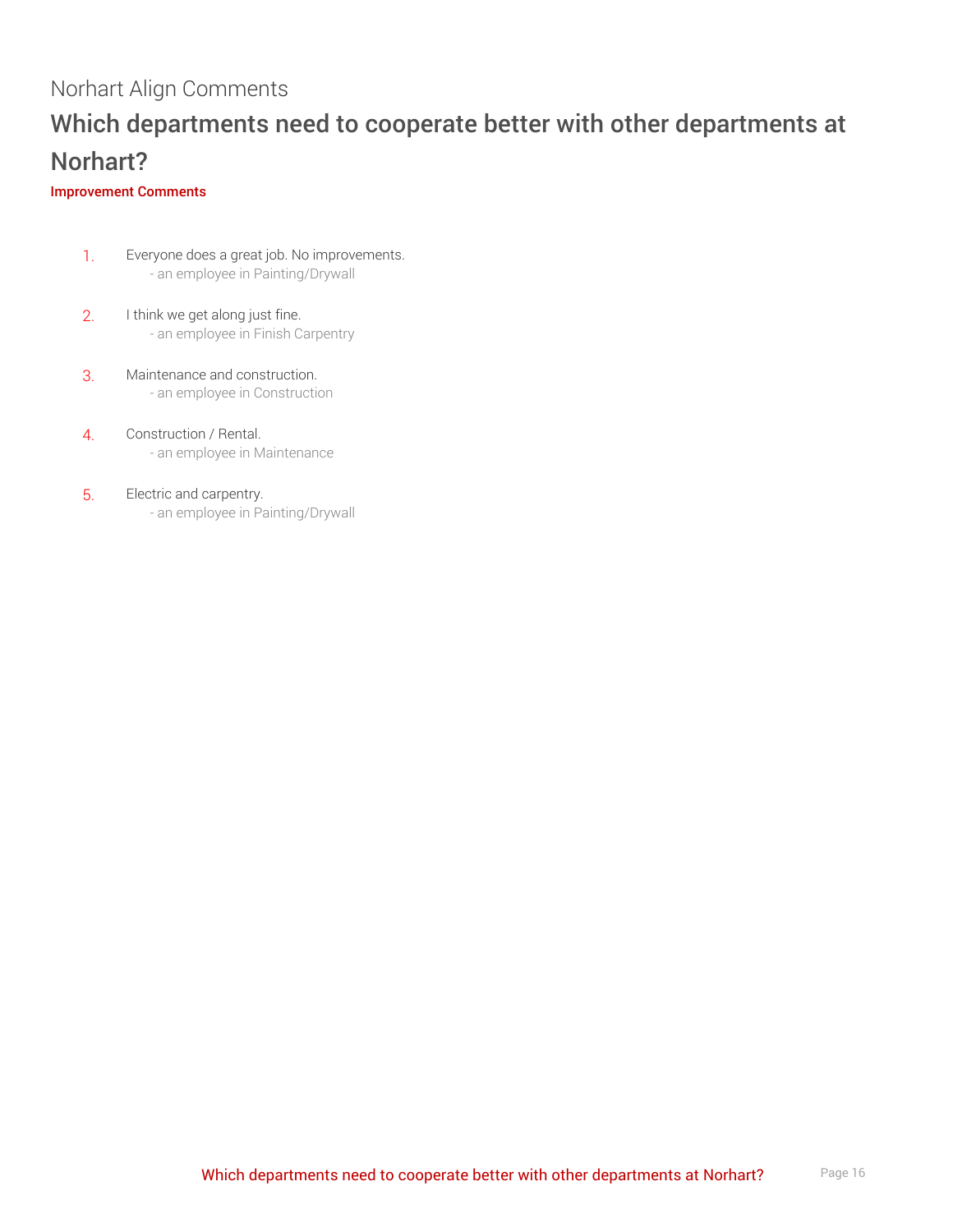## Norhart Align Comments What do you like about meetings at Norhart?

#### Positive Comments

1. Moving towards openness and honesty in expressing concerns.

- an employee in Rental

2. Most people are open and engaged in rigorous discussion.

- an employee in Business

- 3. There is always relivent information being given and often we can bring up problems and brainstorm ideas as a collective group.
	- an employee in HVAC
- 4. We have the tough conversations, and for that we have very productive meetings.
	- an employee in Finish Carpentry
- 5. They allow for an efficient flow of communication across the team.
	- an employee in Framing Carpentry
- 6. It is very informative about the direction the company is going.

- an employee in Painting/Drywall

7. I think they are productive and a great chance for people to voice their opinion. It opens the floor up for people to speak. It informs everyone what is going on and what needs to be done.

- an employee in Painting/Drywall

- 8. Efficient use of time and informative. - an employee in Construction
- 9. They are structure well and repetitive. - an employee in Construction
- 10. Everyone gets to share good ideas. - an employee in Framing Carpentry
- 11. Well organized and formatted. - an employee in Finish Carpentry
- 12. Transparency of the company. - an employee in HVAC
- 13. I like how they actually improve our work style and we discuss what is right/ wrong with our process. - an employee in Framing Carpentry

14. They are to the point. - an employee in Business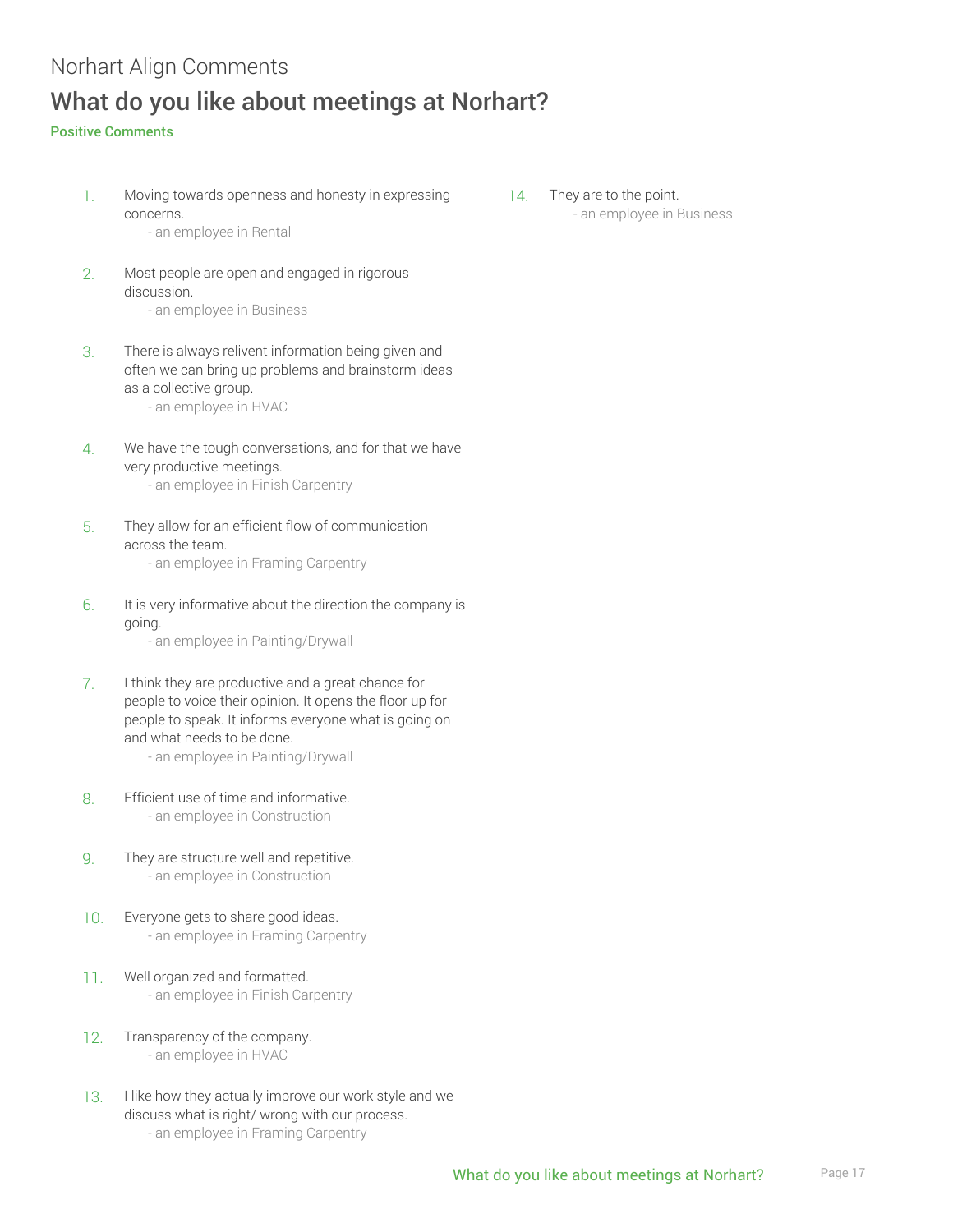### Norhart Align Comments What do you dislike about meetings at Norhart?

#### Improvement Comments

1. It is not always directly relevant to me or my field, which can feel like an obstacle to getting more relevant tasks accomplished.

- an employee in Construction

- 2. Sometimes when we don't have problems/issues the meetings can be a waste of time. - an employee in Painting/Drywall
- 3. Sometimes they turn too long for the things they want to communicate.
	- an employee in Business
- 4. I think meetings should kept at an hour to 45mins be precise to the point. Unless it is something more a conversational meeting.

- an employee in Construction

5. I find some value in every meeting I attend but parts of some meetings are not relevant to myself or all in attendance.

- an employee in HVAC

6. Sometimes compete for time with keeping on schedule.

- an employee in HVAC

- 7. Not all are necessary for my specific group. - an employee in Painting/Drywall
- 8. Not in a central location for some employees. - an employee in Maintenance
- 9. Side talk takes over and we get off track. - an employee in Electrical
- 10. They are long I get a little out of them. Same stuff we talk about and a lot of times nothing happens. - an employee in Electrical
- 11. They tend to Drag on sometimes about things that really don't matter. - an employee in Maintenance
- 12. For mangers, there can be a lot. - an employee in Painting/Drywall

13. Most are a waste of time. Lean videos are unnecessary. As a good employee you should be constantly looking for ways to improve your work. The lean videos are a high school thing. We don't need to show off just make the change and tell your team and move on.

- an employee in Construction

- 14. They can sometimes be a bit long. - an employee in Construction
- 15. Takes me away from work not enough people, to have me away from them. - an employee in Framing Carpentry
- 16. They could be 25% shorter. - an employee in Painting/Drywall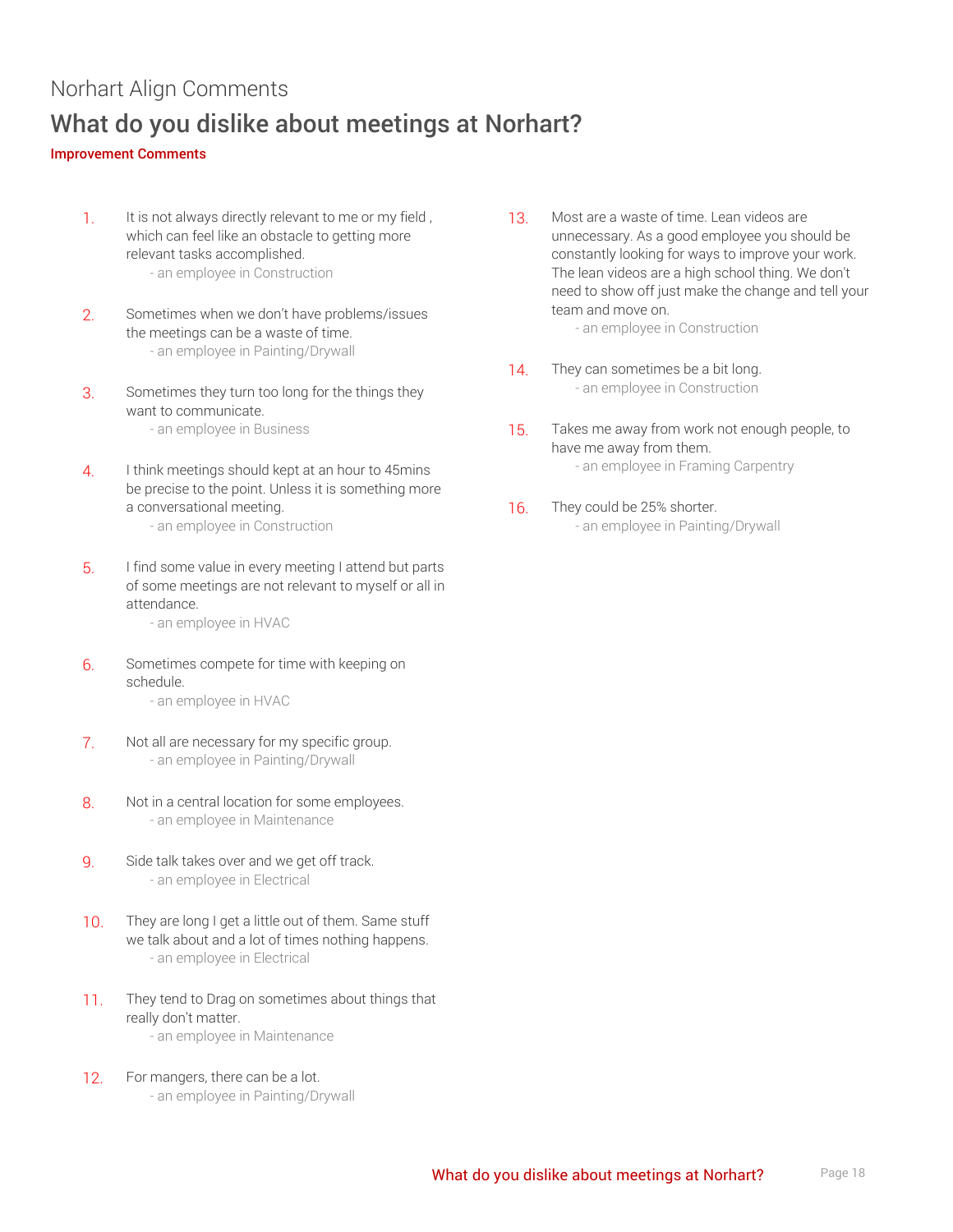# Engagement Align

## <span id="page-18-0"></span>Perform

- **-** Execution
- **-** Clued-in Leaders
- **-** Open-mindedness
- **-** Innovation

## **Connect**

**Coach** The Basics Regional I love my job because...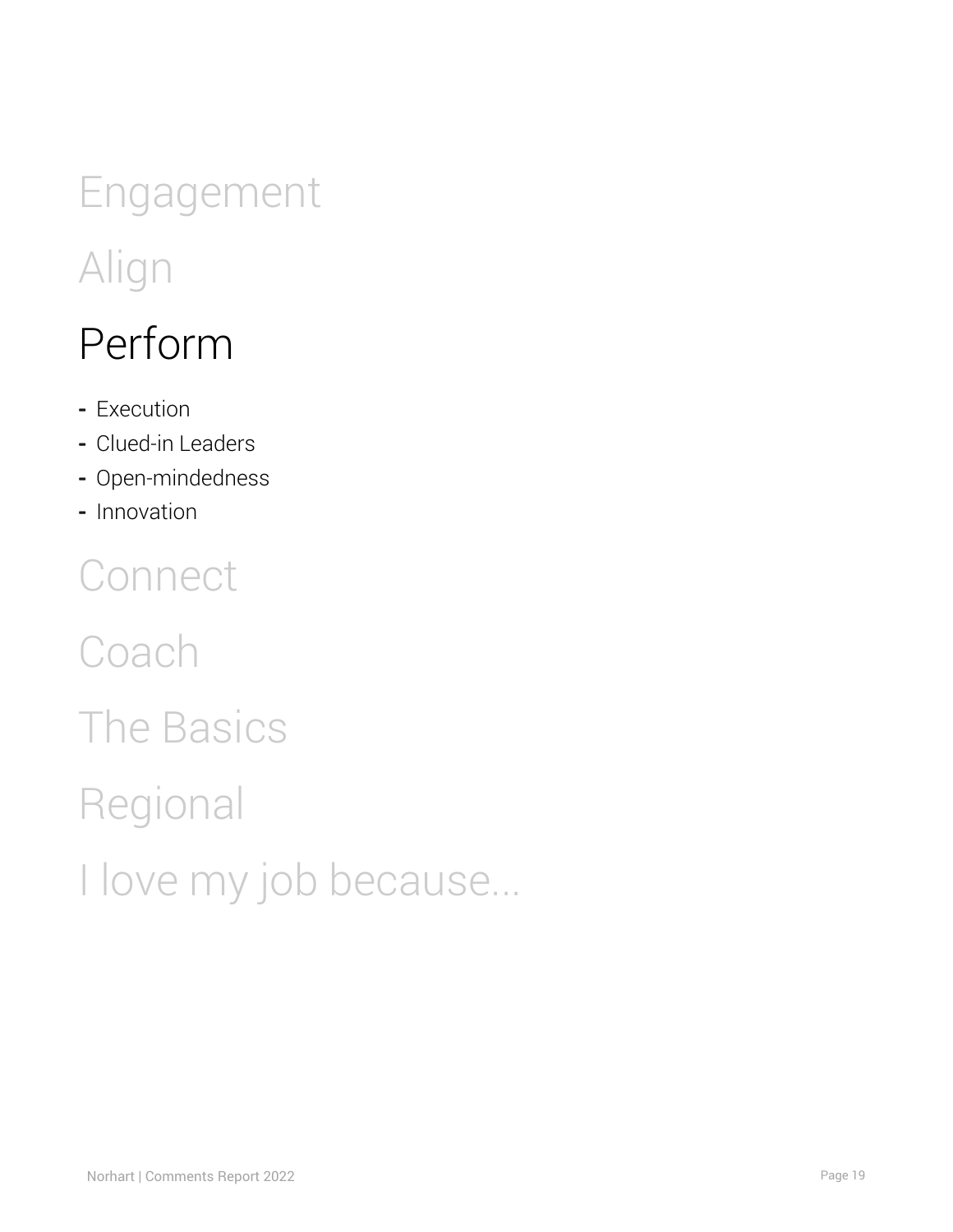## Norhart Perform Comments What does Norhart do inefficiently or poorly?

Improvement Comments

- 1. Rushing jobs just to redue it 2 or 3 more times. Allowing a HALT to a task and understand the urgency at hand, why work twice as hard to get done just to wait 2 weeks for the rest to be done. - an employee in Construction
- 2. I think we jump into new ideas to quickly at times without the proper information to accomplish them. - an employee in Painting/Drywall
- 3. Safety. Safety is overlooked at multiple levels. From fall dangers to not properly supplying proper protection equipment.
	- an employee in Framing Carpentry
- 4. Lots of waste material. - an employee in Construction
- 5. Material storage- we still are using the garage, certain products can not be left outside. - an employee in Finish Carpentry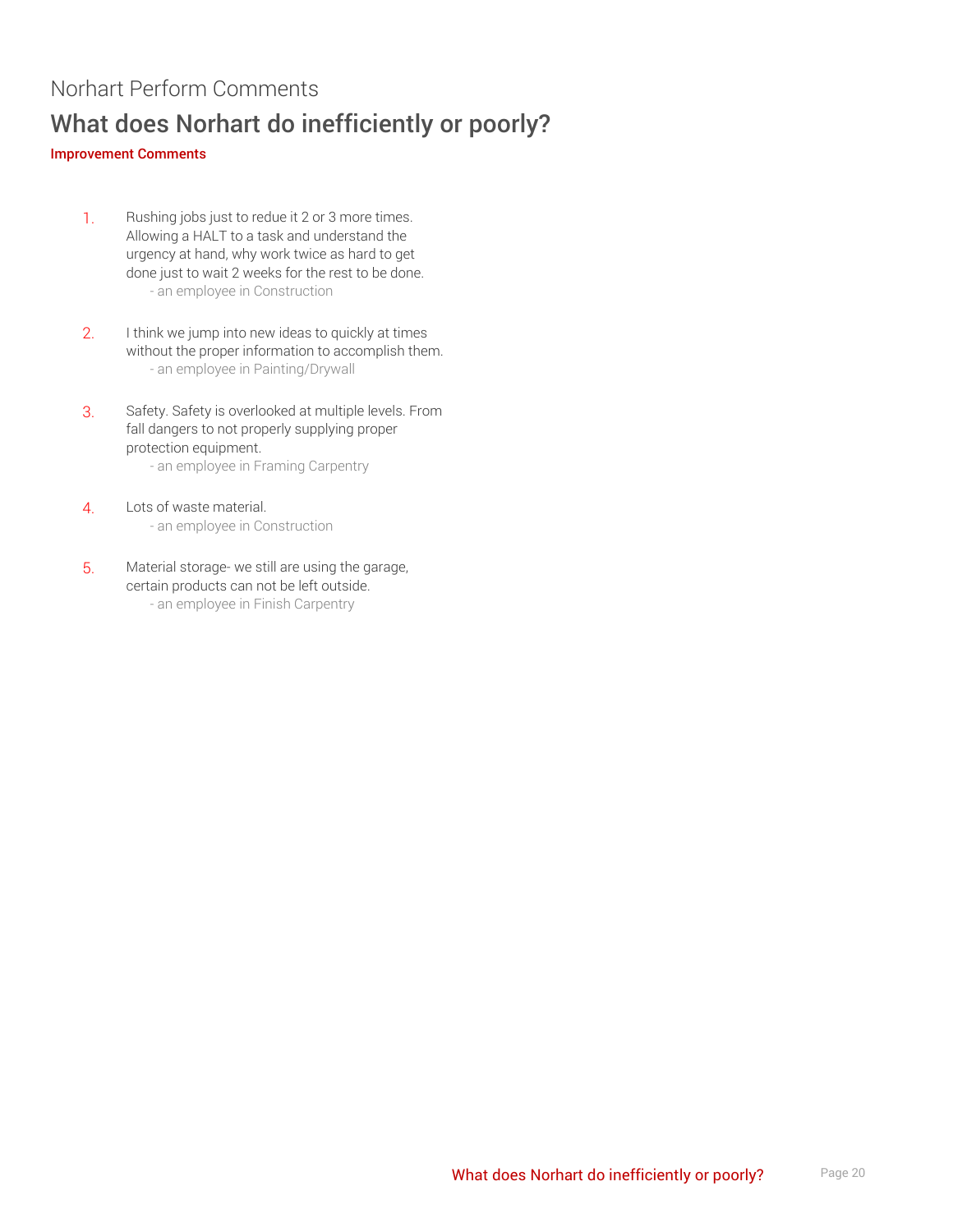## Norhart Perform Comments What does Norhart do efficiently and well?

#### Positive Comments

- 1. Encouraging new ideas, interdepartmental cooperation. - an employee in Construction
- 2. Communications, employee engagement, growth and expansion. - an employee in HVAC
- 3. Own our mistakes and make continuous improvements.
	- an employee in Business
- 4. Advancing to a higher goal. - an employee in Construction
- 5. Listens to its employees. - an employee in Finish Carpentry
- 6. Make new improvements. - an employee in Electrical

#### 7. Lean.

- an employee in Construction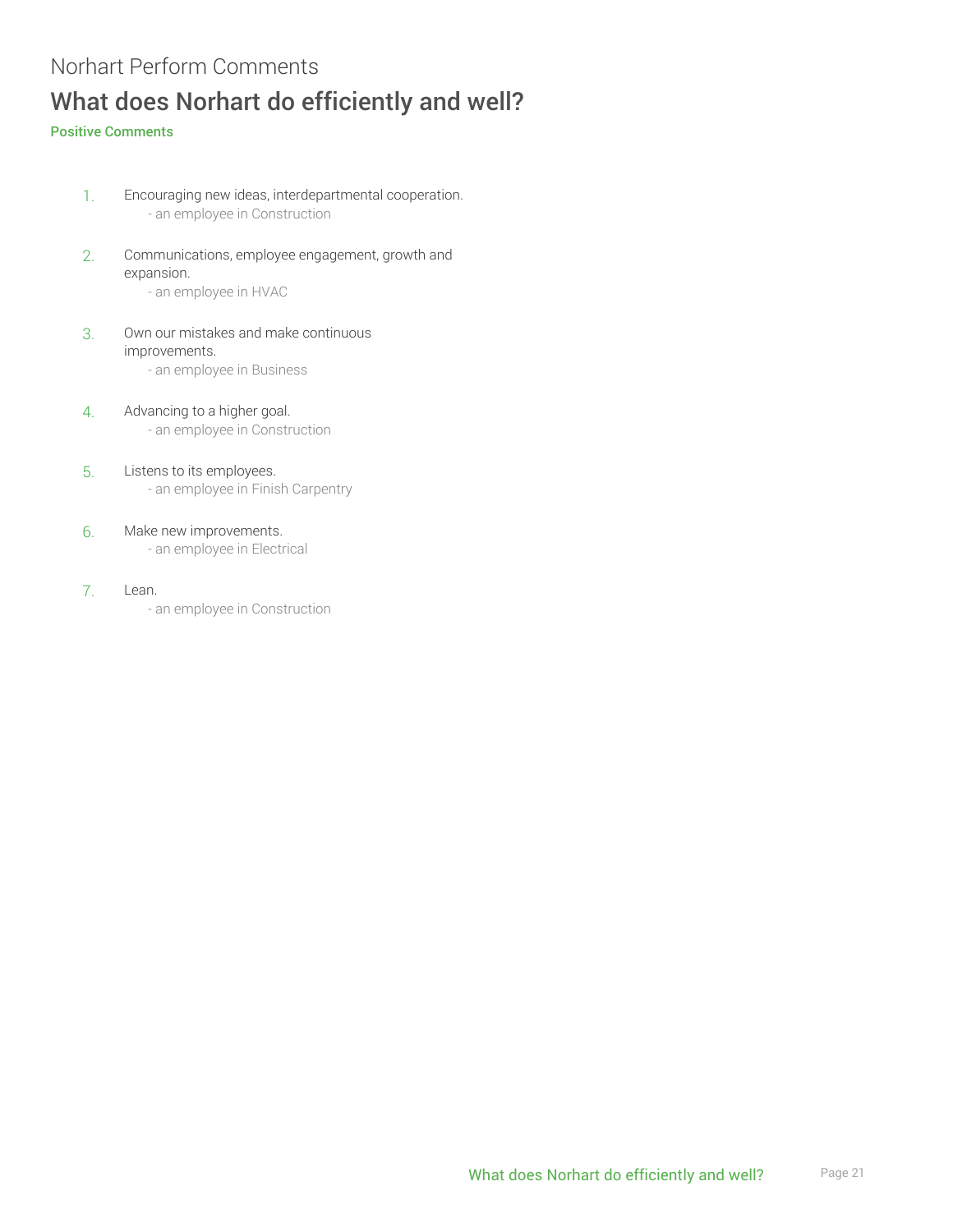#### Norhart Perform Comments

### What do senior managers do to show they know what's really going on?

#### Positive Comments

- 1. They generally have or get answers to our questions. Which helps us stay on track. - an employee in Construction
- 2. They spend time with all of the staff in orientation, follow-up orientation, construction meetings, events, and annual meetings.
	- an employee in Business
- 3. Consistent one-on-ones and meetings to stay involved with the daily concerns.
	- an employee in Construction
- 4. Inform us about upcoming decisions, development s, events.
	- an employee in HVAC
- 5. They lead from the front and serve beside their teams. - an employee in Business
- 6. Company meetings to keep everyone involved and have weekly one on one meeting with crews. - an employee in Painting/Drywall
- 7. Weekly meetings and always willing to go the extra mile to make sure we also know what's going on. - an employee in Painting/Drywall
- 8. They are consistently in the building and will always ask about things to improve within the building. They physically check on their team members to check the work that has been done. In addition to that, they give pointers and suggestions to improve the work efficiently and effectively.

- an employee in HVAC

9. Relentlessly ensuring they are actively included in the decision making.

- an employee in Business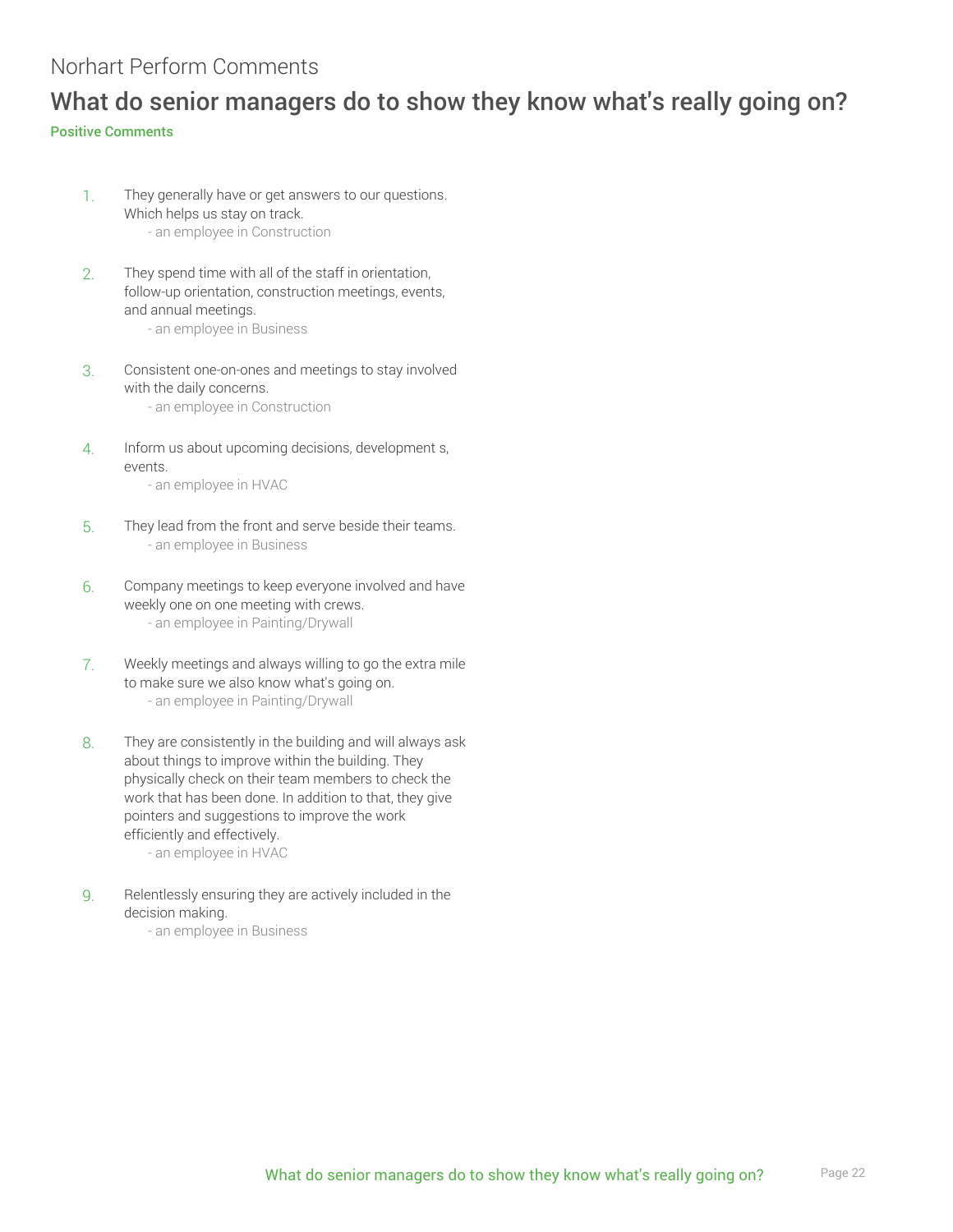#### Norhart Perform Comments

#### What is happening at Norhart that senior managers do not understand? Improvement Comments

- 1. Not understanding the work load. - an employee in Rental
- 2. Sometimes they may not understand the needs and concerns of those in the field. - an employee in Framing Carpentry
- 3. The effort and time many employees put in to get the job done. - an employee in Maintenance
- 4. The needs of the teams first over the bigger picture things.

- an employee in Finish Carpentry

- 5. Things that are happening in the building. I rarely if ever see them in the buildings. Which means they have to rely on the foreman/managers about what's happening in the building.
	- an employee in Painting/Drywall
- 6. Maybe logistics between big picture and day to day. - an employee in Finish Carpentry
- 7. How long some units take to get back rent ready. - an employee in Maintenance
- 8. Internal factors that happen on a daily basis- for example, the subcontractors. I know leadership knows about them and the issues that have been brought up in foreman meetings but they don't have the daily interactions or see the complications face to face. Many issues arose such as laziness, safety problems and not completing or maintaining a deadline or schedule.

- an employee in Painting/Drywall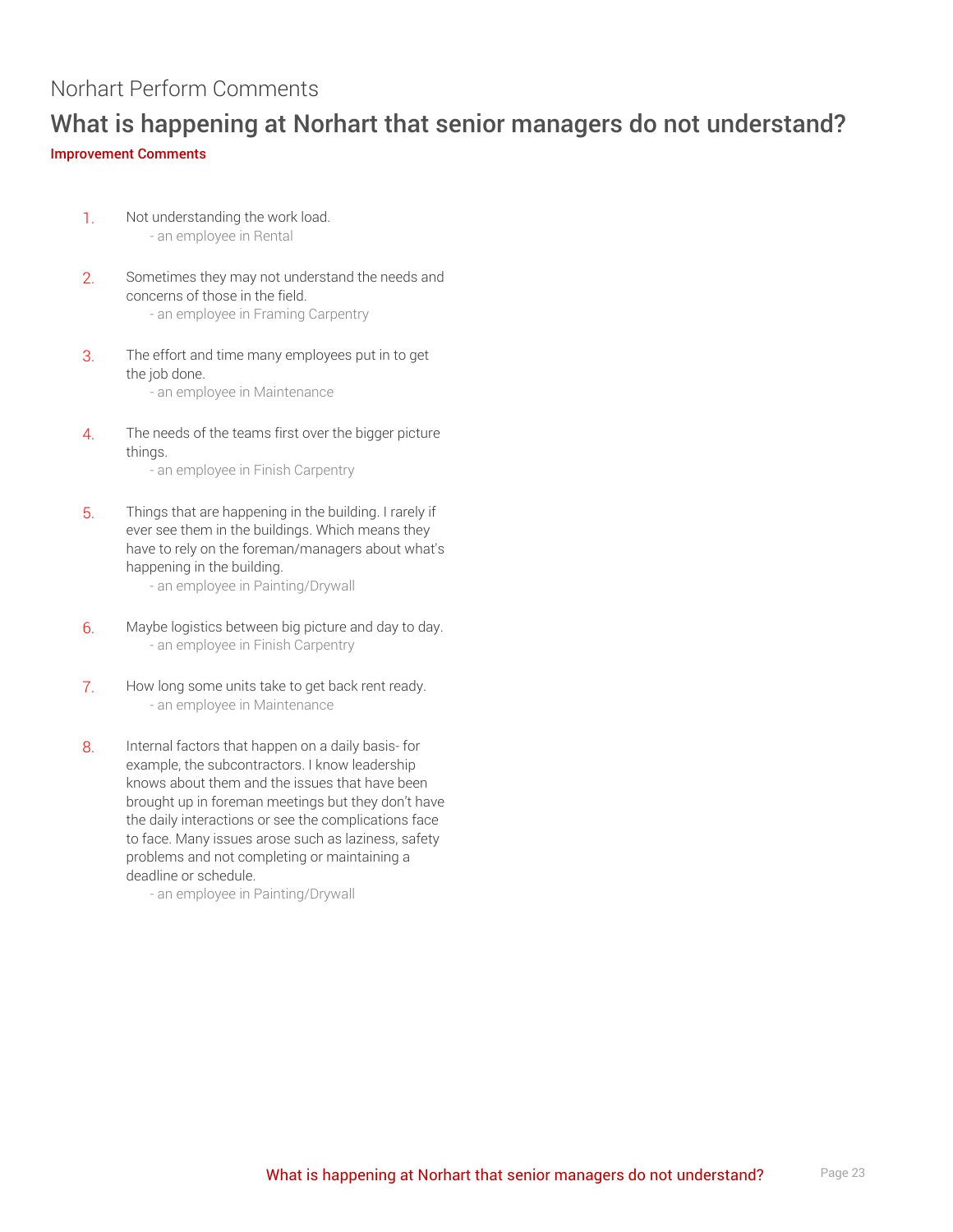## Norhart Perform Comments How are different points of view encouraged at Norhart?

#### Positive Comments

1. I feel that everyone is heard and that our opinions matter.

- an employee in Construction

- 2. We all discuss our issues together with our teams. - an employee in Painting/Drywall
- 3. It is asked of us quite often from the managers to the boss Mike to give them our opinion. - an employee in Construction
- 4. All views are welcomed and encouraged. - an employee in Maintenance
- 5. Wanting me as an individual provide options on material that's used for the projects. - an employee in Construction
- 6. Strongly. - an employee in Construction
- 7. We are encourage to share our thoughts into making things better in the workplace. - an employee in Rental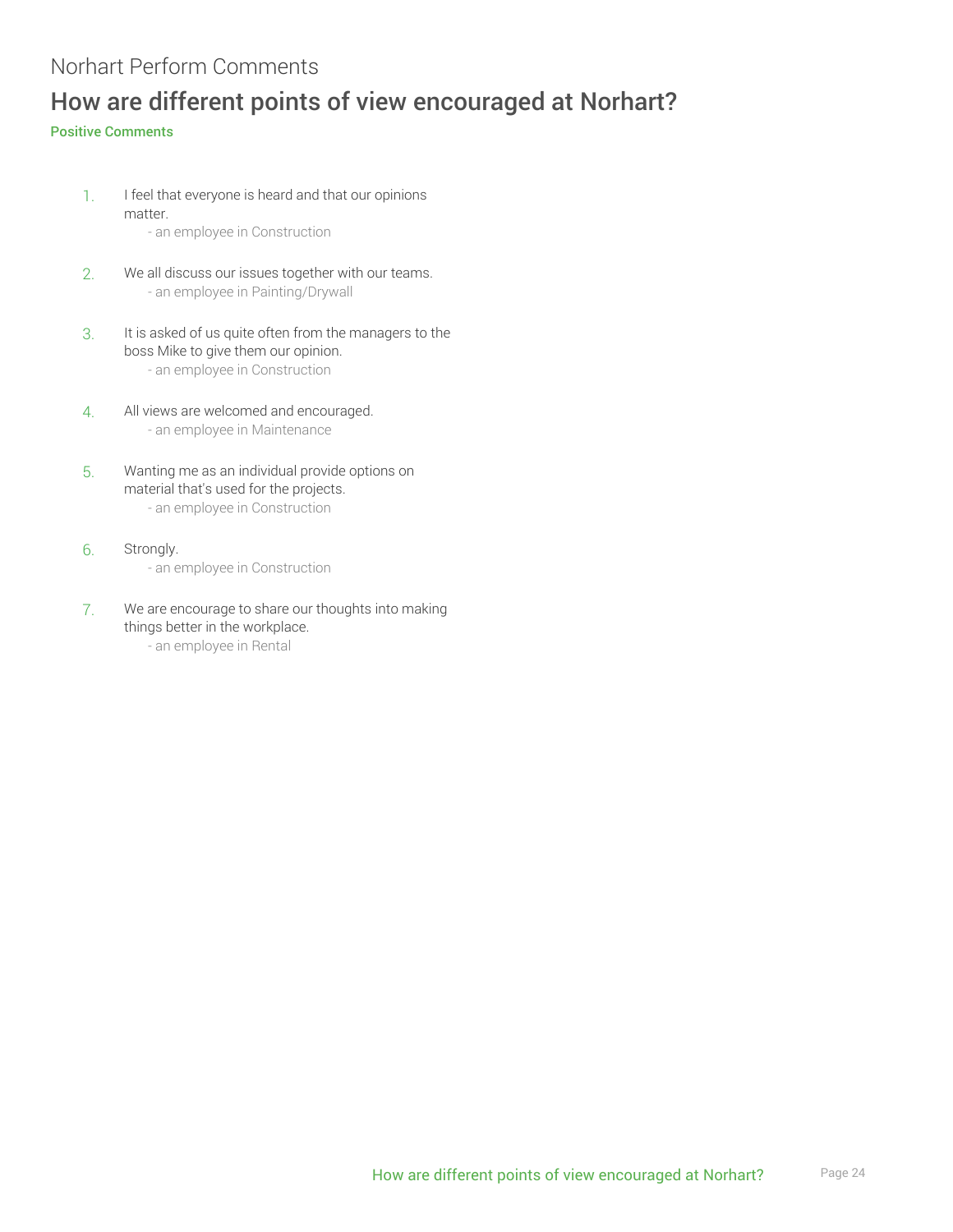## Norhart Perform Comments Why might someone hesitate to share a different point of view at Norhart?

#### Improvement Comments

- 1. Fear of embarrassment, being"wrong" typical stuff people deal with. - an employee in Construction
- 2. Looking stupid in the eyes of leads. - an employee in Electrical
- 3. Exterior Forman does value different points of view. - an employee in Framing Carpentry
- 4. Feeling like you are dumb. - an employee in Electrical
- 5. Afraid to speak up. - an employee in Finish Carpentry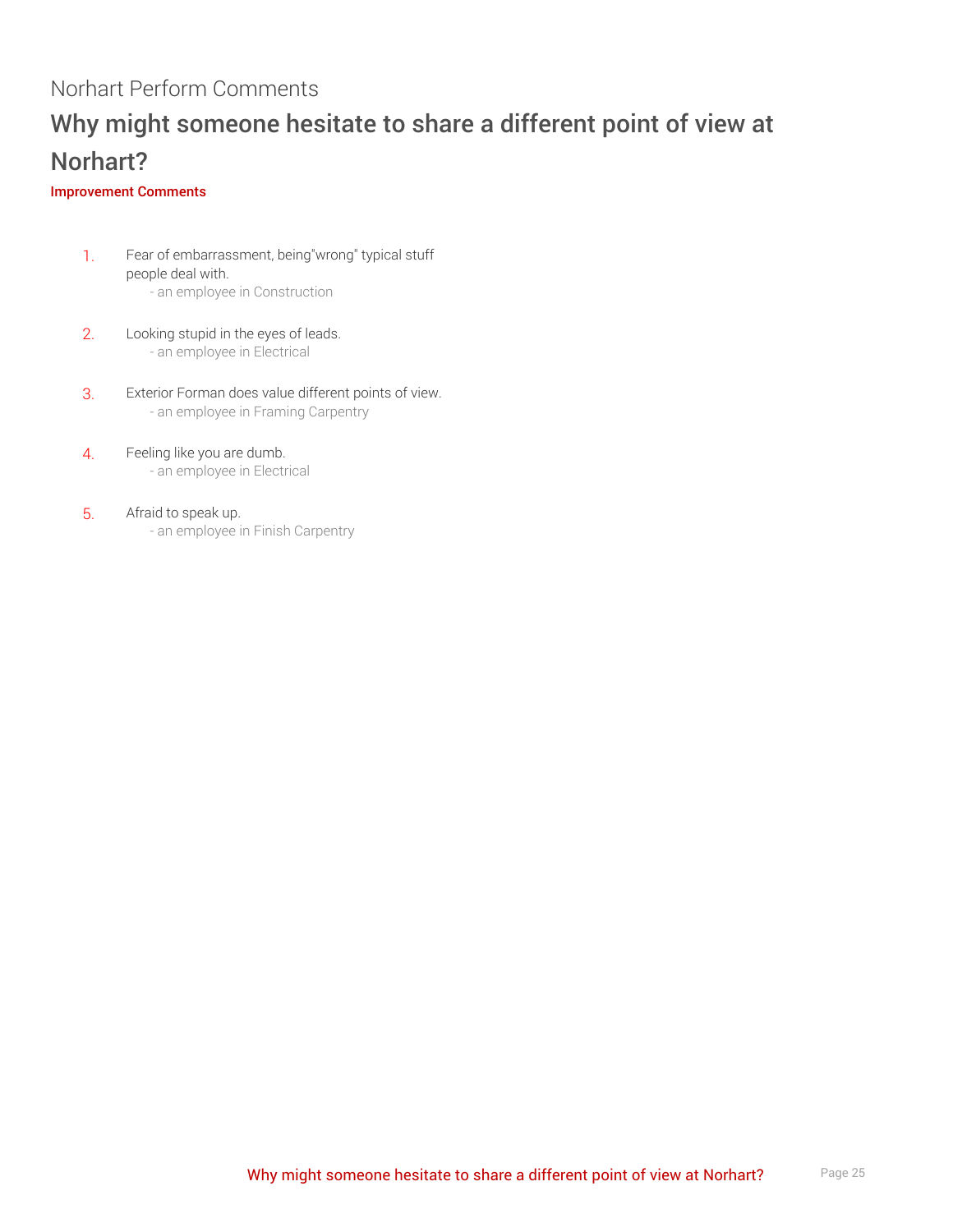### Norhart Perform Comments How are new ideas encouraged at Norhart?

#### Positive Comments

- 1. We are given opportunity to bring up ideas in team meetings which get passed up the chain of command. All employees are empowered to share ideas. - an employee in Finish Carpentry
- 2. Through Mike K's leadership. - an employee in Construction
- 3. All ideas can be challenged and improved upon. We are not laborers but designers of a better way to work. - an employee in HVAC
- 4. Weekly lean videos. - an employee in Finish Carpentry
- 5. Lean video's. - an employee in Framing Carpentry
- 6. Lean ideas. - an employee in Electrical
- 7. At least try to find out. - an employee in Finish Carpentry
- 8. Lean.
	- an employee in Finish Carpentry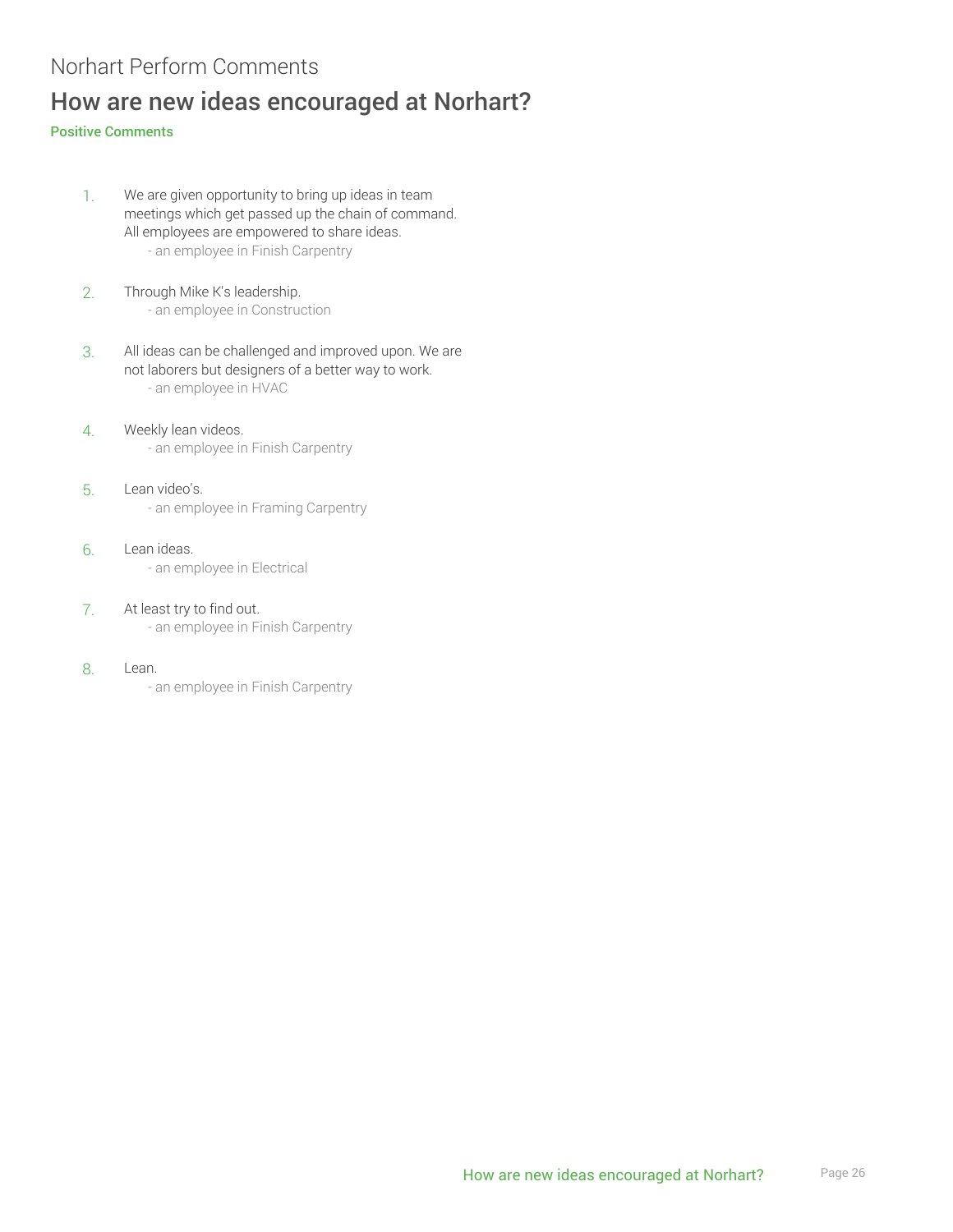## Norhart Perform Comments What gets in the way of new ideas at Norhart?

Improvement Comments

1. Follow through or foreman arguing new ideas. Old school ways not changing. Do as I say, not as I do. - an employee in Framing Carpentry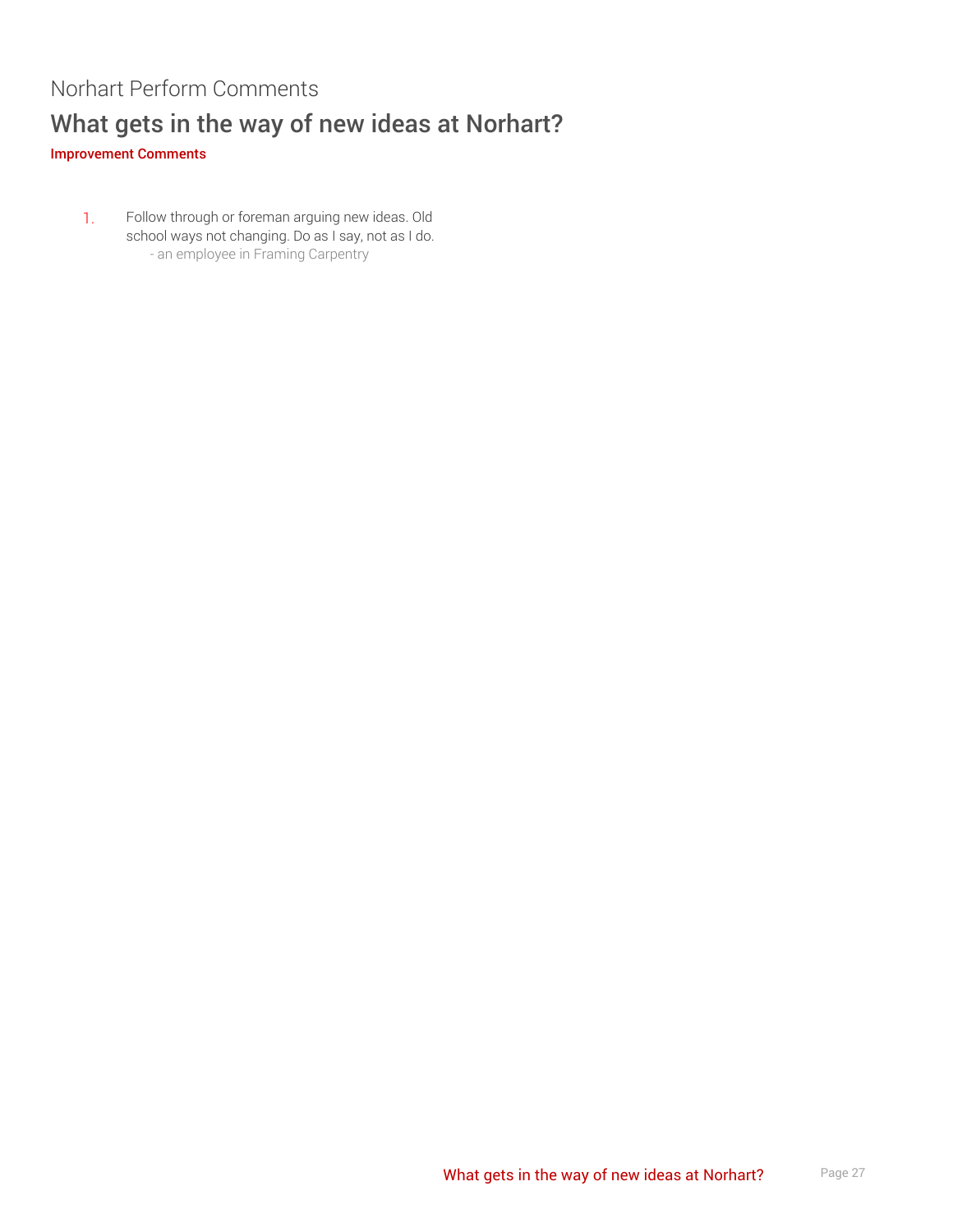# Engagement Align Perform

## <span id="page-27-0"></span>**Connect**

- **-** Clued-in Employees
- **-** Appreciation
- **-** Meaningfulness
- **-** Potential
- **-** Inclusion

## **Coach**

# The Basics

Regional

I love my job because...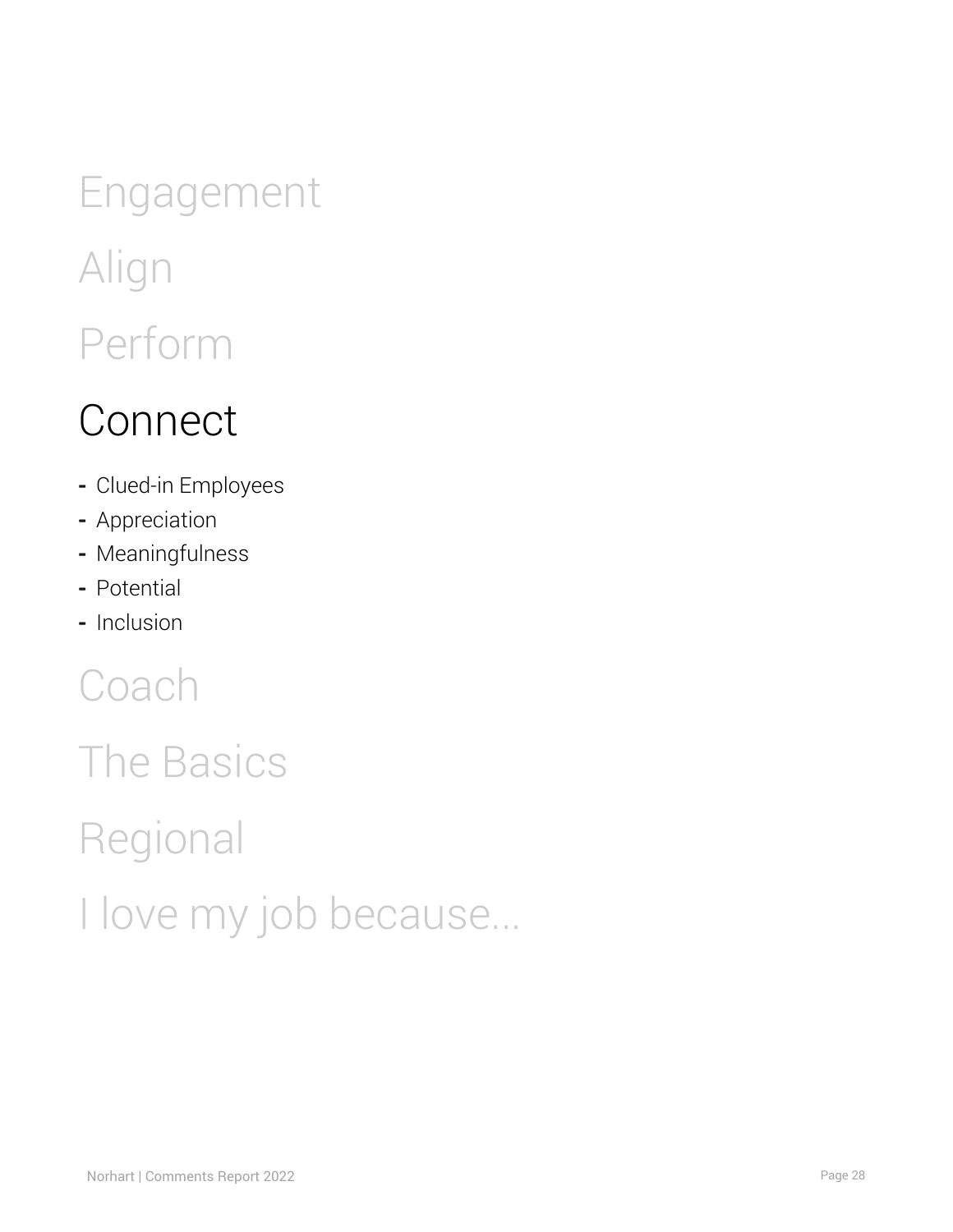## Norhart Connect Comments What do you most value being well informed about at Norhart?

#### Positive Comments

- 1. That it makes me feel included. - an employee in HVAC
- 2. Batch progression and when other trades interfere. - an employee in Construction
- 3. That the company is growing and not down-sizing. - an employee in HVAC
- 4. Any decision that will affect the employees. Whether it is big or small, i'd still like to know. - an employee in Construction
- 5. Senior management activities. Nothing is hidden, everything is transparent. - an employee in Maintenance
- 6. Our plans for the future. - an employee in Maintenance
- 7. My opinion matters. - an employee in Construction
- 8. Timelines. - an employee in Electrical
- 9. It makes you feel you're part of something and it makes you feel your opinion or thoughts mean something. - an employee in Business
- 10. How the company is growing.
	- an employee in Maintenance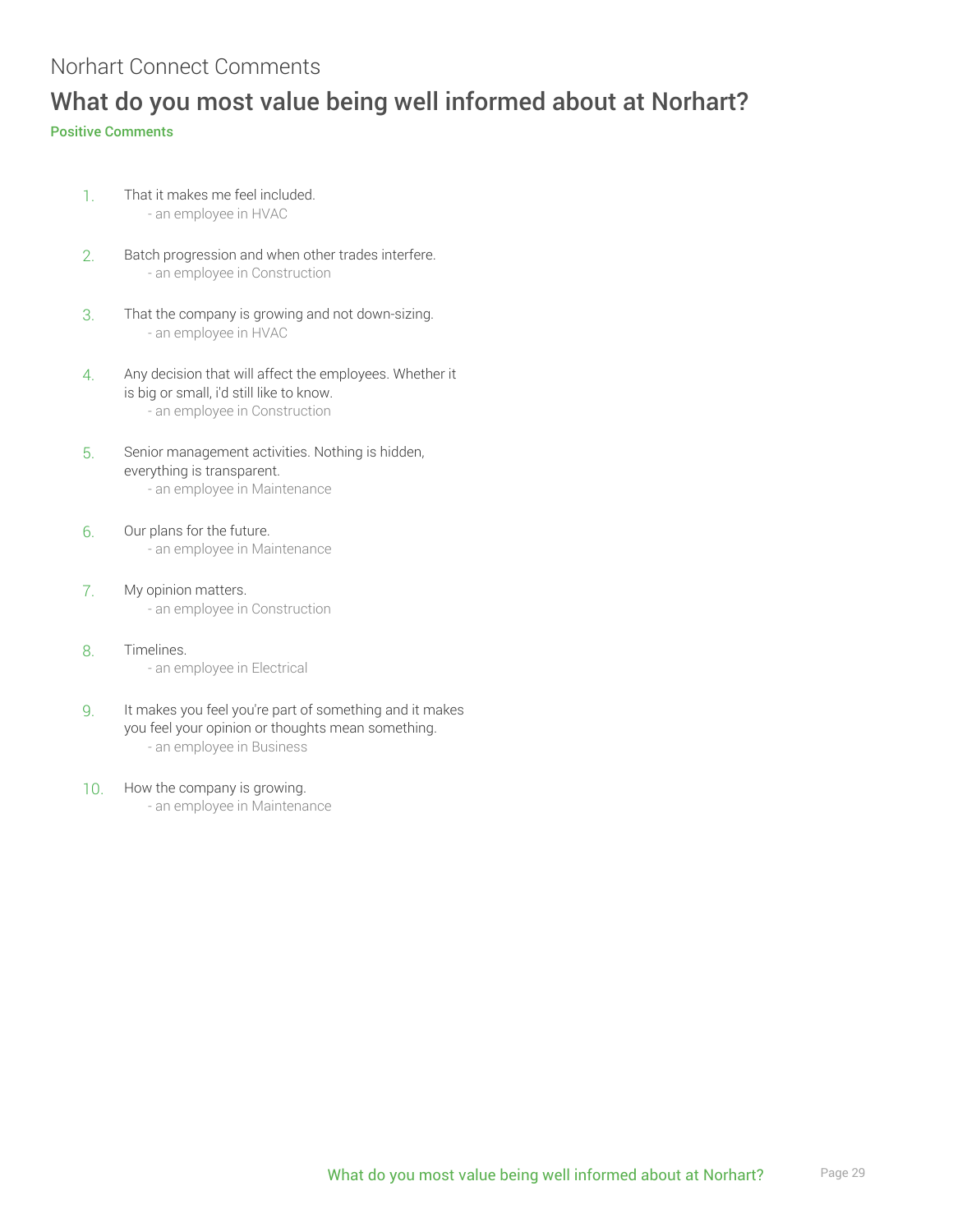## Norhart Connect Comments What would you like to be more informed about at Norhart?

#### Improvement Comments

- 1. Why certain decisions are made and the goals and plans for the future of the company. Sometimes we are not aware of what is going on. - an employee in Rental
- 2. How to go about being a leader when the manager is gone.
	- an employee in Painting/Drywall
- 3. Office Colleagues and team members in all the different teams apart from my own Office Hirachy. - an employee in Construction
- 4. Batch schedule changes. Oakdale building plans. - an employee in HVAC
- 5. Big decisions. - an employee in Framing Carpentry
- 6. Benefits. - an employee in Painting/Drywall
- 7. Planning. - an employee in Framing Carpentry
- 8. The activities of the other teams - The new horizons in mind that are being shared among the leadership team - Important personal news of people in the company. (Marriage, Newborns, Even sad big news as compassion from others can ease things up ...) -.

- an employee in Business

9. Because I feel such a high level of ownership in Norhart, I wish that I knew about things before they are finalized. I used to be included in a lot of highlevel discussion and I felt like my opinion mattered, but now that we've hired so many people whose degrees say that they should be making the decisions single-handedly, I'm left feeling like I got downgraded a little. Now I find out about decisions that affect the entire company from people who have only been here a few months, maybe a year. I guess I just wish there was more weight or even any weight at all to the years that some of us have been here. From employees that I'm working with not responding for a couple weeks only for me to find out they were fired, to policy changes that affect every crew's day-to-day, I only find out about things after they're done and even then, when I ask questions about them, I mostly hit a brick wall of things being on a need-to-know basis. It doesn't align with the transparency that I know we're supposed to be keeping. When the big decisions happen and I find out after the fact, I feel a little like coming home to my house and finding out that my wife decided to knock a wall down. It makes me feel like it's not my house and that my opinion isn't warranted.

- an employee in Electrical

- 10. Our objectives as a company overall. - an employee in Construction
- 11. Pay scale/range for remote workers. - an employee in Business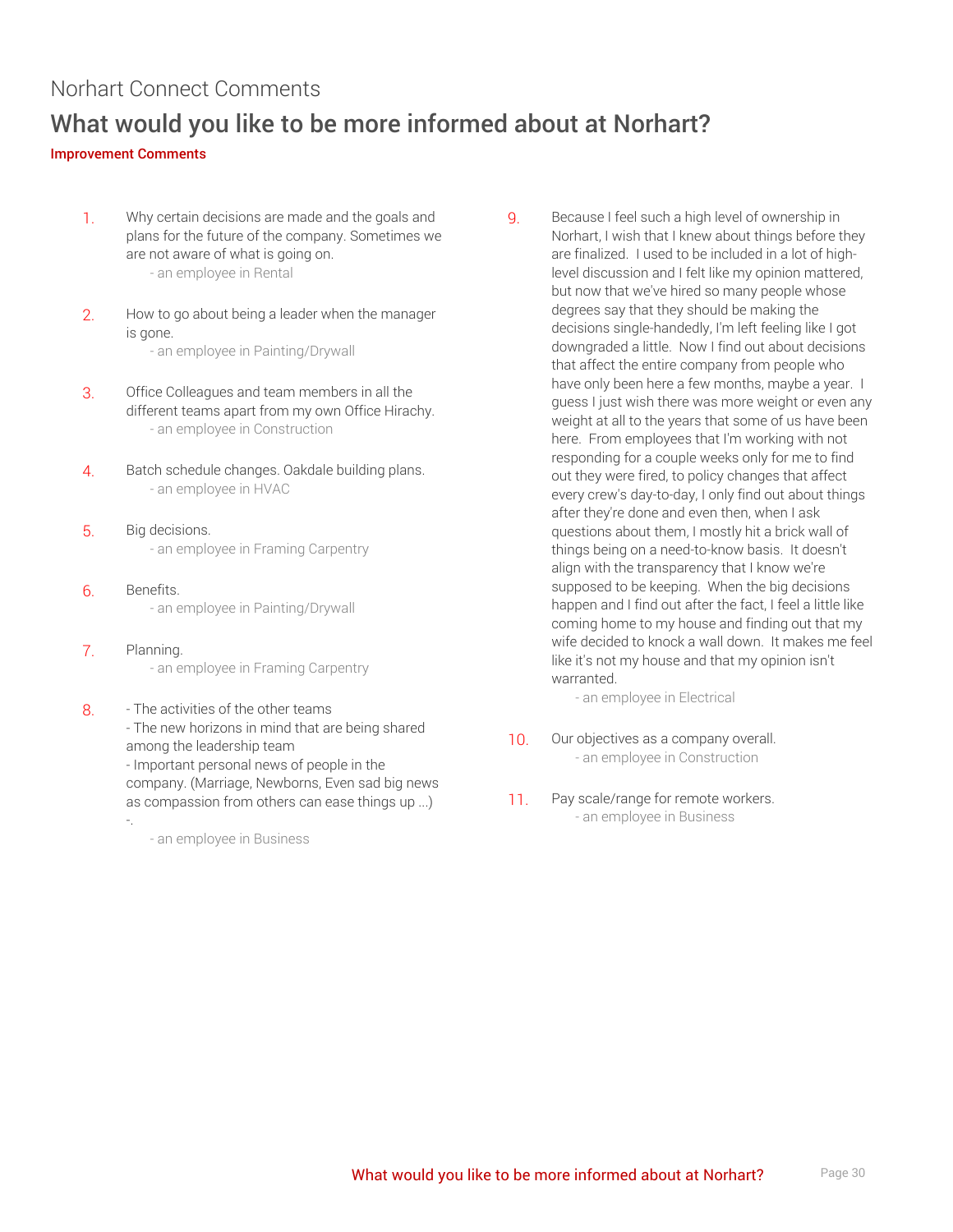## Norhart Connect Comments What makes you feel appreciated at Norhart?

#### Positive Comments

- 1. Leadership listened and found a way to bring our teams and their families awesome benefits! - an employee in Business
- 2. Most of the benefits, work/home life balance, and employee events.

- an employee in Maintenance

- 3. When I'm recognized for my accomplishments and growth as a worker. - an employee in Framing Carpentry
- 4. Comments by fellow workers. - an employee in Construction
- 5. The trust and respect everyone has at Norhart. - an employee in Finish Carpentry
- 6. My coworkers. - an employee in Construction
- 7. Overall employee appreciation efforts like friday donuts, weekly team and 1on1 meetings, and employee appreciation events.
	- an employee in Painting/Drywall
- 8. My input.
	- an employee in Finish Carpentry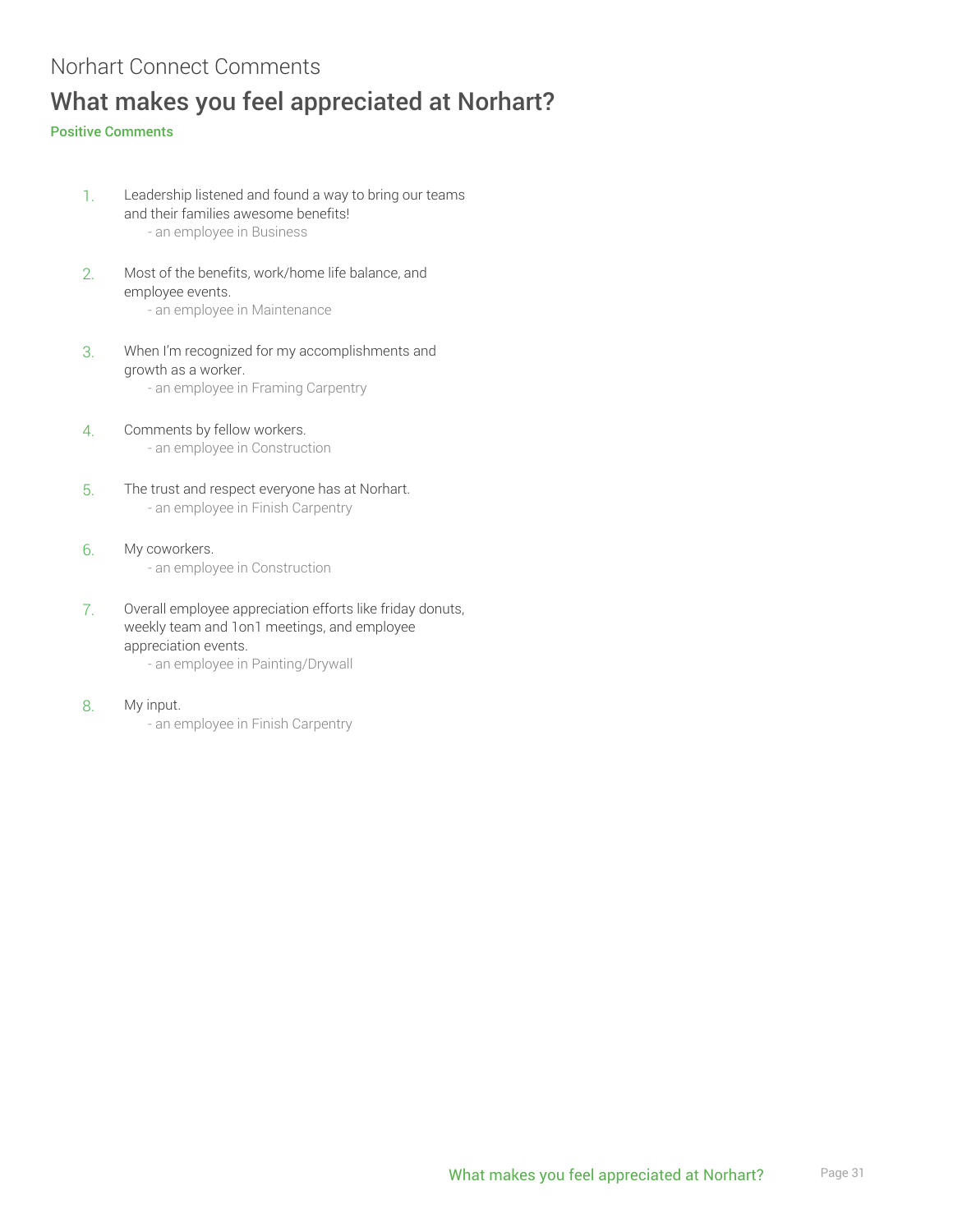#### Norhart Connect Comments What gets in the way of you feeling genuinely appreciated at Norhart? Improvement Comments

- 1. Constant pressure to "be better", little praise for what we have contributed. - an employee in Rental
- 2. Only focusing on the outcome and not seeing the effort and work that actually went into accomplishing even the small wins along the way. - an employee in Business
- 3. Distance. - an employee in Construction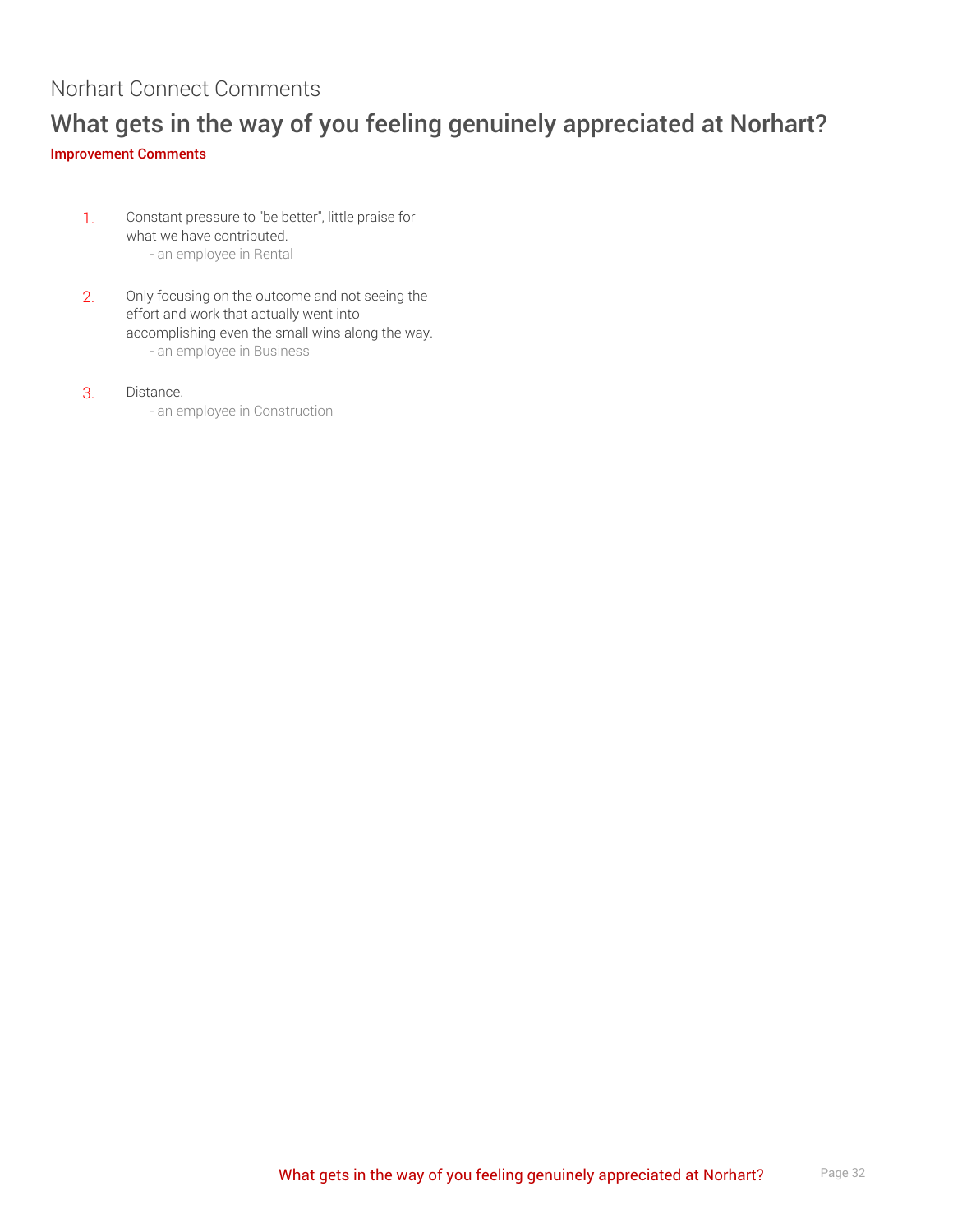## Norhart Connect Comments What do you find most meaningful about working at Norhart?

#### Positive Comments

- 1. It is a progressive company where the organization is growing and trying new ideas. It celebrates creativity and innovative ideas.
	- an employee in Rental
- 2. The trust to do what you think is right...even if it is wrong.
	- an employee in Maintenance
- 3. Using my talents to help make a better life for someone.
	- an employee in Maintenance
- 4. The ability to own a piece of the company (to be entrusted with my own little slice of Norhart to run and perfect the best I can, at my own discretion).
	- an employee in Construction
- 5. That everyone believes in the goal and values. - an employee in Business
- 6. My colleagues are meaningful and wonderful. - an employee in HVAC
- 7. That we are doing something that people appreciate. And the job is diverse as well. - an employee in Electrical
- 8. Help people with their new home. - an employee in Maintenance
- 9. The kind of work that is expected. - an employee in Maintenance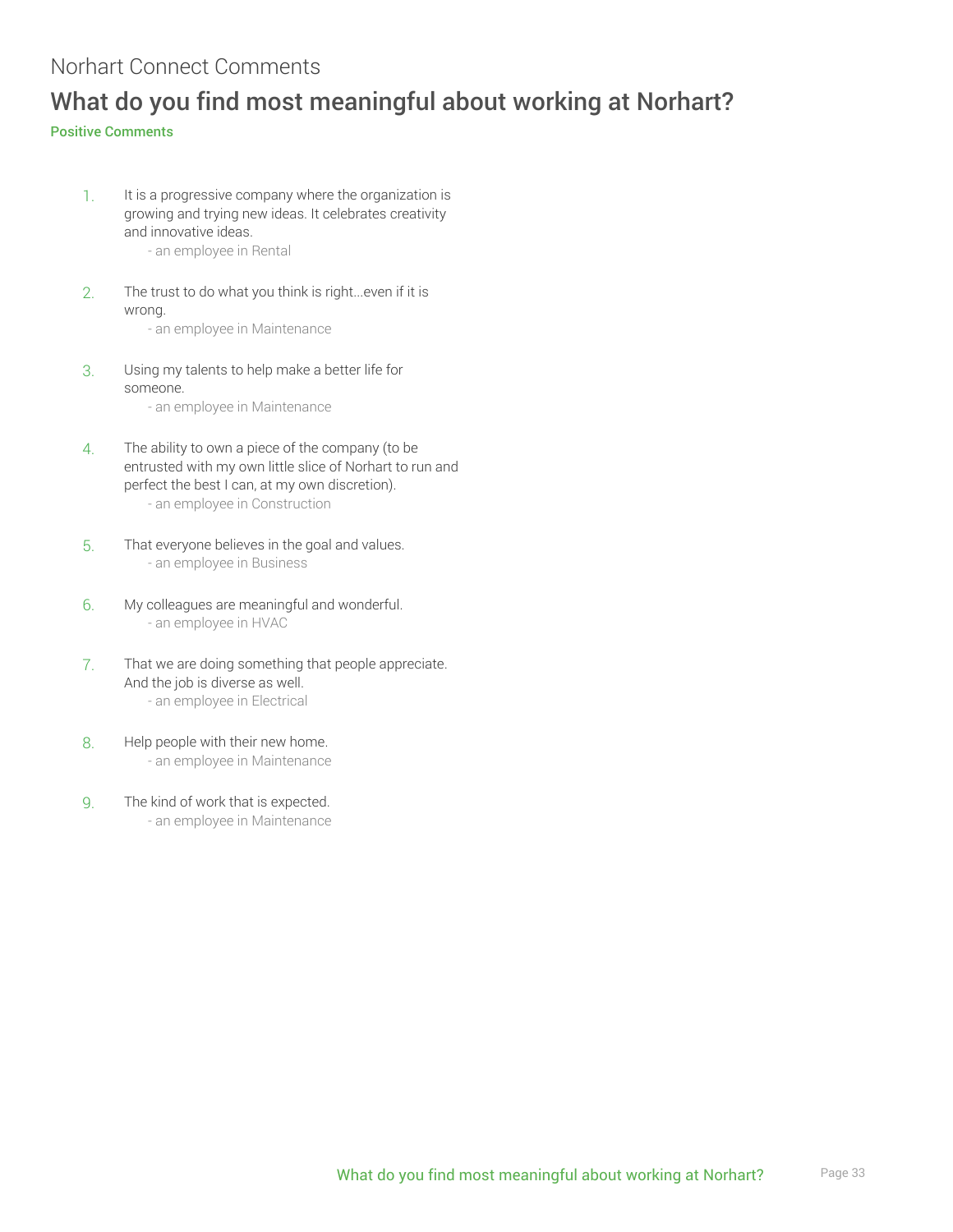## Norhart Connect Comments What's getting in the way of your job feeling more meaningful?

Improvement Comments

1. Exterior Forman has a lack of leadership skills. Creates an unhealthy work environment.

> Asking for opinions and ideas and never implementing them.

> Lack of communication. - an employee in Framing Carpentry

- 2. I think we focus a bit too much on the aesthetic of our buildings and could put more into the functional resident experience. We do good with functionality but there's room to grow. - an employee in HVAC
- 3. More realistic time lines. Being pushed and stretched helps us as teams and individuals, at the
	- same time there are always problems and issues that throw the schedule off. Coming up with a schedule that accounts for those things would make a huge difference.

- an employee in Painting/Drywall

4. More pay for the work load running multiple fields and installing. - an employee in Framing Carpentry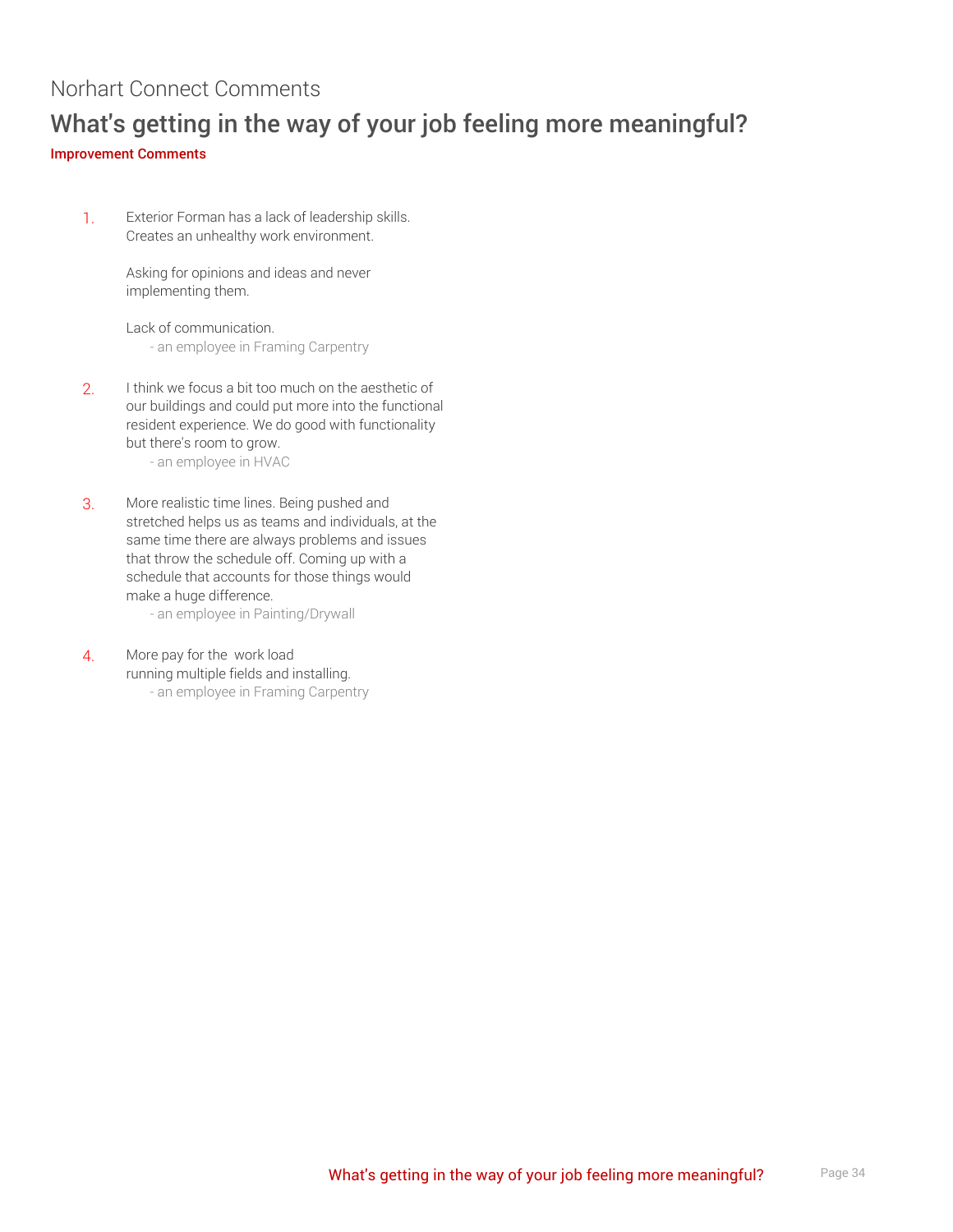## Norhart Connect Comments How does Norhart empower you to use your full potential?

#### Positive Comments

- 1. They give us the freedom to not only do our jobs but do more than what's expected. - an employee in Painting/Drywall
- 2. By being part of the decision making in our setup process.
	- an employee in Construction
- 3. Very positive culture of high preformers. - an employee in Construction
- 4. Pushing us towards a higher goal and seeking to increase our knowledge of what we do. - an employee in Construction
- 5. The openness of new ideas, communication and the willingness of employees to help me learn when I have questions.
	- an employee in HVAC
- 6. Gets the tools we need to work the most efficient. - an employee in Painting/Drywall
- 7. Listens to the changes we want to make. - an employee in Business
- 8. Abundant resources and advice. - an employee in Painting/Drywall
- 9. They set me free to do my best. - an employee in Finish Carpentry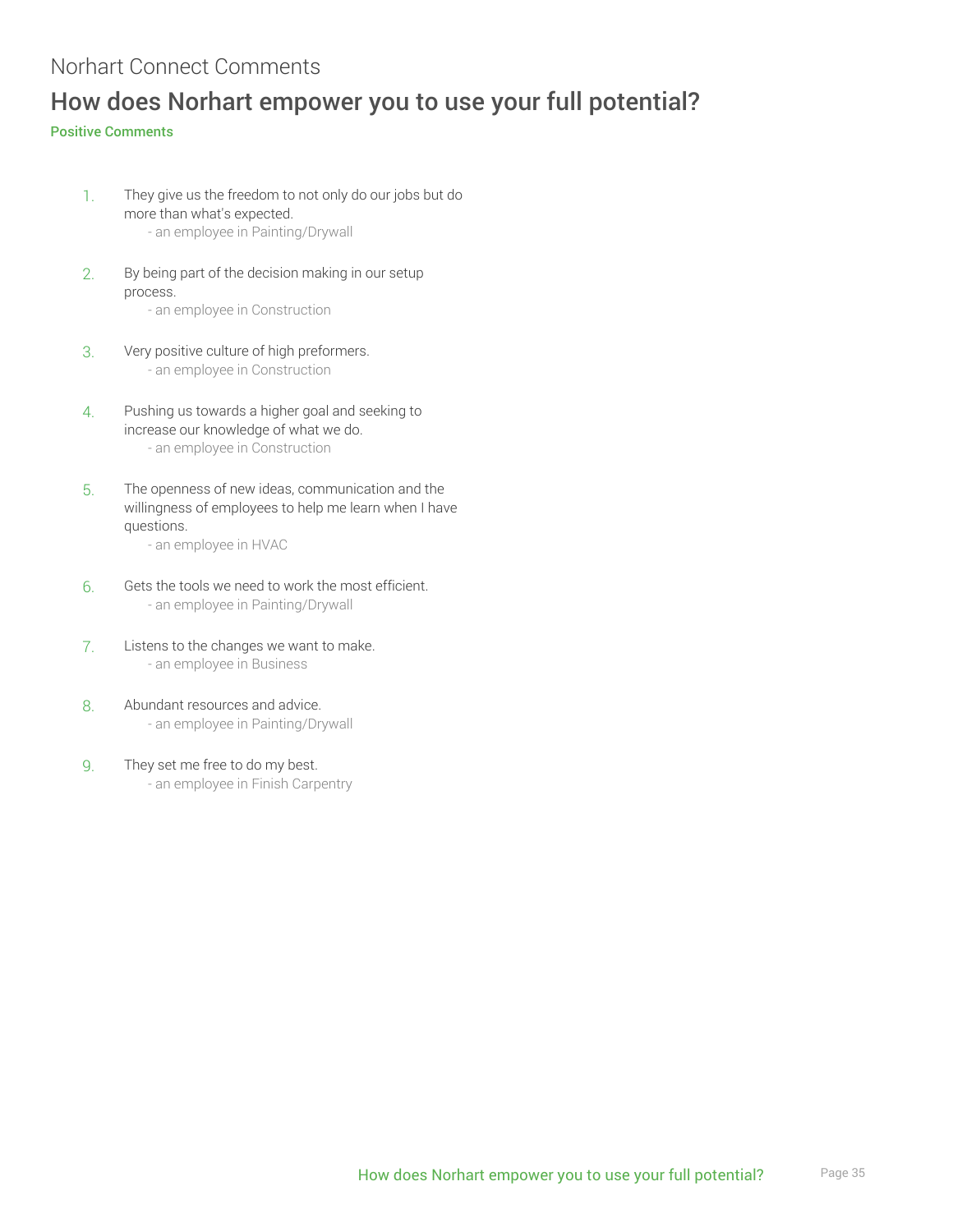## Norhart Connect Comments What gets in the way of you using your full potential at Norhart?

Improvement Comments

1. Sometimes feeling like you have to go through someone to do something. And getting told your stupid for doing wrong or doing it a different way someone else would. Going through a bunch of hoops to do something.

- an employee in Electrical

- 2. Lack of training procedures. - an employee in Rental
- 3. Too many meetings at times. Smaller crews Really suffer when the Foreman are gone. We have almost unattainable deadlines. I spend close to 7 hours per week in meetings, 1 on 1's and group meetings. For a small crew. This Really SLOWS US DOWN!!!!! - an employee in Construction
- 4. Working remotely makes it hard to build connections with other departments. - an employee in Business
- 5. Exterior Forman trying to do my job at eve. - an employee in Framing Carpentry
- 6. Micromanagement. - an employee in Construction
- 7. More training. - an employee in Maintenance
- 8. Not having more experienced and proficient employees to share the work load involved with teaching and mentoring new less experienced employees.

- an employee in Framing Carpentry

9. In my department, results aren't always fruitful, and requires repetitive tries in the same area... which also may not be fruitful. This can be discouraging at times. I don't necessarily think this is caused By Norhart. However, we do have the pressure of bringing forth fruitful results.

- an employee in Business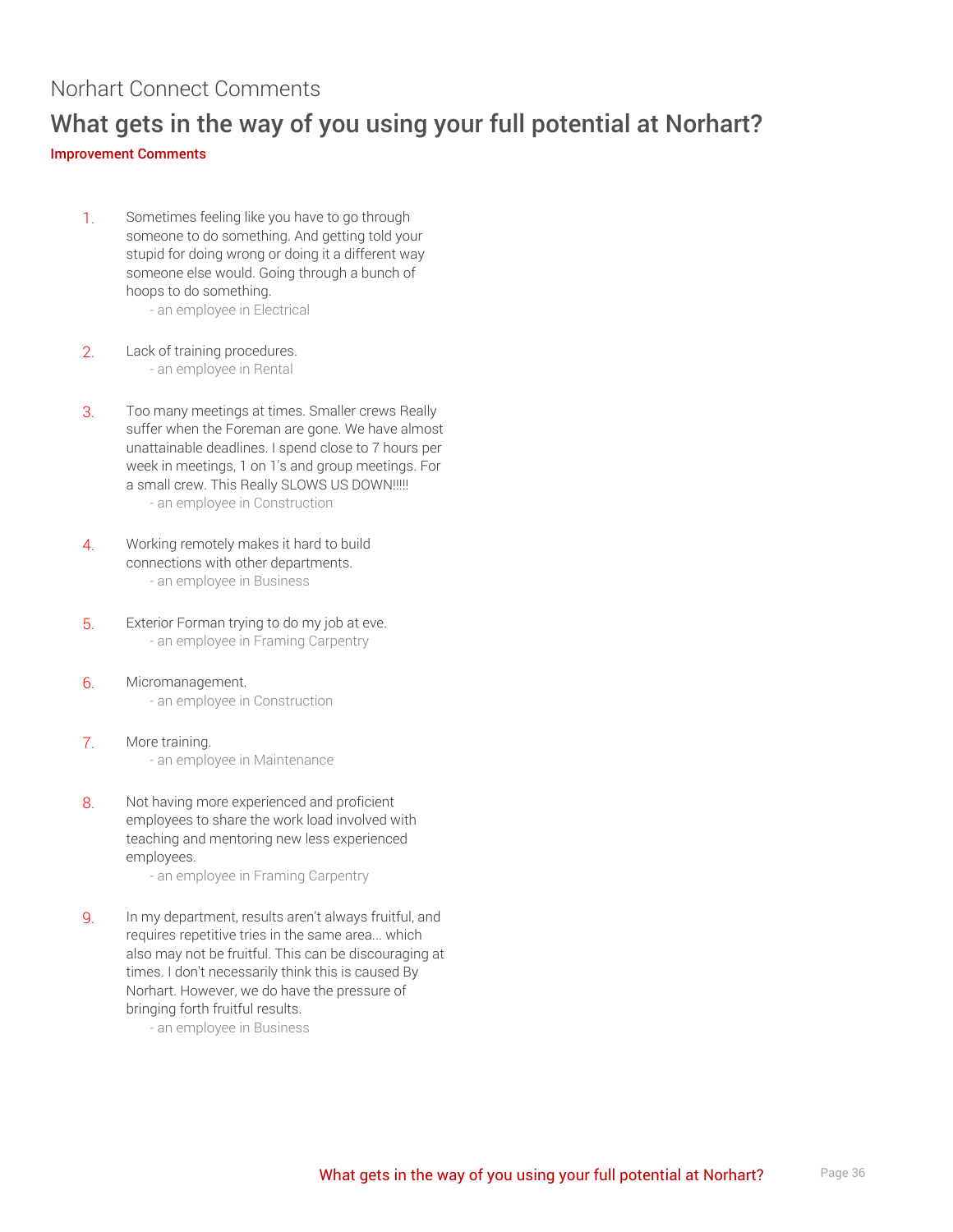## Norhart Connect Comments What helps you feel included at Norhart?

#### Positive Comments

- 1. Sharing about the future of Norhart, upcoming projects, targets, and having senior manager answering questions you asked regarding the company. - an employee in Construction
- 2. We share information transparently are empowered to make decisions. - an employee in Business
- 3. The managements constant push towards a higher ideal.
	- an employee in Construction
- 4. I feel included in the weekly meetings and huddles. A lot of questions are discussed open;y and opinions are always welcome! There is no limit to the transparency in this company. That really built my trust. - an employee in Electrical
- 5. The big 3, the finishing leaders, framing leaders. Having open conversations about day to day tasks.
	- an employee in Framing Carpentry
- 6. Company events, the general respect of co-workers. - an employee in HVAC
- 7. Being apart of decisions that effect the project. - an employee in Finish Carpentry
- 8. Being the center piece of the construction site. - an employee in Construction
- 9. Being noticed and recognized for my successes. - an employee in HVAC
- 10. Having a team that cares about each other. - an employee in HVAC
- 11. Being included in different events that Norhart puts on throughout the year.
	- an employee in Maintenance
- 12. The mix of everything mentioned above. - an employee in Business
- 13. Everyone is truly a genuinely nice person. Willing to help at anytime.
	- an employee in Construction

14. Meetings, Fridays, and multiple get-togethers each year.

- an employee in Finish Carpentry

- 15. Our crew meeting has been taken more seriously by everyone and it helps stay in the loop. As well as our forman asking for volunteers to help with other trades and not just pulling certain people. - an employee in Electrical
- 16. Management, meetings and Lean videos/ideas. More so the lean ideas. I think lean videos are good but feel forced. We are very busy in the buildings and sometimes it feels like our time would be better spent working verses making and editing videos. With that said, coming up with lean ideas is needed and I personally push people to come up with them. - an employee in Painting/Drywall
- 17. The one on ones, 360 peer review and the overall culture of the company. - an employee in HVAC
- 18. Many opportunities to engage with co-workers by having parties and get togethers. Book clubs, master mind classes, etc.

- an employee in Rental

- 19. Daily and weekly meetings with trade team. And company meeting once a week. Also including team members in book clubs and providing the books to learn and grow with the company. - an employee in Finish Carpentry
- 20. Being appreciated, team events, working with strong peers.

- an employee in Finish Carpentry

21. That someone provides me feedback constantly and asks for my opinion. Being heard whenever I have a personal or work related issue. Working with people that actually listen and are able to put themselves in other people's shoes.

- an employee in Business

22. The efforts to include remote workers with book club, coffee time and appreciation day are great ideas to make me feel included. So far I feel a part of the team. - an employee in Business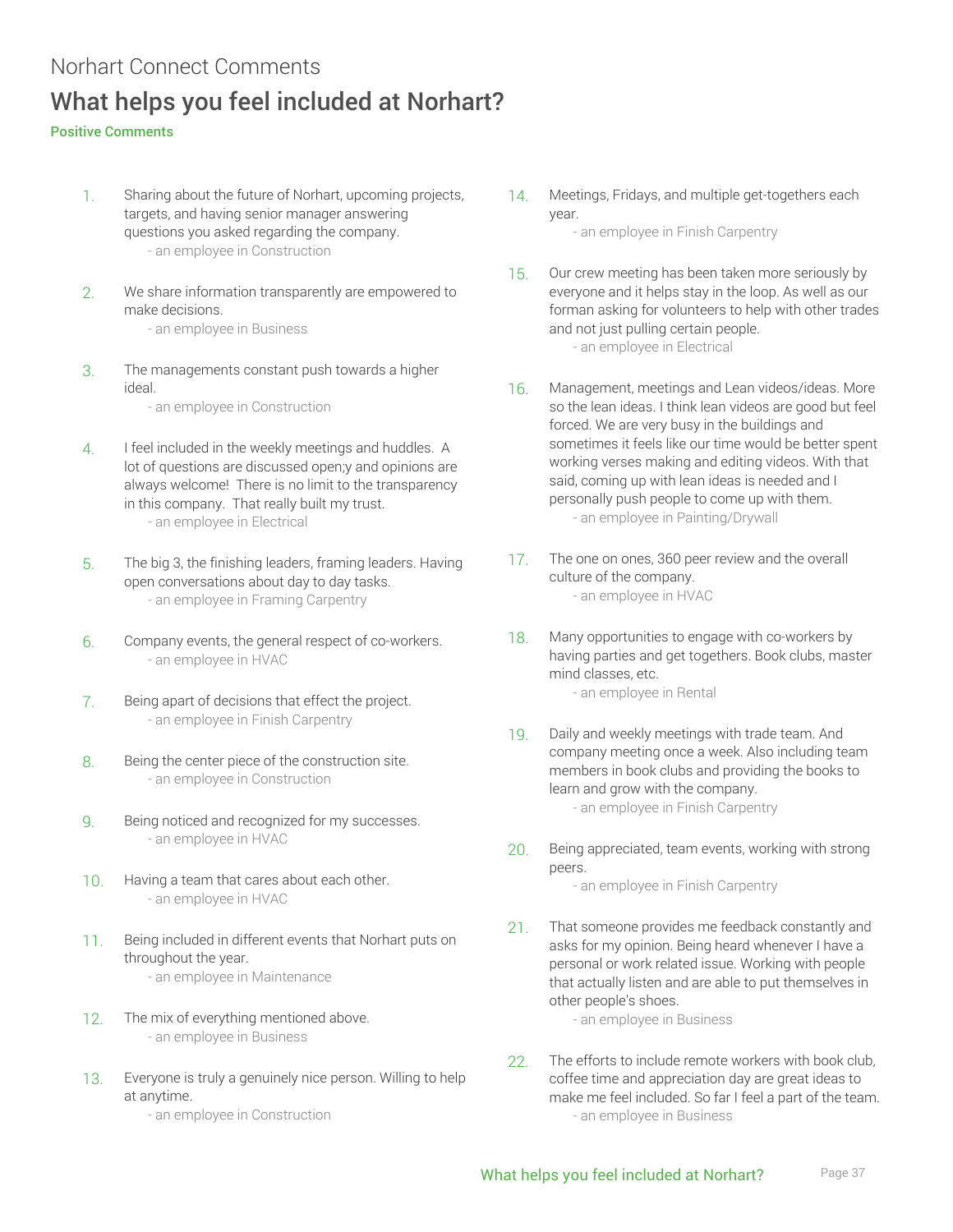#### Norhart Connect Comments

- 23. Being told the big company changes before they happen.
	- an employee in Electrical
- 24. Leadership empowers everyone to be successful. - an employee in HVAC
- 25. Always being included in learning new things. - an employee in Painting/Drywall
- 26. Volunteering with work people outside of work. It's a whole new way to get to know people. - an employee in Business
- 27. The stuff they do to show their appreciation. - an employee in Electrical
- 28. The trust and sense of camaraderie that exists between all departments at Norhart. - an employee in Framing Carpentry
- 29. Less confrontation more equal discussion. - an employee in Maintenance
- 30. Knowing about upcoming building plans. - an employee in Electrical
- 31. Great people, great work environment. - an employee in Construction
- 32. The respect and kindness of people. - an employee in Business
- 33. Weekly briefs of the business side of the operation. Company values. Team meetings. - an employee in HVAC
- 34. The culture of great people. - an employee in Construction
- 35. Weekly meeting with my peers. - an employee in Construction
- 36. All the employee activities. - an employee in Framing Carpentry
- 37. Know the big picture. Not having anything hidden. - an employee in Electrical
- 38. My team and management. - an employee in Maintenance
- 39. Being asked to do more. - an employee in Maintenance
- 40. Included in decisions. - an employee in Framing Carpentry
- 41. Weekly team meetings. - an employee in HVAC
- 42. Donuts/Lean videos, out of work activities. - an employee in Painting/Drywall
- 43. Company events/sports. - an employee in Construction
- 44. Coworkers and manager. - an employee in Finish Carpentry
- 45. Caring team members. - an employee in Maintenance
- 46. Weekly team meetings. - an employee in Maintenance
- 47. One on one meetings. - an employee in Framing Carpentry
- 48. When I'm recognized for my work. - an employee in Framing Carpentry
- 49. Communication. Team meetings. - an employee in Rental
- 50. Good coworkers. - an employee in Construction
- 51. Crew meetings. - an employee in Construction
- 52. Team meetings. - an employee in Finish Carpentry
- 53. Team meetings. - an employee in Electrical
- 54. My coworkers. - an employee in Construction
- 55. The people. - an employee in Framing Carpentry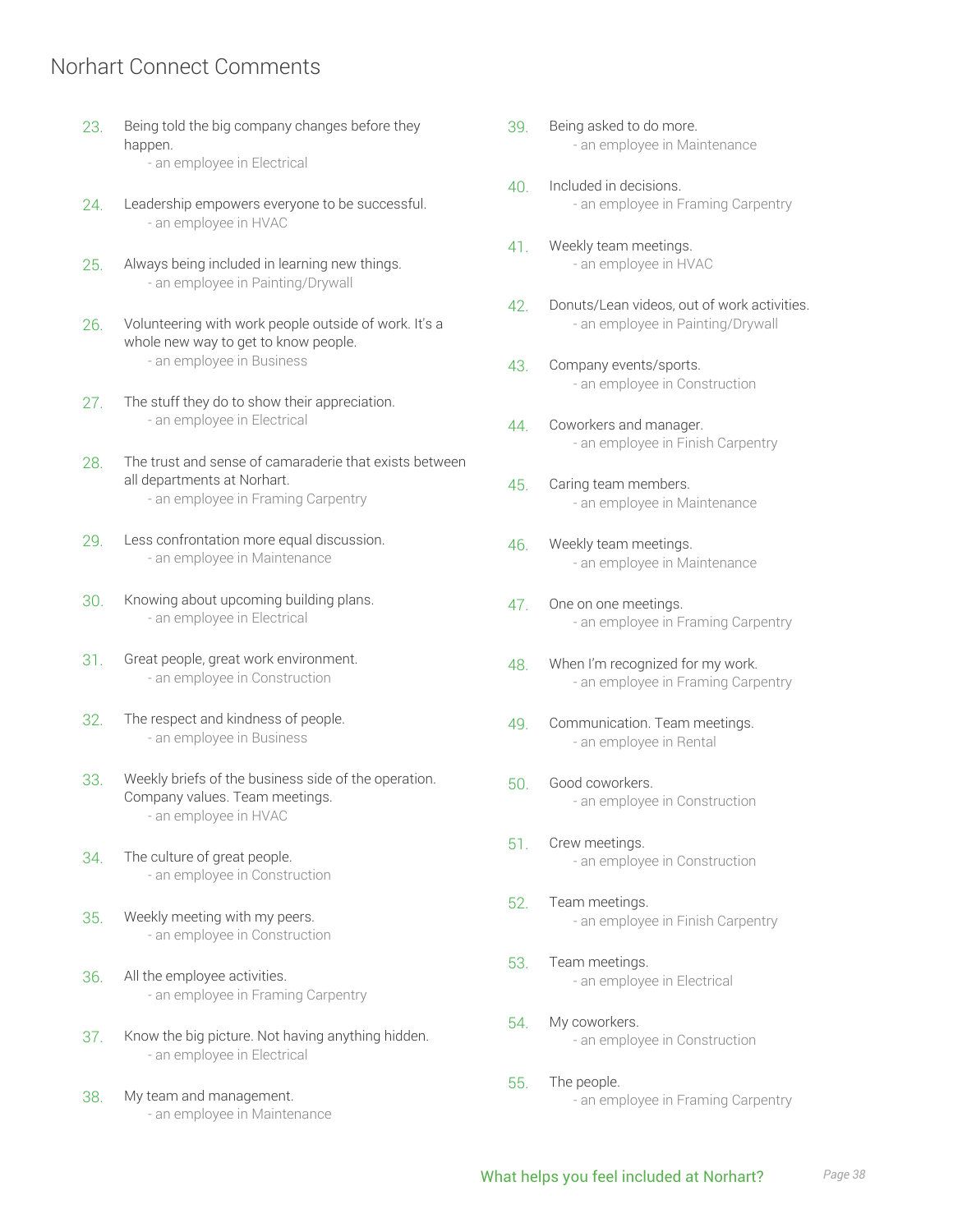#### Norhart Connect Comments

- 56. Warm people. - an employee in Construction
- 57. Everyone I work with. - an employee in Painting/Drywall
- 58. The team Camaraderie. - an employee in Framing Carpentry
- 59. Open Communication. - an employee in Rental
- 60. Great staff/coworkers along with a fun work environment where everyone shares a common goal. - an employee in Painting/Drywall
- 61. Empowering myself and others to make decisions and provide new ideas or ways of doing things. - an employee in HVAC
- 62. The fact that the owner of the company keeps asking us for feedback, on a regular basis....!!! - an employee in HVAC
- 63. Employee appreciation and questions about how we want things to go and tools or products we need. - an employee in Painting/Drywall
- 64. Working on side projects like trying to increase employee engagement and incorporating remote employees.

- an employee in Business

65. At the meetings we hear about the problems the company has and the good things happening and are asked for advice.

- an employee in Construction

- 66. Zoom and Teams Calls.
	- an employee in Construction
- 67. Interacting with other trades and helping others when needed. Doing what needs to be done to the best of my ability ensures that I have given Norhart my all. By doing this I know I am included in norhart because I worked hard to accomplish something. Friday meetings are also important as it is a time where we can all get together and interact with one another.

- an employee in Painting/Drywall

- 68. The work.
	- an employee in Construction
- 69. Meetings. - an employee in Finish Carpentry
- 70. My peers. - an employee in Painting/Drywall
- 71. Relationships with the team being able to spend time and build relationships. - an employee in Rental
- 72. Open and continuous opportunities to communicate. - an employee in Business
- 73. Annual meeting with overview of company's goals. - an employee in Painting/Drywall
- 74. Being allowed to give your opinion. - an employee in Maintenance
- 75. Meetings and parties. - an employee in Electrical
- 76. They know my name. - an employee in Finish Carpentry
- 77. Employee events. - an employee in Business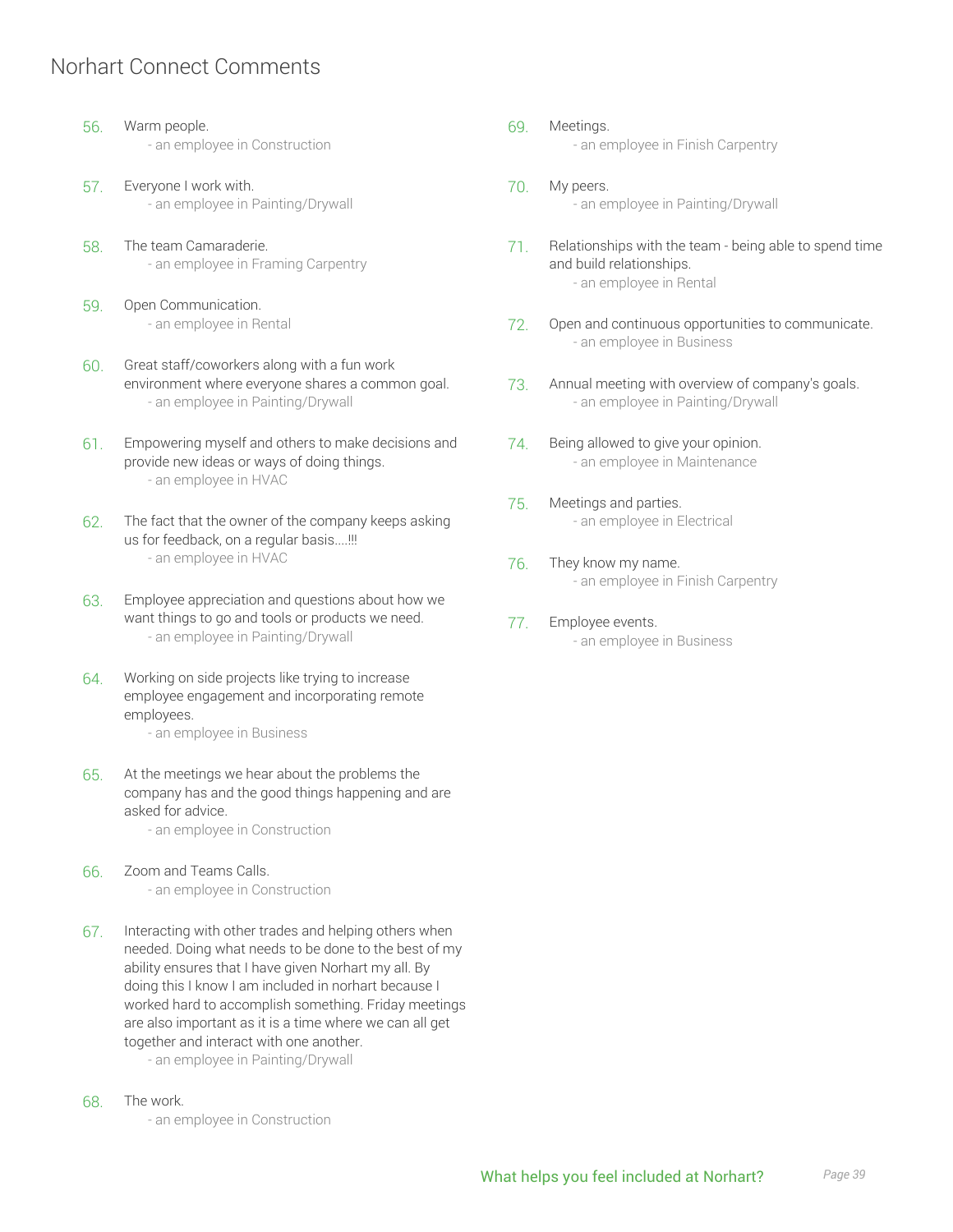## Norhart Connect Comments How could we help you feel more included at Norhart?

#### Improvement Comments

- 1. Creating more activities for remote workers to participate in. Maybe using better audio so we could here people talking on site during meetings. - an employee in Rental
- 2. If I could work full-time and be more heavily relied upon. This summer will be a very good example of that, I hope.
	- an employee in Electrical
- 3. Listen more.

Rotate people into situations

Stop the behind the back chatter

Hold leaders accountable.

- an employee in Framing Carpentry

- 4. Better communication.
	- an employee in Construction

#### 5. I feel included.

- an employee in Construction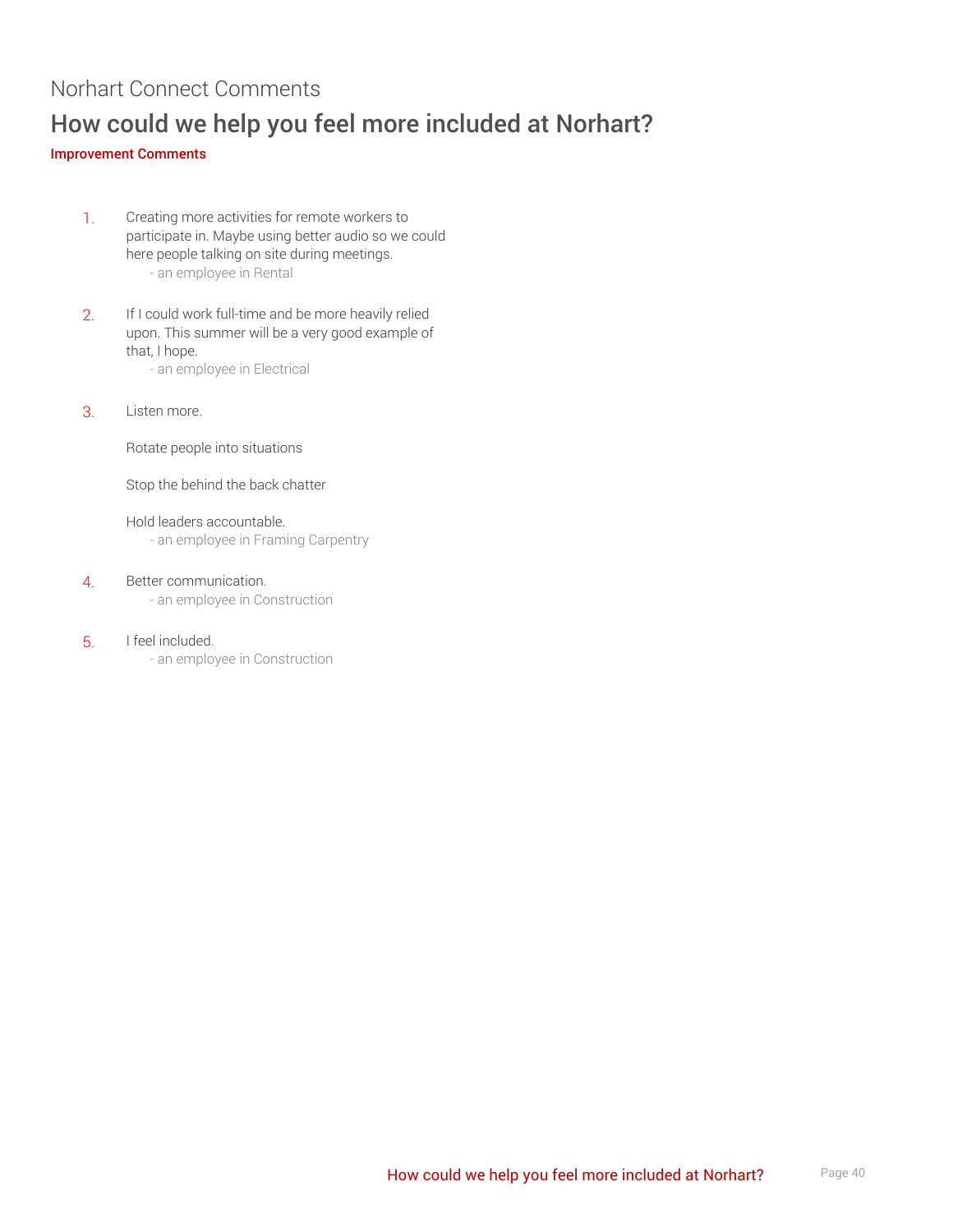Engagement Align Perform **Connect** 

## <span id="page-40-0"></span>Coach

- **-** Development
- **-** Concerns

## The Basics

Regional I love my job because...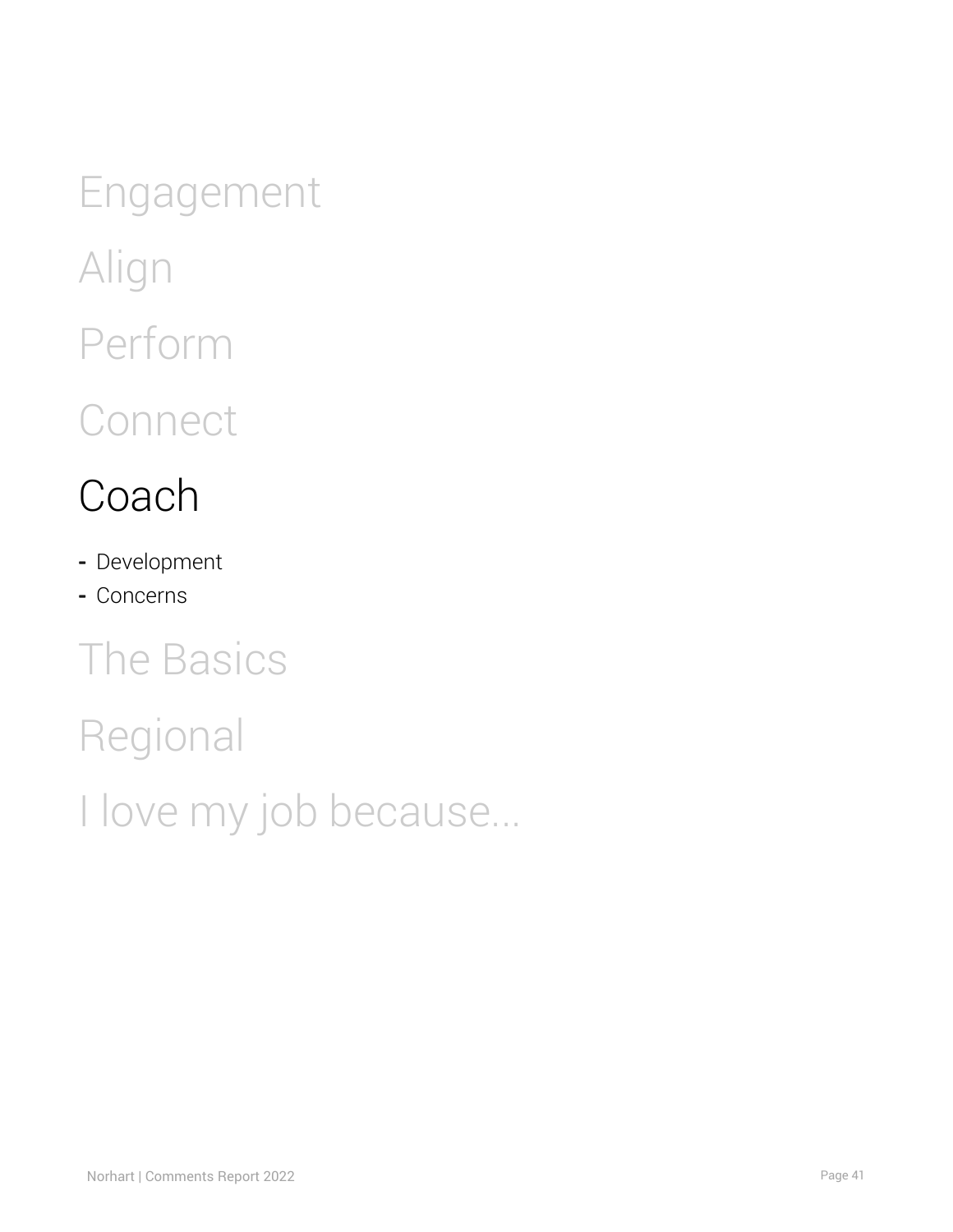## Norhart Coach Comments How does your manager help you learn and grow?

#### Positive Comments

- 1. By always looking for how we can improve, not accept the default answer. - an employee in Construction
- 2. Supports educational activities and provides opportunities to learn and grow. - an employee in HVAC
- 3. He pushes us to be the best in the world. - an employee in Framing Carpentry
- 4. Gives great advice. Works on personal development along side of team members. - an employee in Finish Carpentry
- 5. Providing access and encouraging growth. - an employee in Construction
- 6. Through apprenticeship classes and being involved in different parts of the building. - an employee in HVAC
- 7. Been doing this a long time .I can still learn new tricks. - an employee in Finish Carpentry
- 8. Weekly one to one meetings. - an employee in Business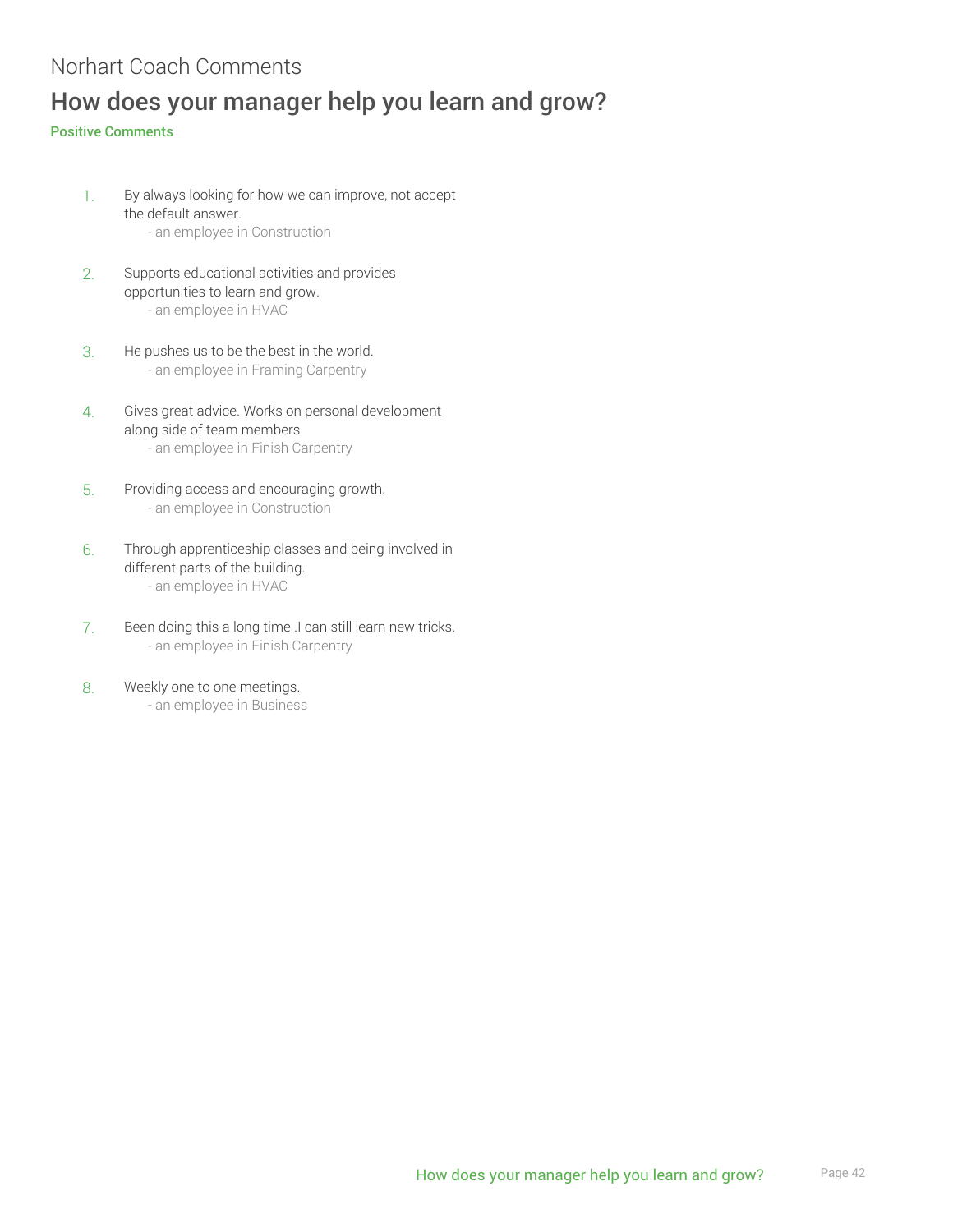#### Norhart Coach Comments

### What could your manager do to better support your learning and growth?

#### Improvement Comments

- 1. I feel I need to go to them verses them coming to me. They have so much on their plate that they don't seem to have enough time for their peers. - an employee in Painting/Drywall
- 2. More consistent one on ones. - an employee in Finish Carpentry
- 3. If we had enough people on our crew would help with that.
	- an employee in Painting/Drywall
- 4. Be more available for questions. - an employee in Rental
- 5. I'd like a little more collaboration, which I know is hard to do with a busy schedule. Sometimes I feel like I'm going after a task alone.
	- an employee in Electrical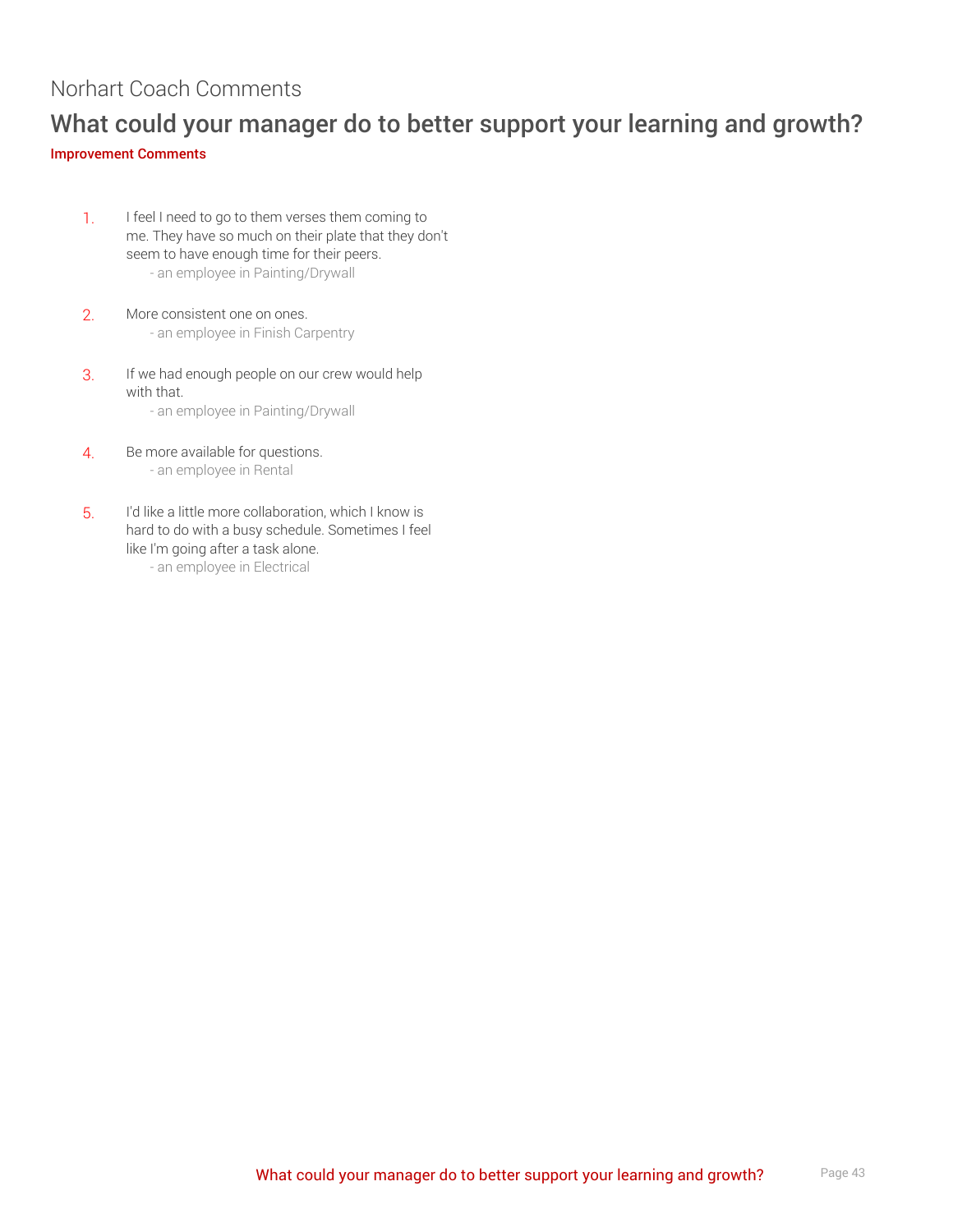#### Norhart Coach Comments

#### How does your manager show they care about your concerns?

#### Positive Comments

- 1. They listen and respond respectively to any raised concern or opinion. They are transparent and straightforward. Space is always available for sharing and discussing stuff. - an employee in Business
- 2. Always listens. Cheerful attitude. Gets back to me. - an employee in Rental
- 3. He asks and listens to the best of their ability and looks for ways to help.
	- an employee in Painting/Drywall
- 4. Always responds to my question and concerns almost immediately.
	- an employee in HVAC
- 5. Respond to me quickly and address what is needed. - an employee in Maintenance
- 6. By giving me the chance to speak my mind. - an employee in Framing Carpentry
- 7. They listen and do their best to help. - an employee in HVAC
- 8. Weekly 1 on 1. - an employee in Finish Carpentry
- 9. I go to my managers all the time and almost always they drop what they are doing and listen to me. - an employee in Construction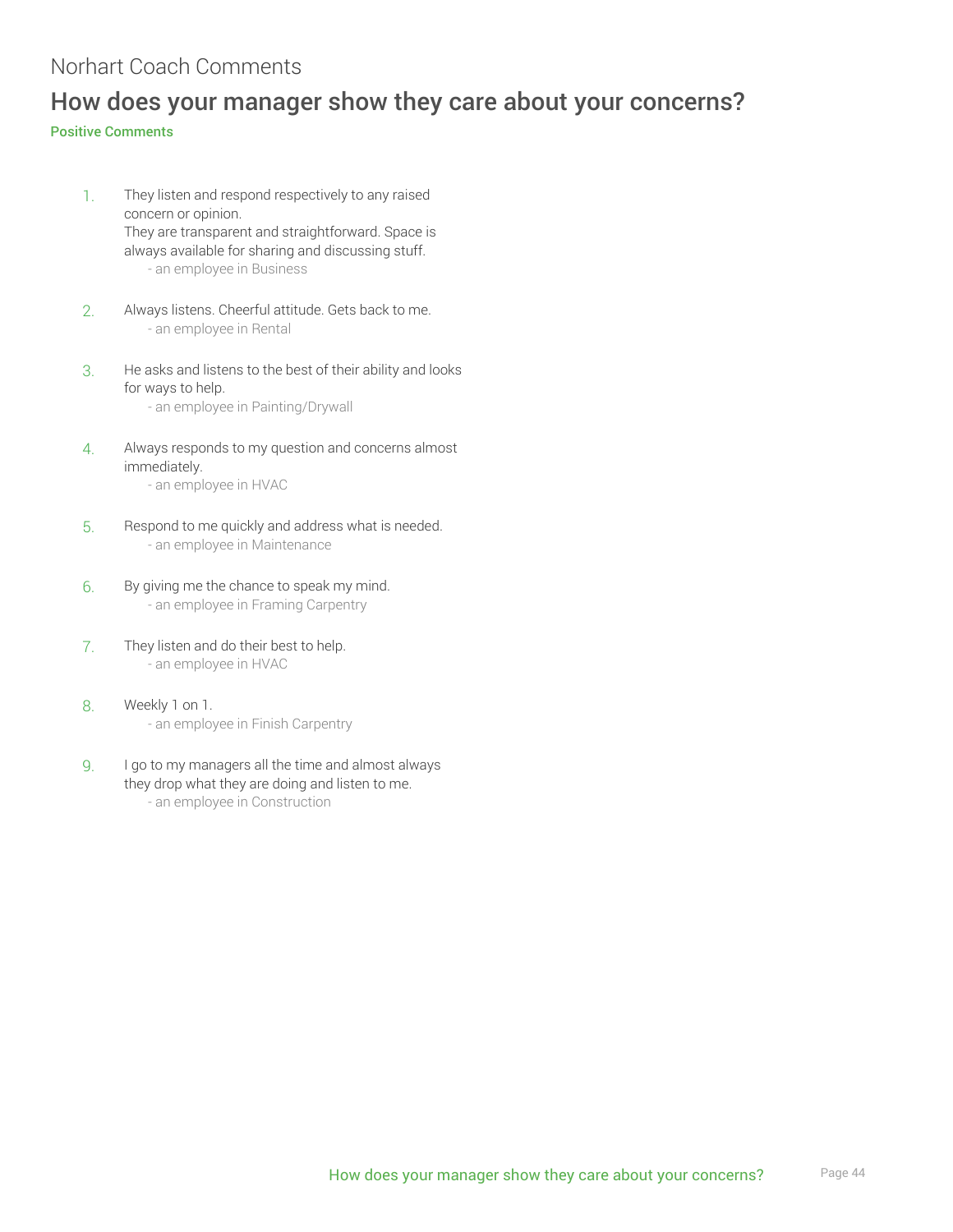## Norhart Coach Comments What would help make you more likely to share concerns with your manager?

#### Improvement Comments

- 1. I already share my concerns. - an employee in Finish Carpentry
- 2. More consistent one on ones. - an employee in Electrical
- 3. If it were anonymous. - an employee in Electrical
- 4. Open to new ideas. - an employee in Framing Carpentry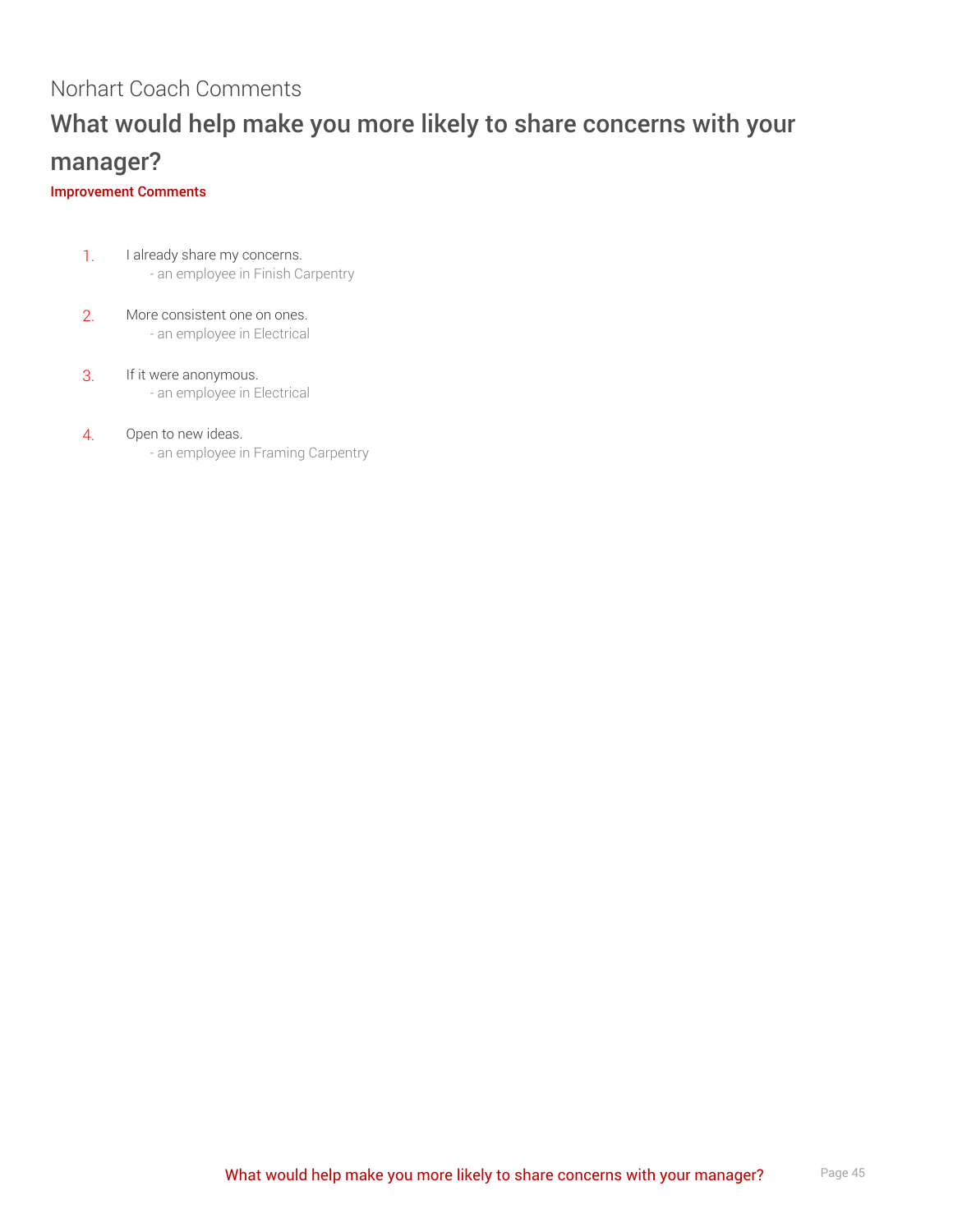Engagement Align Perform **Connect Coach** 

## <span id="page-45-0"></span>The Basics

- **-** Formal training
- **-** Benefits
- **-** Work-life
- **-** Expectations

## Regional

I love my job because...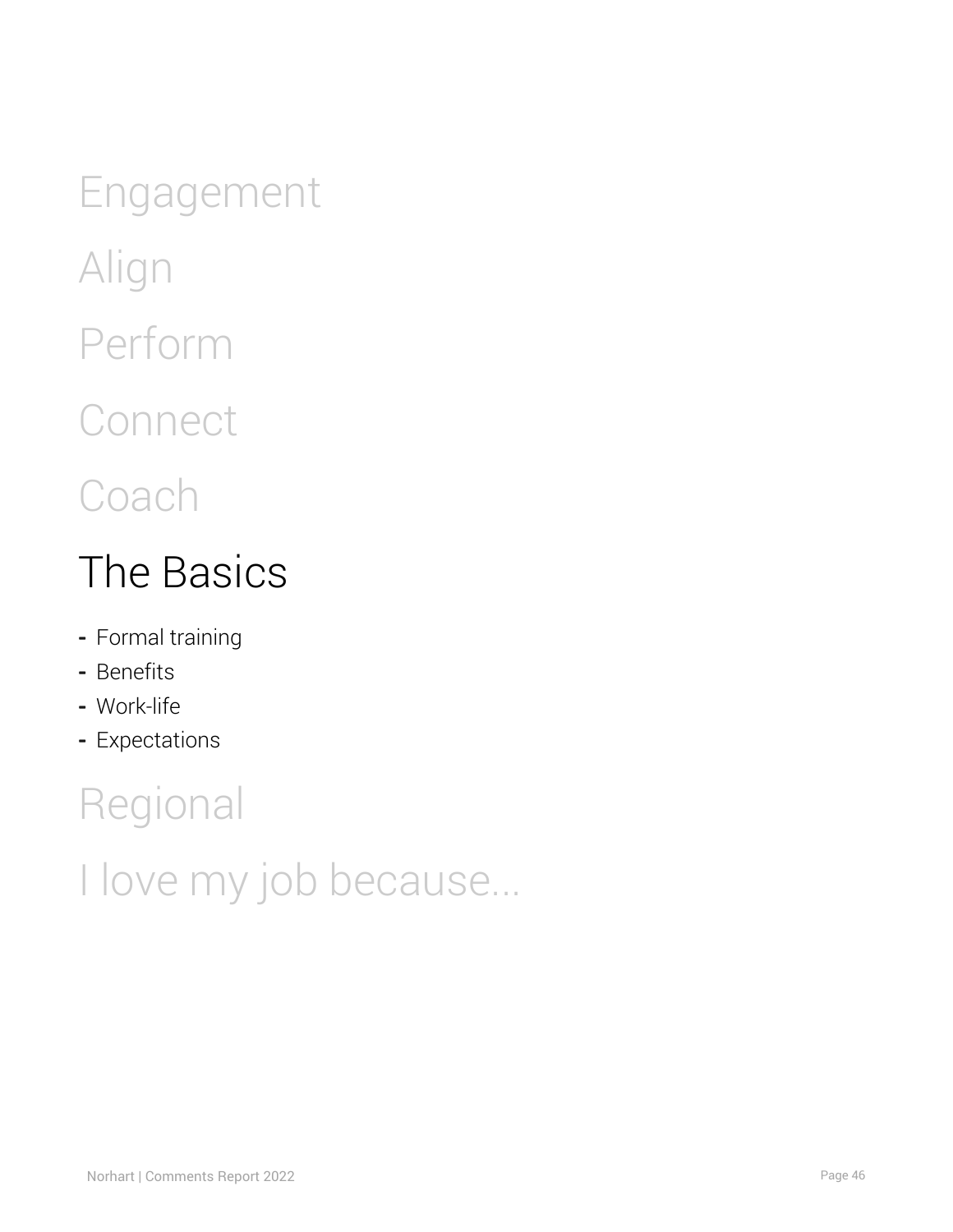## Norhart The Basics Comments What formal training have you found most valuable?

#### Positive Comments

- 1. Everything I have learned about my trade since starting! - an employee in Painting/Drywall
- 2. Hands on hvac even though it is not my specialty. - an employee in Maintenance
- 3. Training that has been about my trade directly. - an employee in Electrical
- 4. Once a week classes. - an employee in Construction
- 5. Crane operator, efis installation, framing skills from Ryan Matt and Eric. - an employee in Framing Carpentry
- 6. Have not had any. - an employee in Finish Carpentry
- 7. Classes on electrical preparing me for the journeyman test.
	- an employee in Electrical
- 8. Three-week period of theory and practice.
	- an employee in Business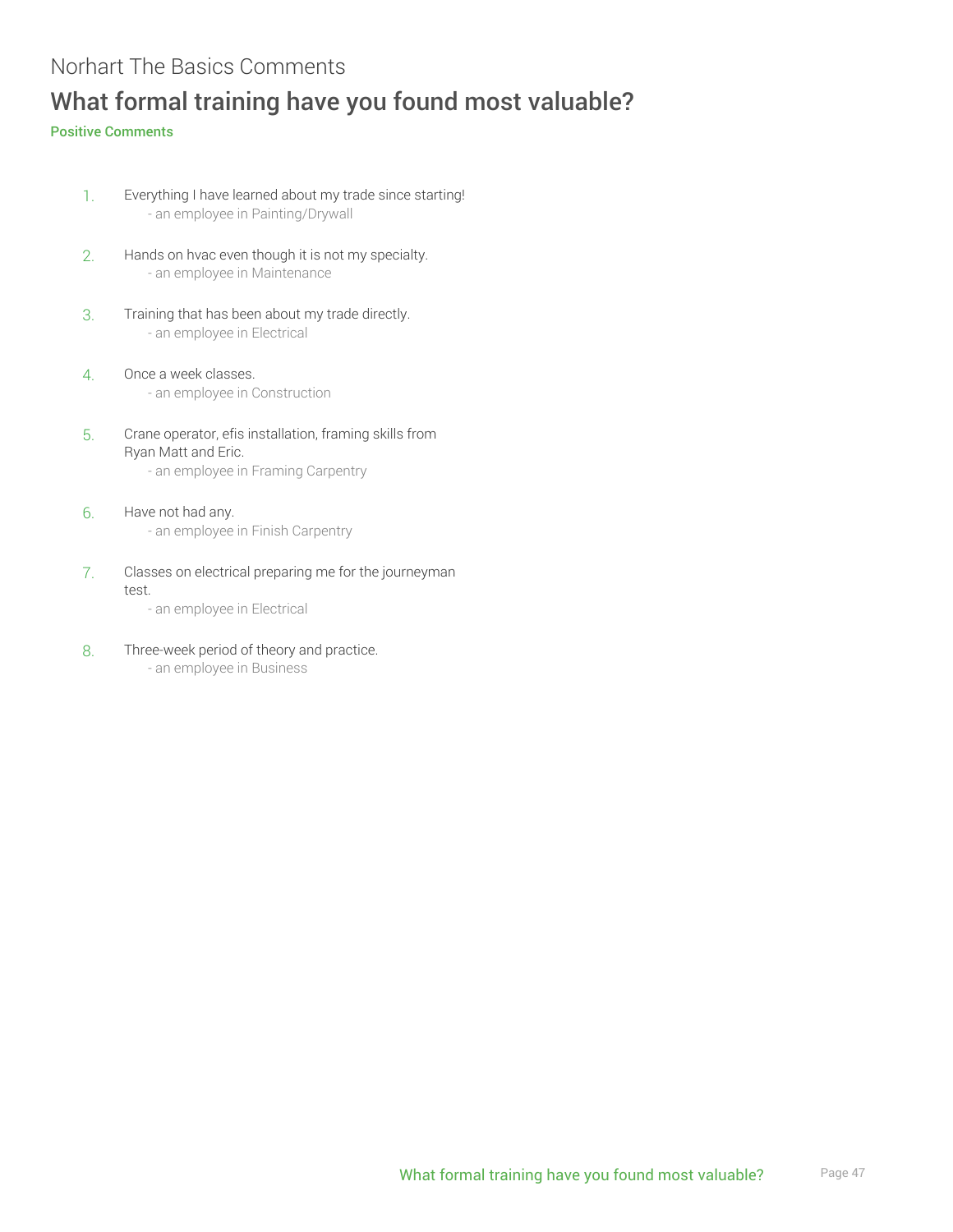### Norhart The Basics Comments What kind of formal training would you value most?

Improvement Comments

1. Just the time to take advantage of leadership training and other equipment training. Having all the resources is awesome but if you don't have the time it's wasted.

- an employee in Construction

- 2. Processes and procedures to reference as a guide in making determinations. - an employee in Rental
- 3. Weekly formal training to educate me in my field like other trades have. - an employee in Construction
- 4. Class time where we can discuss different methods and materials.

- an employee in Finish Carpentry

5. More understanding of the architecture and construction code within the US architecture and construction industry.

- an employee in Construction

- 6. Fair Housing. - an employee in Rental
- 7. Welding. - an employee in Construction
- 8. Official work training to begin with, and other personal improvement training would be very helpful.

- an employee in Rental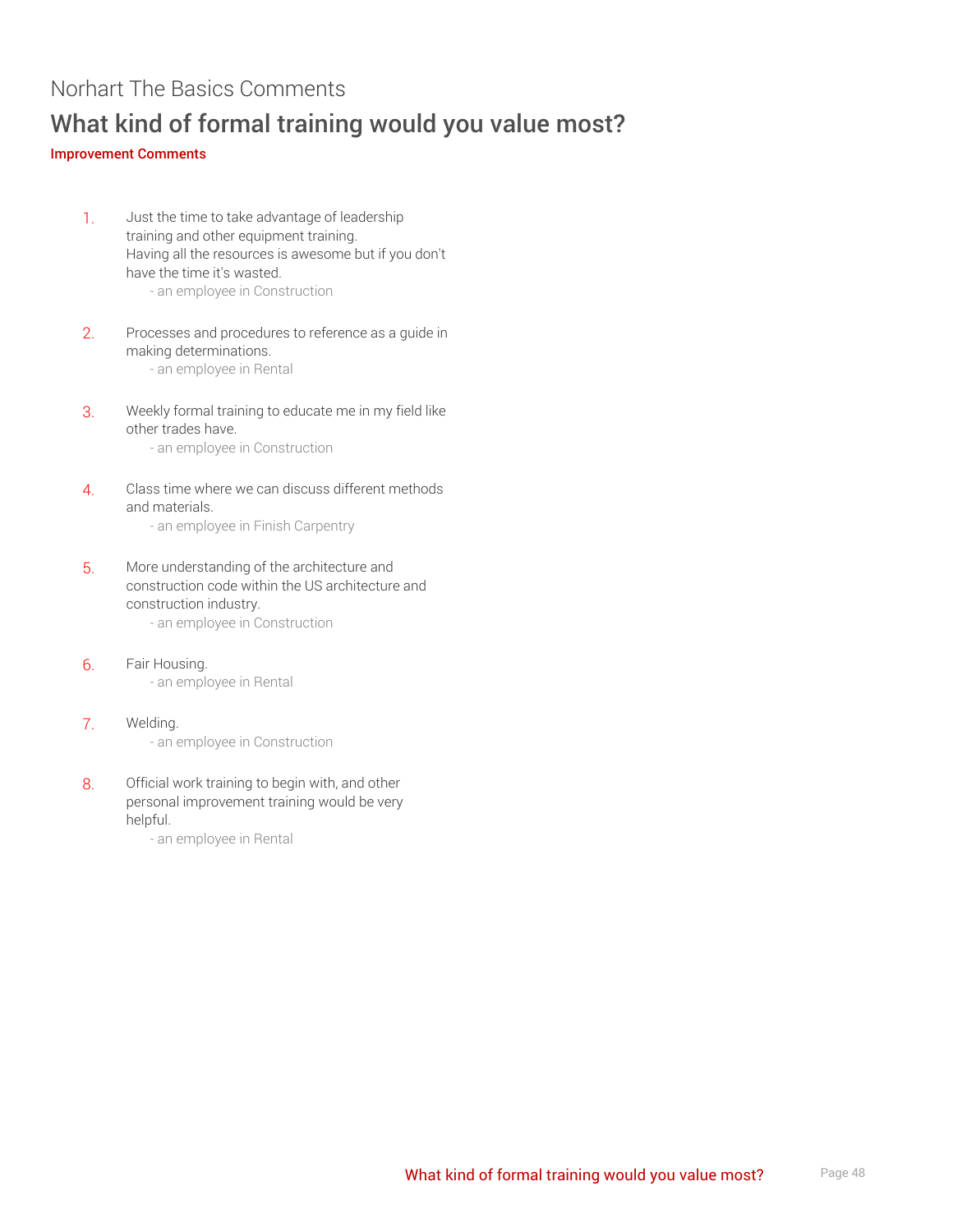#### Norhart The Basics Comments

### What aspects of your benefits package do you find most valuable?

#### Positive Comments

- 1. The health insurance is most valuable to me. Having the ability to have a well paying job as well as healthcare benefits. Provides a source of income in our household to allow my wife to be a stay at home mom and get the healthcare she needs.
	- an employee in HVAC
- 2. Some that I value are the vision and dental. I currently have a benefit plan with my parents as I am still young enough to qualify. However, I decided to go with norhart for vision and dental which I awesome as it is a great package.

- an employee in Painting/Drywall

3. Pto and healthcare reimbursement.

- an employee in Construction

- 4. Health insurance. - an employee in HVAC
- 5. Free healthcare.

- an employee in Framing Carpentry

- 6. Unlimited pto.
	- an employee in Maintenance

#### 7. Health Care/PTO.

- an employee in Construction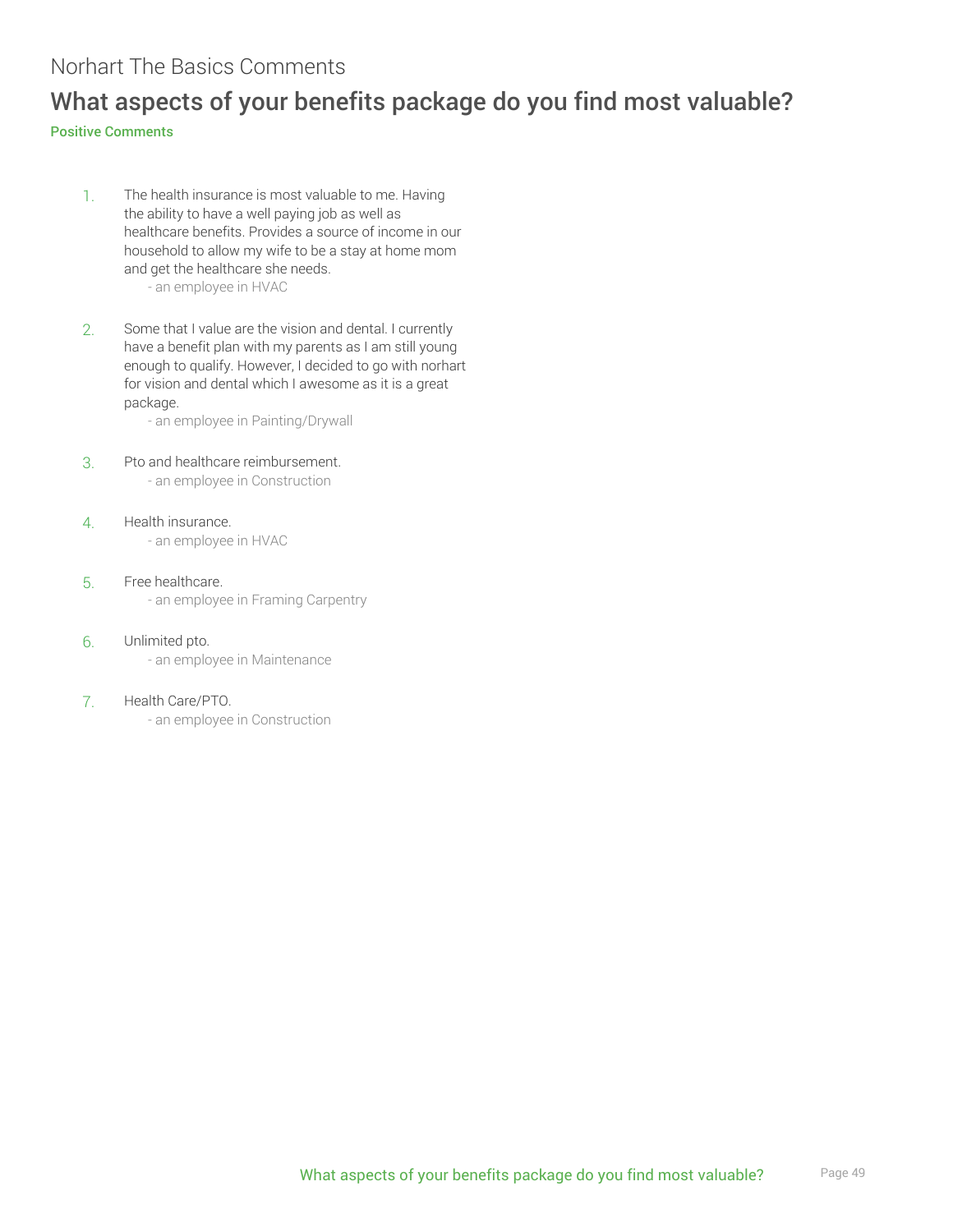#### Norhart The Basics Comments

#### What change in your benefits package would be most valuable to you? Improvement Comments

- 1. Better health plan. Much better retirement plan! - an employee in Construction
- 2. Better retirement plan. - an employee in Framing Carpentry
- 3. Retirement. - an employee in Maintenance
- 4. Looking at my pay as a remote worker and comparing it to apprentice level 1's, my package is below that of the entry level employees based in Minnesota. If I compare my benefits package to what I could be making in my home country, it is below entry level, despite me having several years experience. I would expect that remote worker packages were more in line with the US pay scales. - an employee in Business
- 5. Dental.
	- an employee in Painting/Drywall
- 6. I dont have benefits.
	- an employee in Construction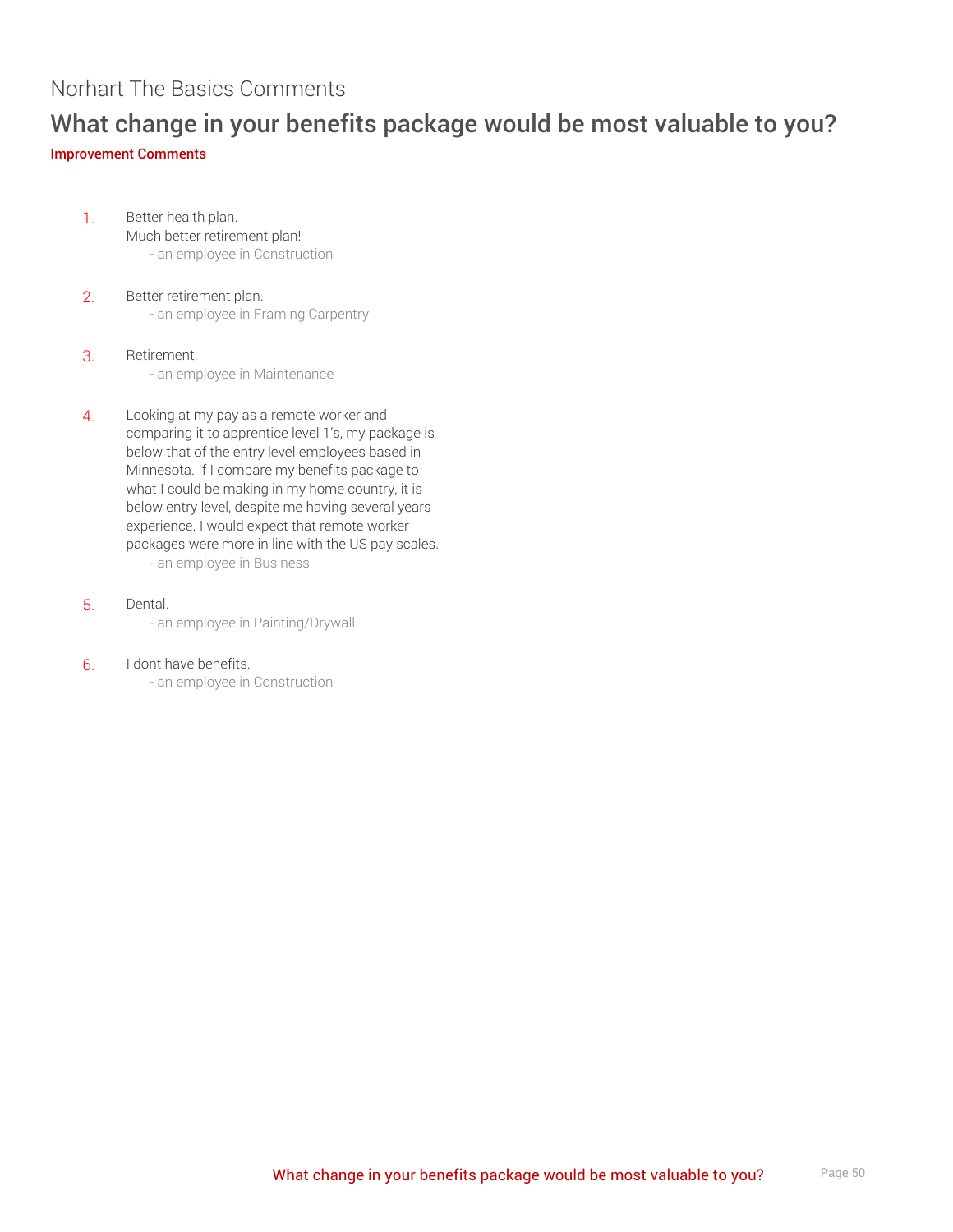## Norhart The Basics Comments How does Norhart help you balance work and life?

#### Positive Comments

- 1. Able to work hours that allows me to spend time with family and friends. - an employee in Maintenance
- 2. I am able to go to medical appointments. I am able to spend time with my family. I do these things with the knowledge of giving my best at work to repay the kindness this company has shown me. - an employee in HVAC
- 3. Normal work hours and flexible pto. - an employee in Construction
- 4. Very understanding. - an employee in Framing Carpentry
- 5. Unlimited PTO. - an employee in Finish Carpentry
- 6. Unlimited pto allows me to take care of the things i need even when they need to be taken care of during work hours.

- an employee in Electrical

- 7. Having my own control over my schedule.
	- an employee in Business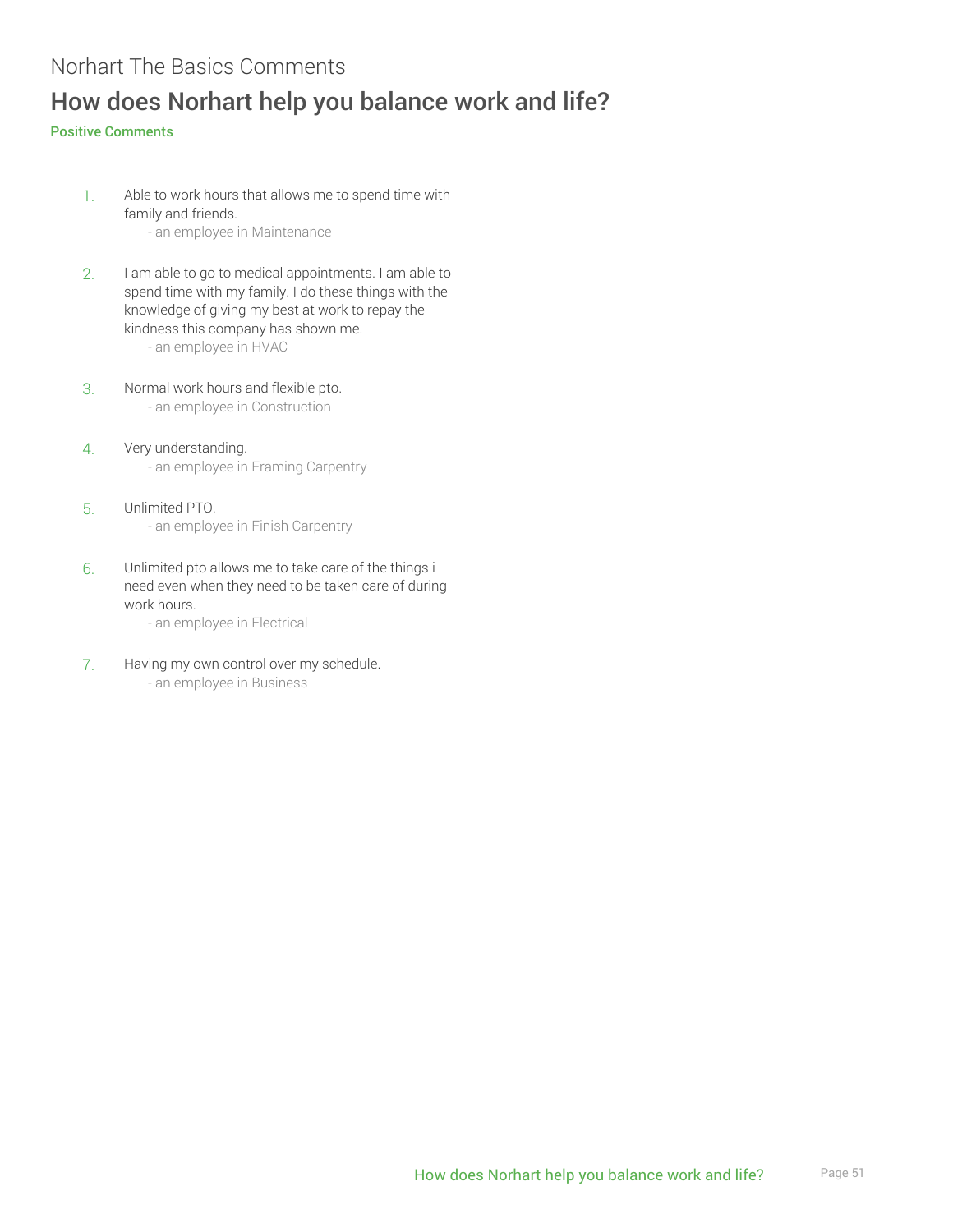#### Norhart The Basics Comments

### What improvements to work/life flexibility would you value most?

#### Improvement Comments

1. More Man Power, to achieve individuals to stay on task and complete the task and not take all day bouncing around.

- an employee in Construction

2. I would most value a 40 hour work week to allow for more of a home life balance.

- an employee in Construction

3. Consistent 40 hour work weeks, more time outside of work to get things done.

- an employee in Framing Carpentry

4. The goal to reach 192,000 units in the next 10 years is putting a lot of strain on the leaders. Trying to hit unrealistic goals and asking people to give up their personal lives to work more is going to lead to burnout.

- an employee in Business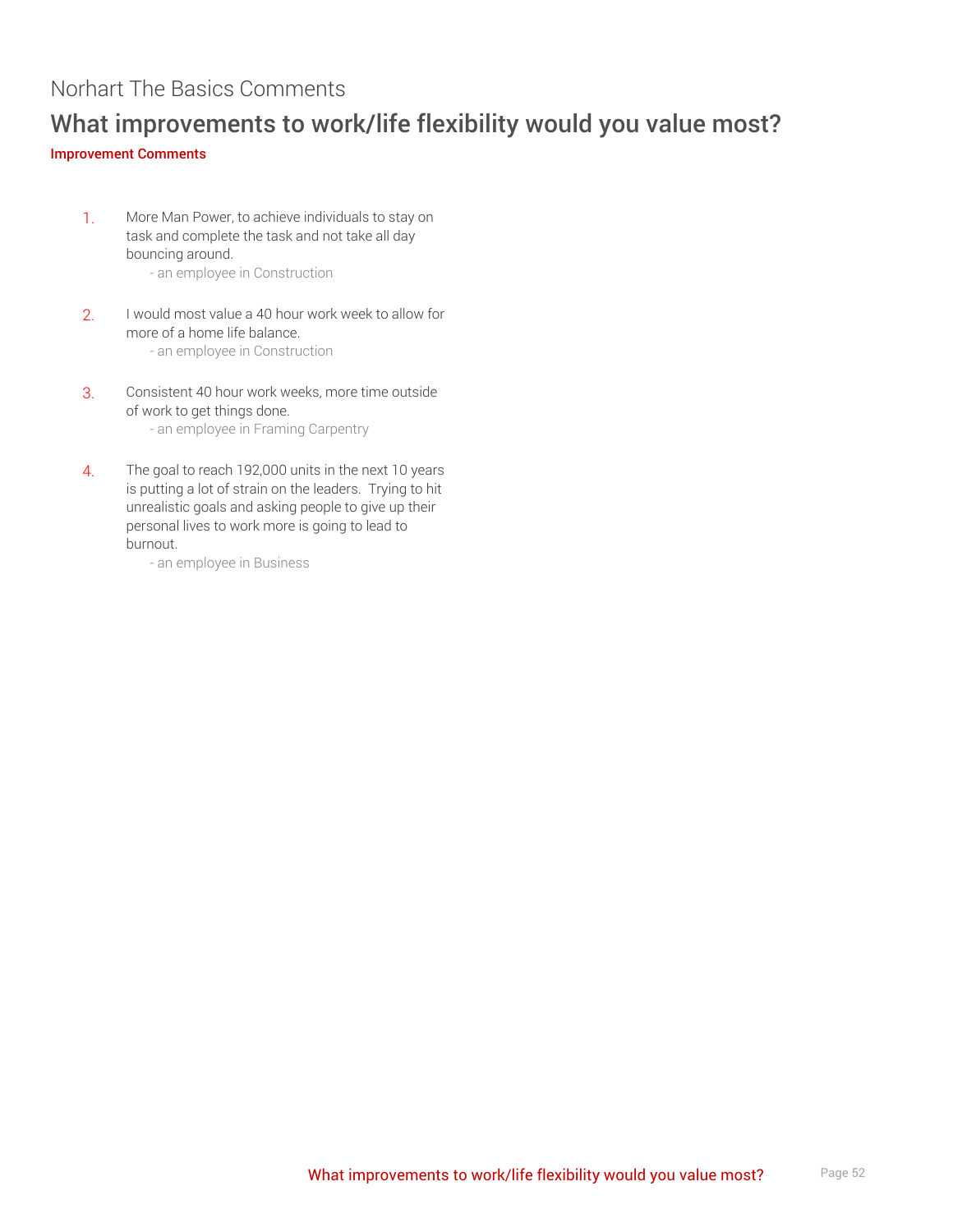## Norhart The Basics Comments What makes this job better than you expected when you started?

#### Positive Comments

- 1. Working with employees instead of other sub contractors/companies. - an employee in Painting/Drywall
- 2. The ability to make decisions. - an employee in Maintenance
- 3. The growth over a short time and not feeling like a grunt. - an employee in HVAC
	-
- 4. The people/culture/benefits/opportunities. - an employee in Construction
- 5. The amount of Responsibility. - an employee in Construction
- 6. The continuous improvements to all aspects of the company have turned this job into a career. - an employee in HVAC
- 7. People. - an employee in Framing Carpentry
- 8. Their level of transparency and drive to maintain a culture of good people. - an employee in Business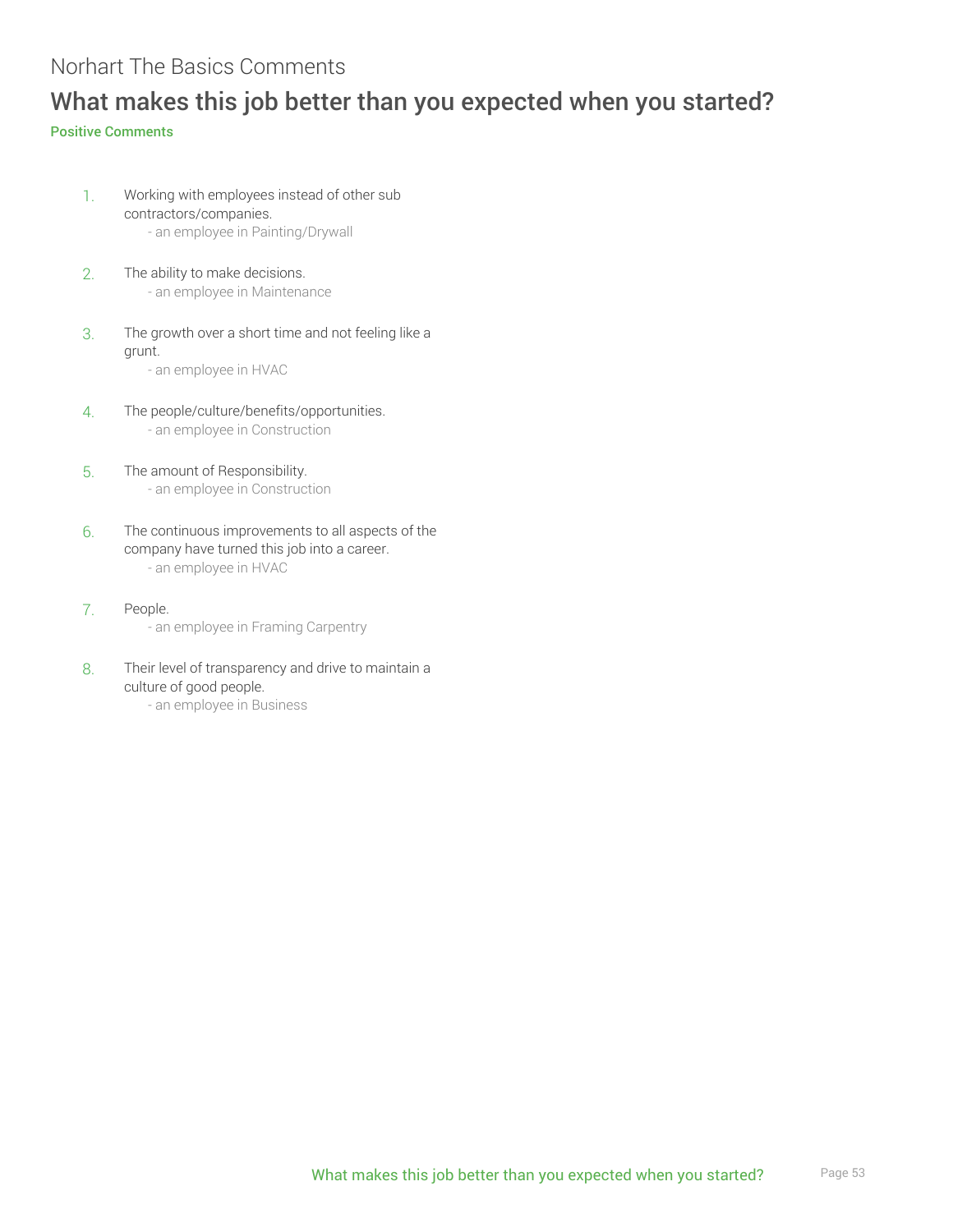#### Norhart The Basics Comments

#### How has this job not met your expectations?

#### Improvement Comments

- 1. Work expectations don't adjust deadlines when external delays happen. - an employee in Finish Carpentry
- 2. Was hoping for the opportunity to live in the apartments I'm working at for a discounted rate. - an employee in Maintenance
- 3. Hiring was misleading, I assumed I would be well trained and ended up having to learn on my own. - an employee in Rental
- 4. Lots of side projects I didn't know about when I started, meetings, budgets, one on one's, ect. - an employee in Construction
- 5. Had no expectations about the Job. - an employee in Construction
- 6. They could improve something different during the orientation meeting, and with some processes. - an employee in Business
- 7. Yes and some. - an employee in Electrical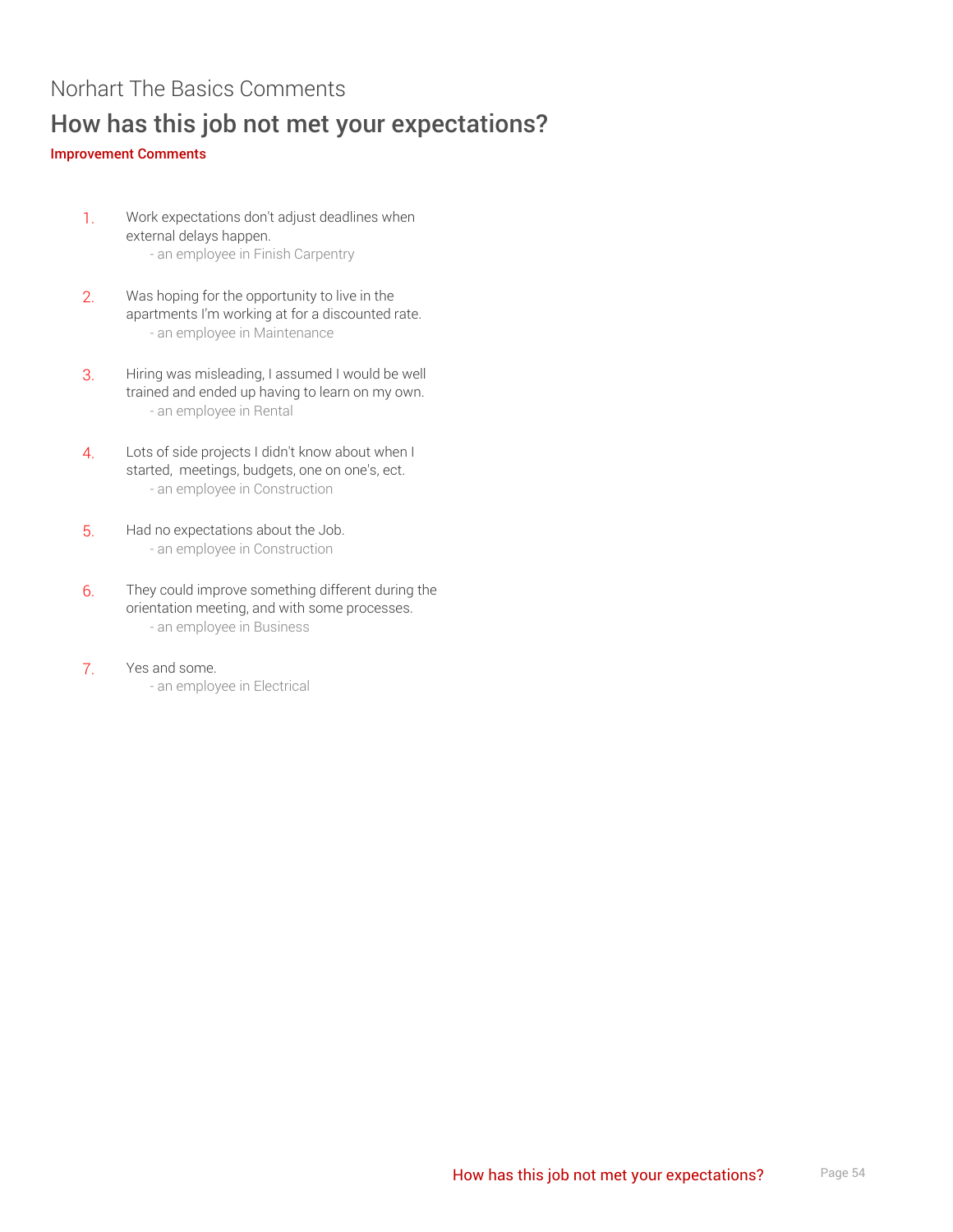<span id="page-54-0"></span>Engagement Align Perform **Connect** Coach The Basics Regional I love my job because...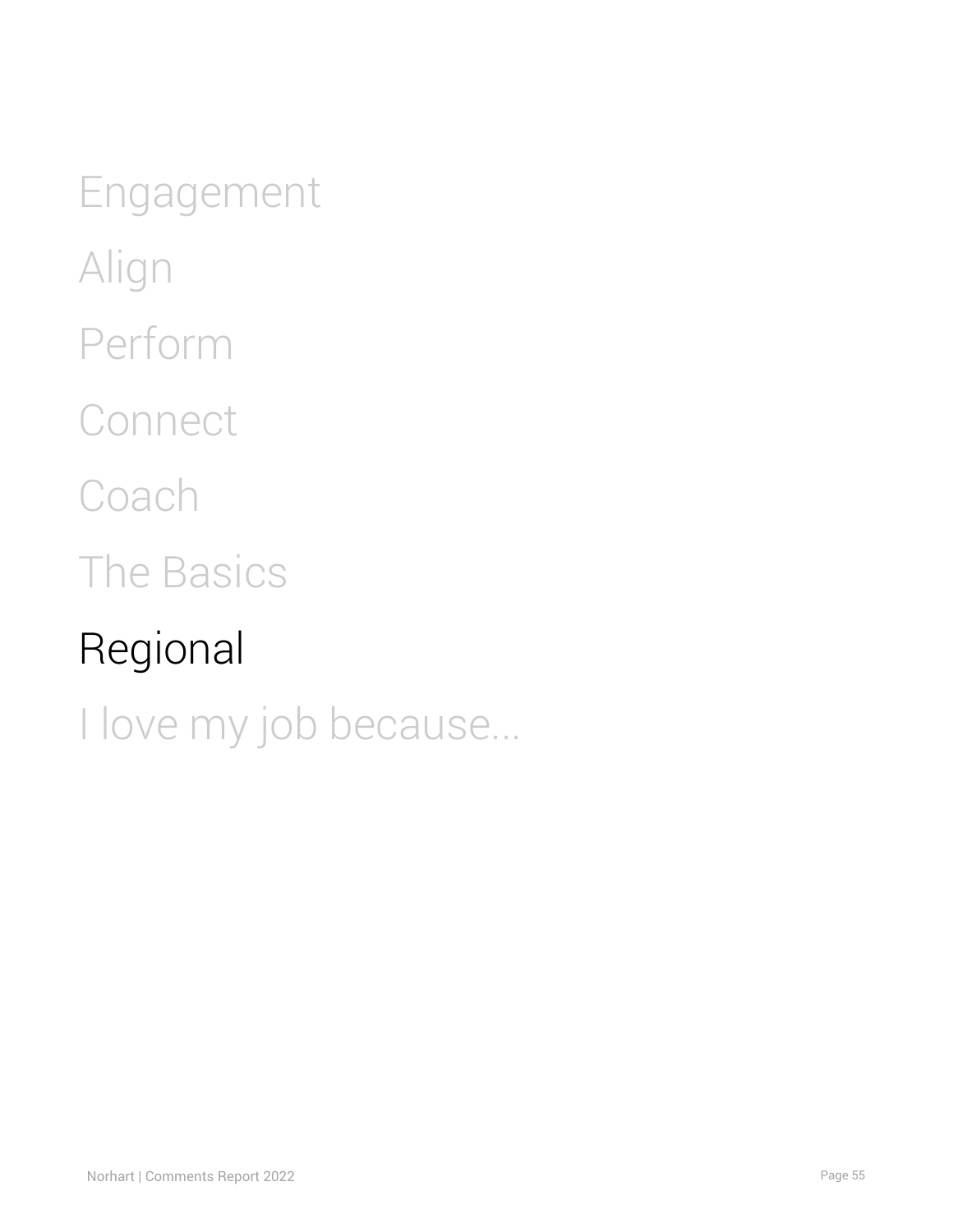## Norhart Regional Comments How does Norhart demonstrate dedication to diversity and inclusiveness?

#### Positive Comments

- 1. Norhart is always looking for ways to improve and get better at what it does as a company. Asking every5 within the company to bring up ideas to improve. Will not shut away from exploring new ideas. - an employee in HVAC
- 2. Norhart is welcoming, friendly, positive in encounters. Encouraging of ideas from everyone. - an employee in Rental
- 3. Each trial period is given the same opportunity; furthermore, the TEAM in which that individual is trialing for has a say as a whole on whether or not that person is hired. That's about as inclusive as you can get!

- an employee in Finish Carpentry

- 4. The employees strive respect and welcome all our tenants despite our differences. - an employee in Maintenance
- 5. I am uncertain. - an employee in Construction
- 6. To be honest, I haven't heard many times the word "diversity" around the company, and I am not aware what actions Norhart takes regarding that point. Regarding inclusiveness, I would think that the work environment makes people feel included within the company and the human group.
	- an employee in Business
- 7. Since the fact that they hire people from different countries.

- an employee in Business

8. Hires who fits the role best.

- an employee in Business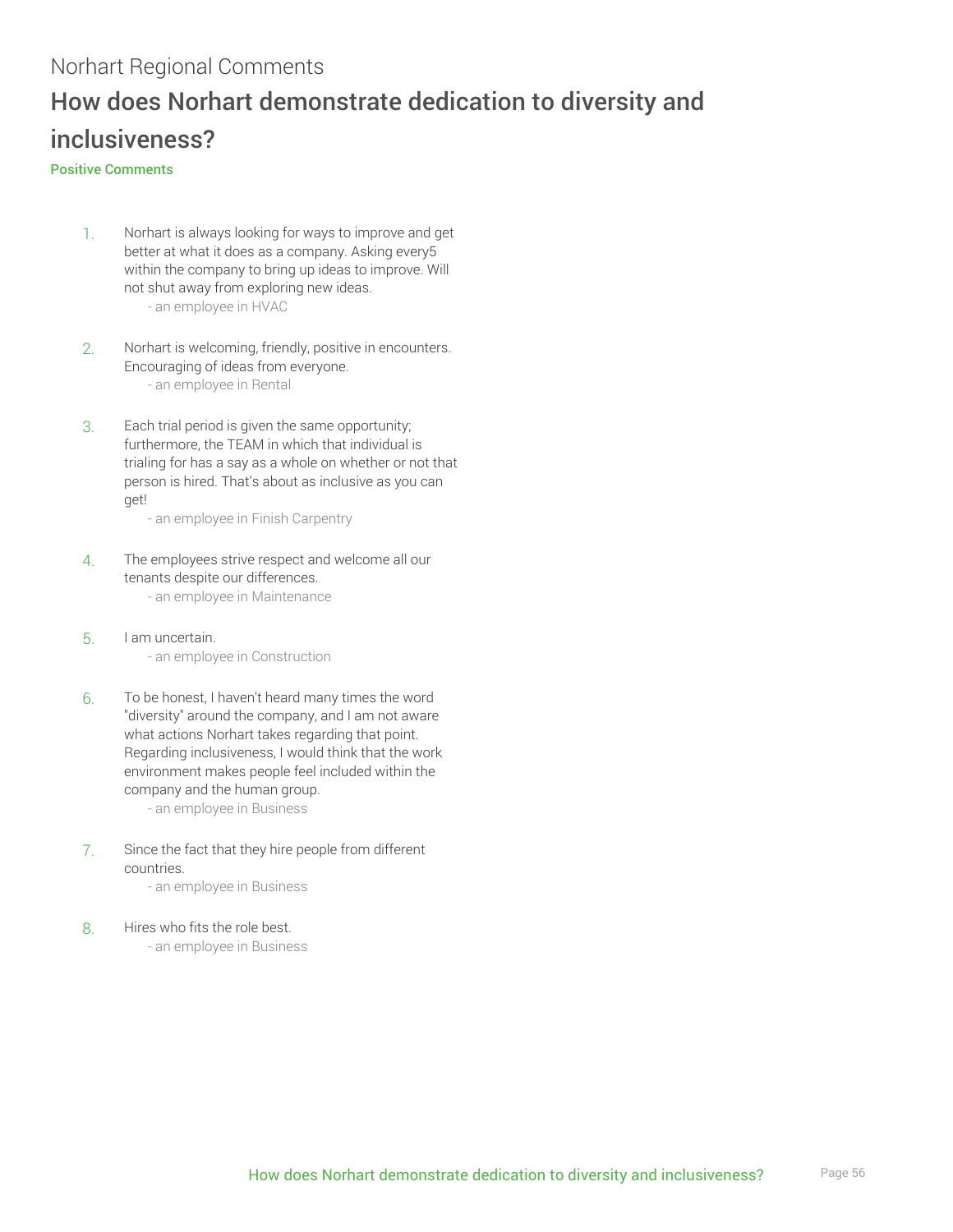## Norhart Regional Comments How could Norhart better demonstrate dedication to diversity and inclusiveness?

#### Improvement Comments

1. I've heard comments from some employees that we only hire some employees because they are minority hires. This is often before they have even had a chance to see the person work and prove themselves. Those people need to be addressed directly.

- an employee in HVAC

- 2. Leaders being better about displaying inclusivity even in smaller groups. - an employee in Finish Carpentry
- 3. Communicate that there is a dedication to diversity and inclusiveness. - an employee in HVAC
- 4. They do a good job. - an employee in Electrical
- 5. There should be some sort of policy or statement that shows we are inclusive to all people and this should be promoted much like the values. - an employee in Business
- 6. Hire more women and BIPOC. - an employee in Construction
- 7. I dont even know how to answer this question .You need to define diversity and inclusiveness. Sounds political.

- an employee in Finish Carpentry

- 8. Try hiring hispanic people.
	- an employee in Painting/Drywall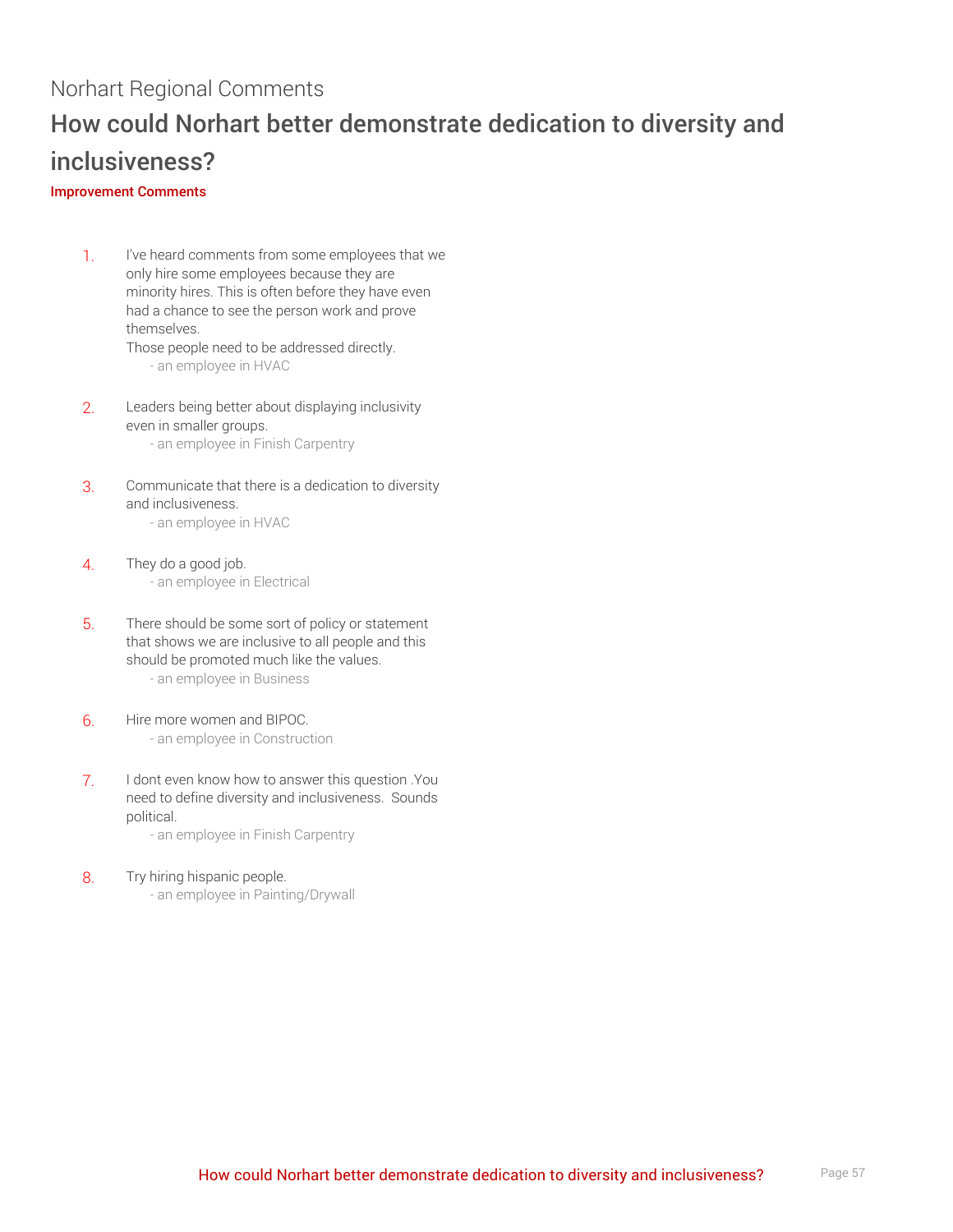<span id="page-57-0"></span>Engagement Align Perform **Connect Coach** The Basics Regional I love my job because...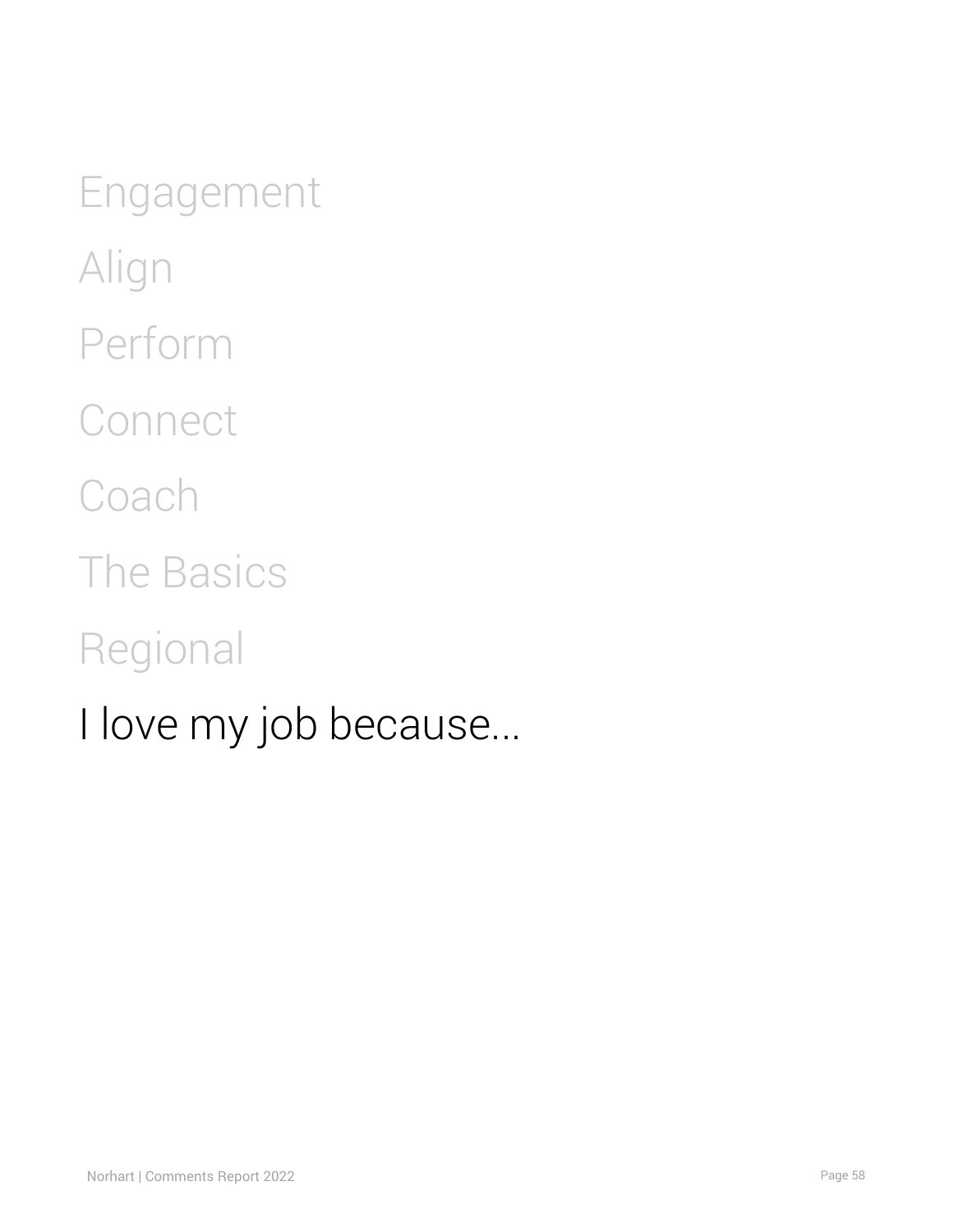### Norhart I love my job because... Comments I love my job because:

#### Positive Comments

1. I know that everyone along side of me is working as hard as I am every day, without question. We are here for each other.

> I have the freedom to take care of life and work without stressing over the balance.

- an employee in Finish Carpentry

- 2. The people I work with are very happy doing what they do, that makes me happy and makes my job easier. - an employee in HVAC
- 3. The culture, benefits, people and personal growth. - an employee in HVAC
- 4. It's brand new division to this company and I get the opportunity to be creative in setup process. - an employee in Construction
- 5. I get paid for the experience that I bring to the company. The people here are all awesome to work with!!!

- an employee in Painting/Drywall

- 6. My coworkers are amazing. - an employee in Business
- 7. I'm pushed to be the best I can be. The right amount of pressure.

- an employee in Construction

- 8. It affords me to be with my family and learn a new trade to help others and work as a team member. - an employee in HVAC
- 9. I am allowed to top my full potential and deliver consist results every day. - an employee in HVAC
- 10. They want you to be the best you can be and help you every step of the way.

- an employee in Electrical

11. It's a place where employees can trust their teamwork and their leader. A place where I can feel respected as a person and encouraged to keep growing.

- an employee in Business

- 12. Great people, vision, support and culture. - an employee in Finish Carpentry
- 13. I am encouraged, not pushed to do better. - an employee in Maintenance
- 14. I like being apart of something bigger. - an employee in Framing Carpentry
- 15. Every day is different and I love where the company is heading.

- an employee in Maintenance

16. Because of the culture, everybody here treats me like Family.

- an employee in Framing Carpentry

- 17. The people and the leadership. - an employee in Painting/Drywall
- 18. The team members I work with make it a very easy and joyful place to work. The atmosphere at Norhart is outstanding and I would recommend Norhart to anyone.

- an employee in HVAC

- 19. Norhart provides whatever I need to succeed everyday I come to work. - an employee in Finish Carpentry
- 20. It's challenging. - an employee in Business
- 21. I love what I do! - an employee in Construction
- 22. We all have the opportunity to work with other trades and learn new things every day. - an employee in Painting/Drywall
- 23. I get to work with amazing people every day, and i am pushed to learn and improve myself in everything i do. - an employee in Construction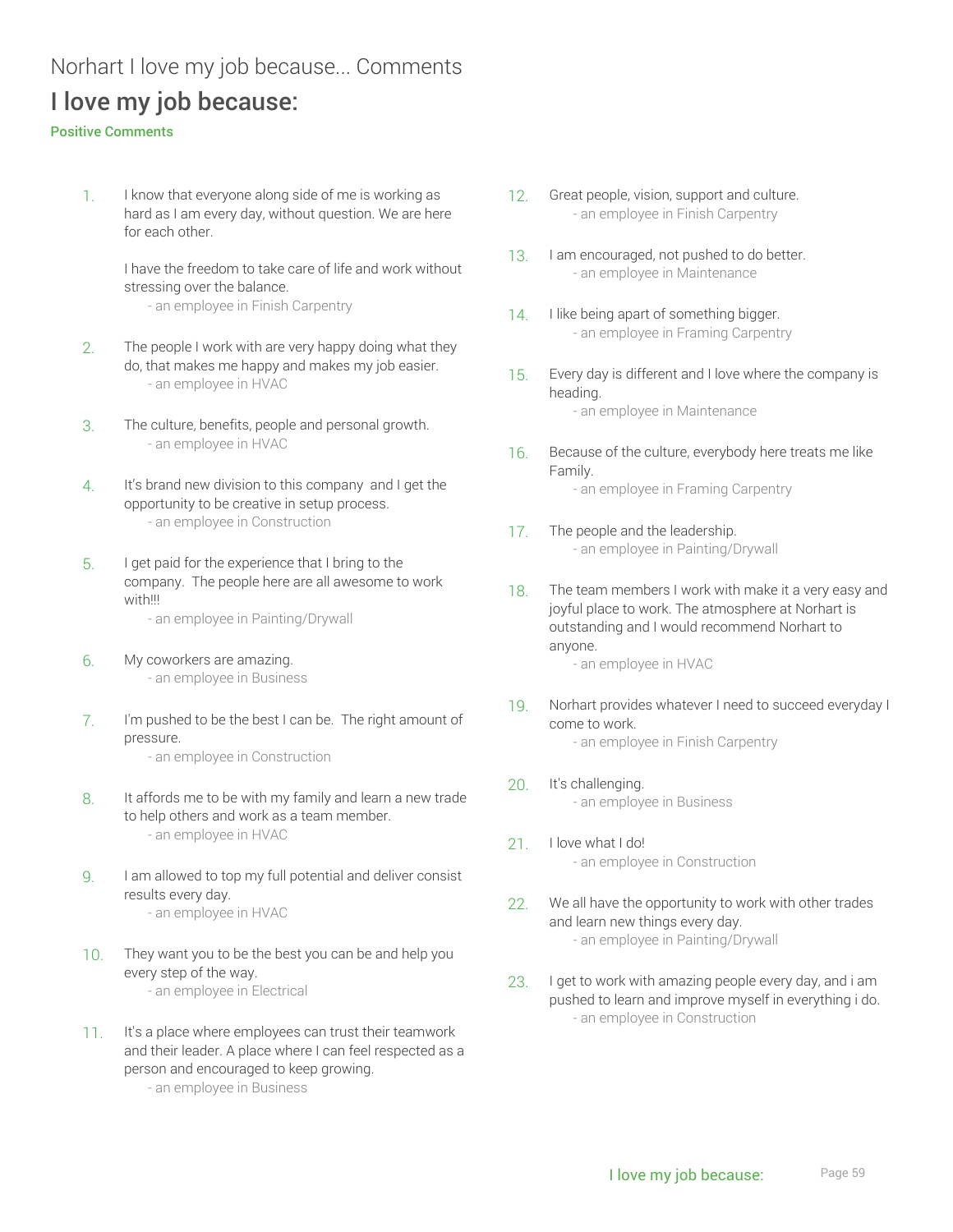#### Norhart I love my job because... Comments

24. I have learned so much in the last 7 months. It makes it exciting to work everybody and better myself for Norhart and where I plan to go later in life. I have built great relationships which in turn help the daily work cycle. The pay is great and I have great hours and on top of that I get to take time off.

- an employee in Painting/Drywall

25. I freaking love my job! I think the best reason why is that I honestly feel like my own boss. I'm given challenging tasks and jobs and hard deadlines and full latitude to complete them how I feel is best. The autonomy given to each of the teams is amazing and freeing. It makes us all really buy in to the jobs because we're setting our own tasks and deadlines to complete the projects on time. Dan once said that if he won the lottery today, he'd still be at work tomorrow and I agree with that sentiment 100%. My wife makes sure that we don't go broke, but I honestly don't even know what my paycheck is because that's how much I truly love working here. I've been salary for months and never even checked what that looks like because it doesn't matter to me. If I won the lottery today, I'd still come to work tomorrow because the work is so fulfilling. I love my job!!

- an employee in Electrical

26. I have the opportunity to lead and grow to my full potential.

- an employee in Electrical